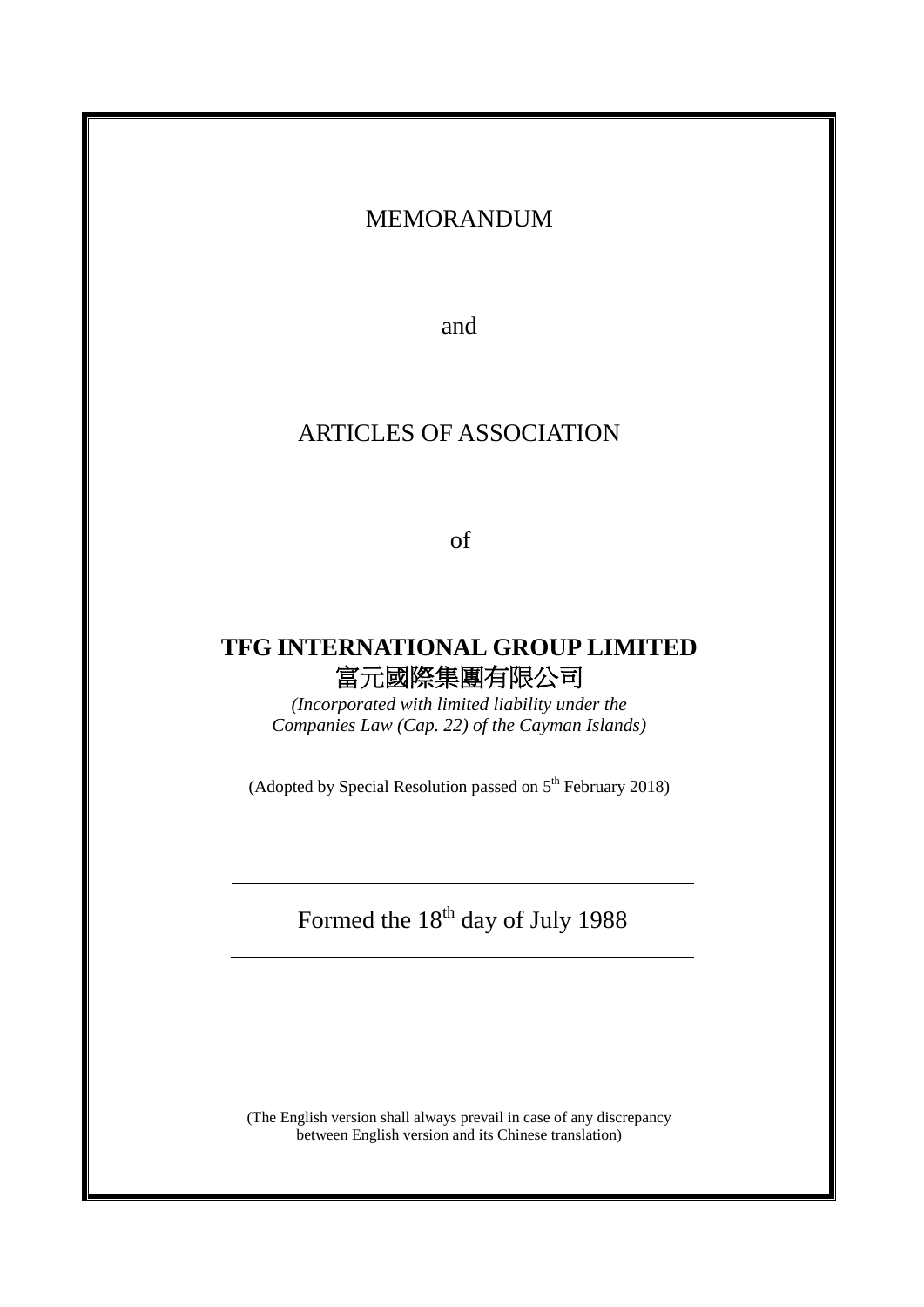#### **TFG INTERNATIONAL GROUP LIMITED**

(富元國際集團有限公司)

#### **Amendments embodied herein**

The following resolutions have been embodied into this copy of the Memorandum and Articles of Association:

- (1) Special resolution passed on 22 May 2012 in respect of the amendments to the Articles of Association of the Company in bringing its Articles of Association in line with certain recent changes to the Listing Rules including, inter alia, the minimum notice period for general meetings, the removing the 5% exemption for voting by a director on a board resolution in which he has an interest as well as the other housekeeping amendments;
- (2) Special resolution passed on 22 May 2012 in respect of the adoption of the amended and restated Memorandum of Association and Articles of Association of the Company, having consolidated all previous amendments and the proposed amendments referred to item (1) above, in substitution of the Company's existing Memorandum of Association and Articles of Association;
- (3) Special resolution passed on 8 April 2013 in respect of the name of the Company be hereby changed from "Morning Star Resources Limited" to "Ceneric (Holdings) Limited 新嶺域(集團)有限公司" and the adoption of its existing Chinese name "星晨集團有限公司" for identification purpose be hereby discontinued;
- (4) Special resolution passed on 5 February 2018 in respect of:
	- (a) the change of the English name of the Company from "Ceneric (Holdings) Limited'' (formerly known as Morning Star Resources Limited) to ''TFG International Group Limited'' and the dual foreign name in Chinese of the Company "富元國際集團有限公司" be adopted to replace its existing Chinese name "新嶺 域(集團)有限公司";
	- (b) the Memorandum and Articles of Association of the Company be amended by replacing all references to Morning Star Resources Limited with TFG International Group Limited 富元國際集團有限公司 to reflect the name change of the Company;
	- (c) (i) the deleting of the existing paragraph 1 in its entirety and substituting therefor the following new paragraph 1:
		- "1. The name of the Company is TFG International Group Limited 富元國際集團有限公司."
		- (ii) the existing Articles of Association of the Company be and are hereby amended by adding the following as a new paragraph after the existing definition of ''business day'' in Article 2: ""Company" TFG International Group Limited 富元國際集團有限公司;"; and
	- (d) the amended and restated Memorandum of Association and Articles of Association of the Company, having consolidated all previous amendments passed by the shareholders of the Company at general meetings and the proposed amendments referred to in the above and be approved and adopted in substitution for and to the exclusion of all the existing Company's Memorandum of Association and Articles of Association.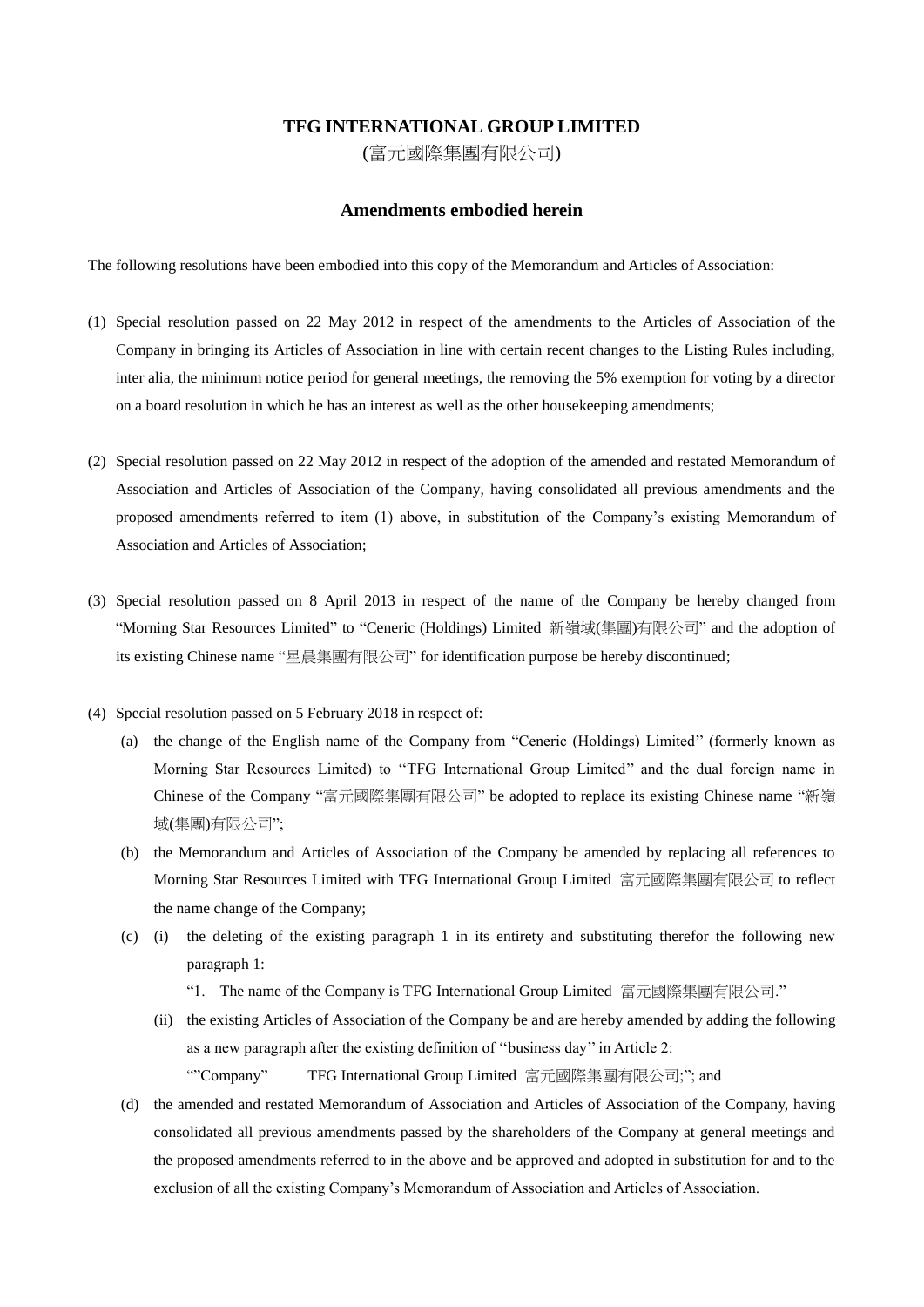## CAYMAN ISLANDS

## THE COMPANIES LAW (CHAPTER 22)

#### *Company Limited by Shares*

## MEMORANDUM OF ASSOCIATION OF

## **TFG INTERNATIONAL GROUP LIMITED** 富元國際集團有限公司

(Adopted by Special Resolution passed on  $5<sup>th</sup>$  February 2018)

- 1. The name of the Company is TFG International Group Limited 富元國際集團有限公司.
- 2. The Registered Office of the Company will be situate at the offices of Sterling Trust (Cayman) Limited, Whitehall House, 238 North Church Street, George Town, Grand Cayman KY1-1102, Cayman Islands.
- 3. The objects for which the Company is established are unrestricted and the Company shall have full power and authority to carry out any object not prohibited by any law as provided by Section 6(4) of The Companies Law, Cap. 22 as amended.
- 4. The Company shall have and be capable of exercising all the functions of a natural person of full capacity irrespective of any question of corporate benefit as provided by Section 26(2) of The Companies law, Cap. 22 as amended.
- 5. Nothing in the preceding sections shall be deemed to permit the Company to carry on the business of a Bank or Trust Company without being licensed in that behalf under the provisions of the Banks and Trust Companies Regulation Law (Revised), or to carry on Insurance Business from within the Cayman Islands or the business of an Insurance Manager, Agent, Sub-agent or Broker without being licensed in that behalf under the provisions of the Insurance Law 1979 (as amended), or to carry on the business of Company Management without being licensed in that behalf under the provisions of the Companies Management Law, 1984.
- 6. The Company will not trade in the Cayman Islands with any person, firm or corporation except in furtherance of the business of the Company carried on outside the Cayman Islands; Provided that nothing in this section shall be construed as to prevent the Company effecting and concluding contracts in the Cayman Islands, and exercising in the Cayman Islands all of its powers necessary for the carrying on of its business outside the Cayman Islands.
- 7. Subject to and in accordance with the provisions of the Companies Law, Cap. 22, the Company shall have power to make or implement any arrangement or scheme involving the registration of the Company by way of continuation as a body corporate limited by shares under the laws of any jurisdiction outside the Cayman Islands.
- 8. The liability of the members is limited.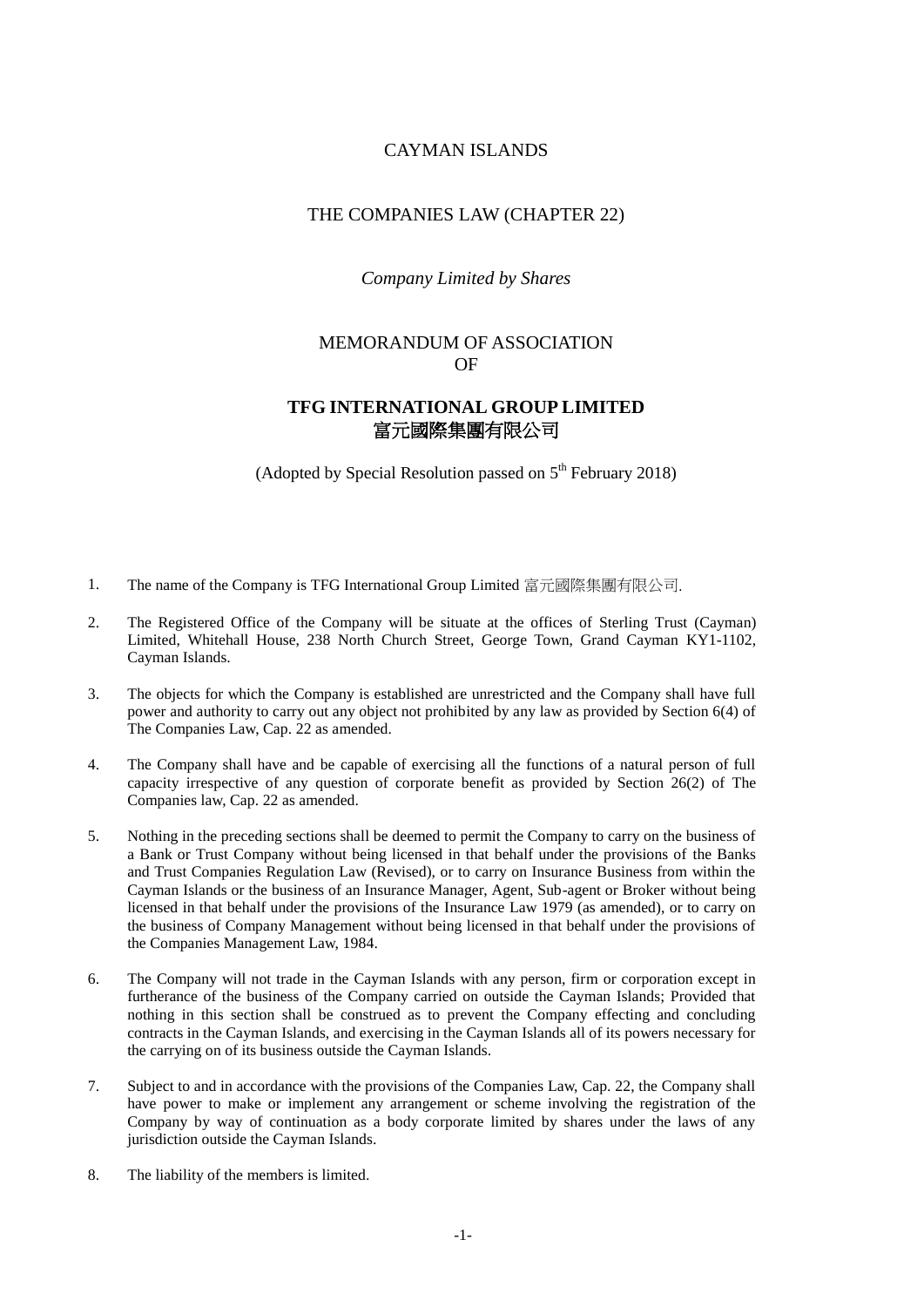- 9. The capital of the Company is HK\$1,000,000,000.00 divided into 100,000,000,000 shares of a nominal or par value of HK\$0.01 each having such rights as are provided for in the Articles of Association registered herewith.
- *Note The original share capital of the Company has been re-organised from time to time as follows:-*
- *(a) By a Special Resolution passed on 3rd November 1989:-*
	- *(i) the then existing shares of HK\$0.10 each in the capital of the Company were consolidated in such manner that every 2 of the said shares constituted 1 share of HK\$0.20 each; and*
	- *(ii) the authorised share capital of the Company was increased from HK\$40,000,000.00 to HK\$50,000,000.00 by the creation of an additional 50,000,000 shares of HK\$0.20 each, such additional shares to rank pari passu in all respects with the existing shares of the Company.*
- *(b) By an Ordinary Resolution passed on 21st December 1992: the authorised share capital of the Company was increased from HK\$50,000,000.00 to HK\$100,000,000.00 by the creation of an additional 250,000,000 shares of HK\$0.20 each, such additional shares to rank pari passu in all respects with the existing shares of the Company.*
- *(c) By an Ordinary Resolution passed on 5th December 1996: the authorised share capital of the Company was increased from HK\$100,000,000.00 to HK\$1,000,000,000.00 by the creation of 4,500,000,000 shares of HK\$0.20 each, each ranking pari passu with the existing shares of the Company in all respects.*
- *(d) By special resolution passed on 7th January 2011 and Court Confirmation on capital reduction, share consolidation and subdivision became effective on 8th April 2011, the authorized share capital of the Company has been changed from HK\$1,000,000,000.00 divided into 5,000,000,000 shares of HK\$0.20 each to HK\$1,000,000,000.00 divided into 100,000,000,000 shares of HK\$0.01 each ranking passui with existing shares of the Company in all respects.*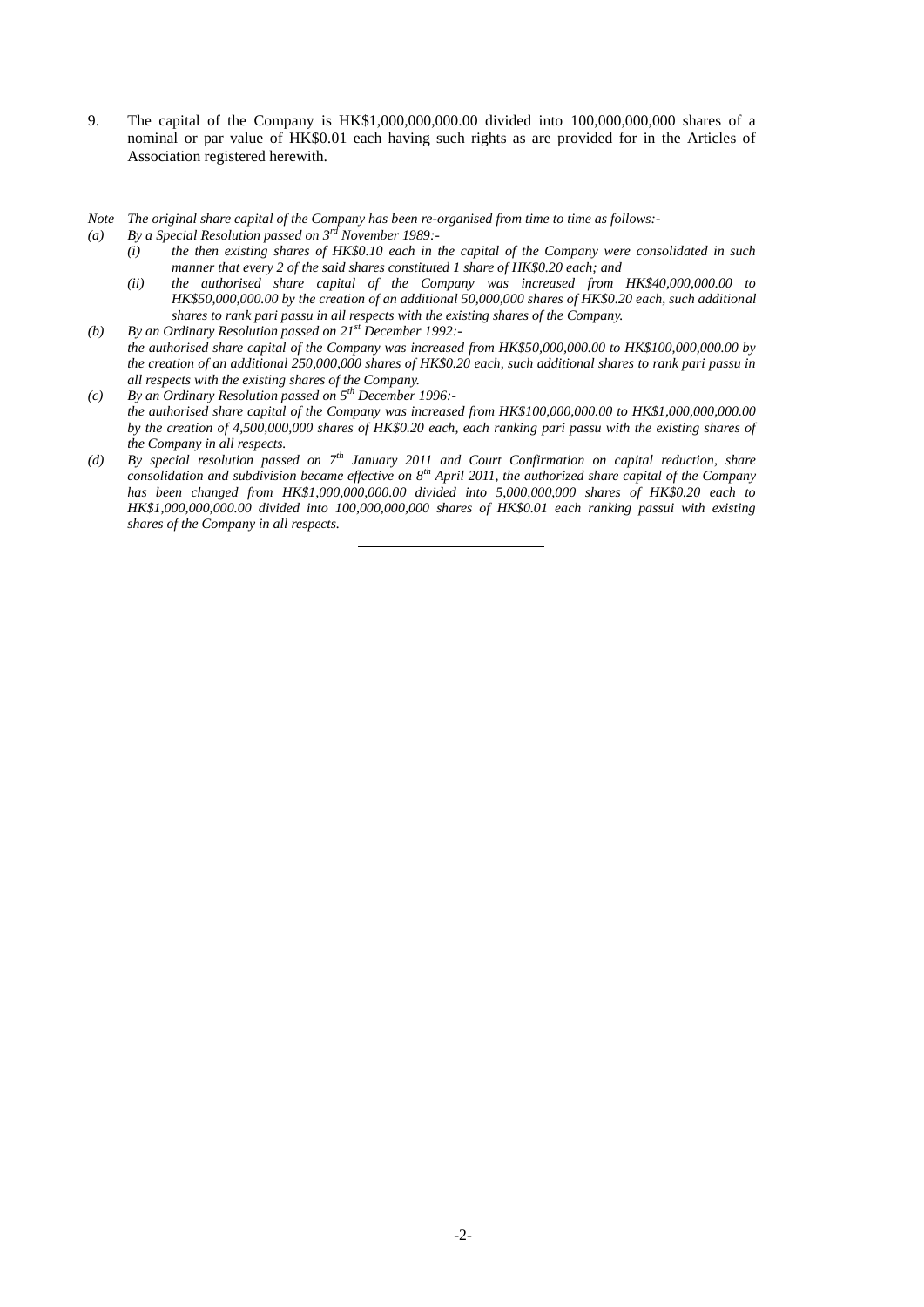#### CAYMAN ISLANDS

#### THE COMPANIES LAW (CHAPTER 22)

#### *Company Limited by Shares*

## ARTICLES OF ASSOCIATION

#### OF

## **TFG INTERNATIONAL GROUP LIMITED** 富元國際集團有限公司

(Adopted by Special Resolution passed on  $5<sup>th</sup>$  February 2018)

#### **PRELIMINARY**

1. The Regulations contained or incorporated in Table A in the Schedule to the Companies Law (Revised) Chapter 22 shall not apply to the Company.

2. The marginal notes hereto shall not affect the construction hereof. In these Articles the words and expressions set out in the first column below shall, if not inconsistent with the subject or context, bear the meanings set opposite to them respectively:-

- "associate" Associate shall have the meaning ascribed to it under the Listing Rules;
- "Board" The Board of Directors of the Company or the Directors present at a meeting of the Directors at which a quorum is present;
- "business day" business day shall mean any day on which stock exchange in Hong Kong is open for the business of dealing in securities. For the avoidance of doubt, where the stock exchange in Hong Kong is closed for the business of dealing in securities in Hong Kong on a business day by reason of a number 8 or higher typhoon signal , black rainstorm warning or other similar event, such day shall for the purposes of these Articles be counted as a business day;

"Company" TFG International Group Limited 富元國際集團有限公司;

"dividend" shall include bonus;

"in writing" and "written" shall include printing, lithography, xerography, photography and other modes of representing or reproducing words in a permanent visible form, and include representations which take the form of electronic display, provided that the same is available for download onto a user's computer or for printing through conventional small office equipment and, in each case, the member concerned (where the relevant provision of these Articles require the delivery or service of any document or notice on him in his capacity as a member) has elected for the receipt of the relevant document or notice through electronic means and both the mode of service of the relevant document or notice and the member's election comply with all applicable Statutes, rules and regulations;

Table A not to apply

Interpretation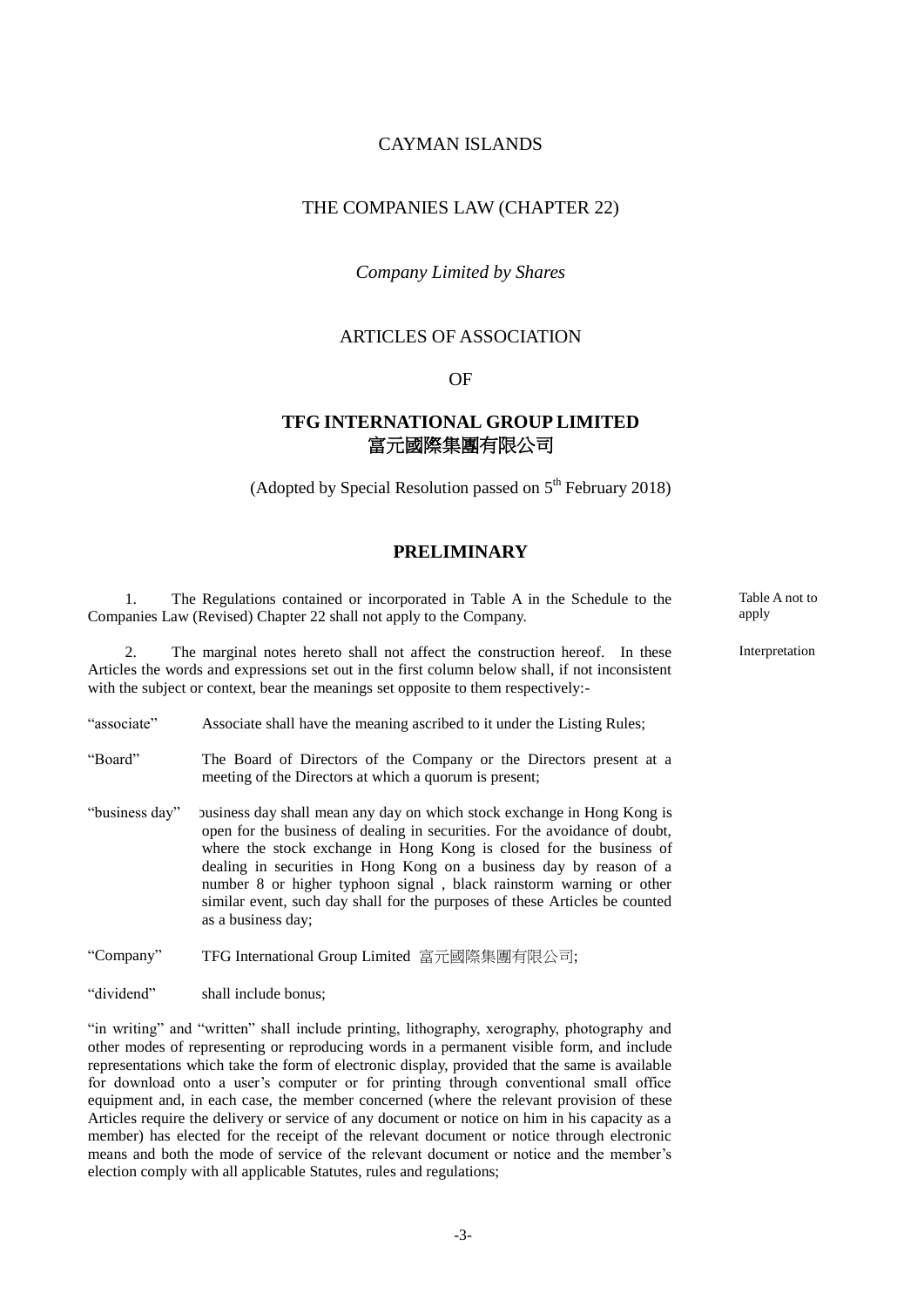| "Listing Rules"              | Listing Rules shall mean the Rules Governing the Listing of Securities on<br>The Stock Exchange of Hong Kong Limited as amended from time to time;                                                                                                                                                                                                                                                                           |  |
|------------------------------|------------------------------------------------------------------------------------------------------------------------------------------------------------------------------------------------------------------------------------------------------------------------------------------------------------------------------------------------------------------------------------------------------------------------------|--|
| "month"                      | Calendar month;                                                                                                                                                                                                                                                                                                                                                                                                              |  |
| "Office"                     | The registered office for the time being of the Company;                                                                                                                                                                                                                                                                                                                                                                     |  |
| "paid up"                    | shall include credited as paid up;                                                                                                                                                                                                                                                                                                                                                                                           |  |
| "Register"                   | The Register of Members of the Company;                                                                                                                                                                                                                                                                                                                                                                                      |  |
| "Seal"                       | The Common Seal of the Company and includes every duplicate seal;                                                                                                                                                                                                                                                                                                                                                            |  |
| "Special<br>Resolution"      | A resolution which has been passed by a majority of not less than<br>three-fourths of such members as, being entitled to do so, vote in person or<br>by proxy at a General Meeting of which notice specifying the intention to<br>propose the resolution as a Special resolution has been duly given and<br>includes a resolution passed in accordance with Section $60(1)(b)$ of the<br>Companies Law (Revised) Chapter 22; |  |
| "the Statutes"               | The Companies Law (Revised) Chapter 22 and every other Statutes from<br>time to time in force in the Cayman Islands which applies to or affects the<br>Company;                                                                                                                                                                                                                                                              |  |
| "Substantial<br>shareholder" | a person who is entitled to exercise, or control the exercise of 10% or more<br>(or such other percentage as may be prescribed by the Listing Rules from<br>time to time) of the voting power at any general meeting of the Company,                                                                                                                                                                                         |  |
| "these Articles"             | These Articles of Association as originally adopted or as from time to time                                                                                                                                                                                                                                                                                                                                                  |  |

References to a document being executed shall include references to it being executed under hand or under seal or, to the extent permitted by and in accordance with the applicable Statutes, rules and regulations, by electronic signature or by any other method;

References to a notice or document to the extent permitted by and in accordance with the applicable Statutes, rules and regulations, shall include a notice or document recorded or stored in any electronic means whether having physical substance or not;

Words importing he singular number only shall include the plural number and vice versa;

Words importing the masculine gender only shall include the feminine gender;

altered by Special Resolution;

Words importing persons shall include corporations; and

The expression "Secretary" shall (subject to the provisions of the Statutes) include an Assistant or Deputy Secretary, and any person appointed by the Board to perform any of the duties of the Secretary.

A Special Resolution shall be effective for any purpose for which an Ordinary Resolution is expressed to be required under any provision in these Articles.

Without prejudice to any other requirements of the Statutes, a Special Resolution shall be required to alter the provisions of the Memorandum of Association or to approve any amendment to these Articles.

3. Subject to the provisions of the last preceding Article any words or expressions defined in the Statutes in force at the date when these Articles or any part thereof are adopted shall, if not inconsistent with the subject or context, bear the same meanings respectively in these Articles.

Words defined in Statutes bear same meanings in Articles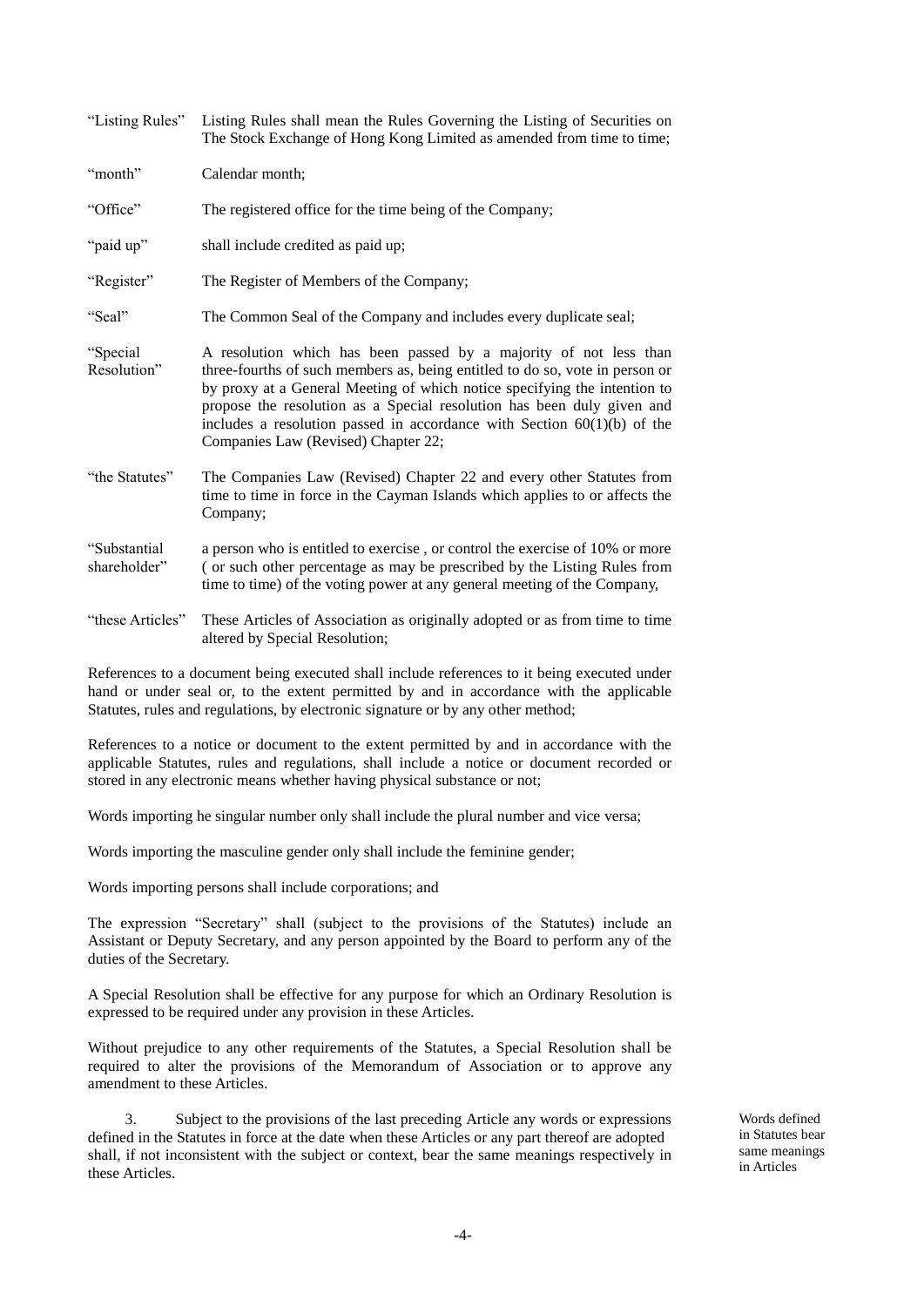#### **SHARES**

4. (A) The share capital of the Company at the date of the adoption of these Articles is HK\$1,000,000,000.00 divided into 100,000,000,000 shares of HK\$0.01 each.

- (B) Subject to the provisions of the Statutes, the Company may
	- (i) issue shares which are to be redeemed or are liable to be redeemed at the option of the Company or the holder;
	- (ii) purchase its own shares (including any redeemable shares and including fractions of a share); and
	- (iii) make a payment in respect of the redemption or purchase of its own shares otherwise than out of profits or the proceeds of a fresh issue of shares including out of capital.
- (a) The Powers of the Company to redeem, purchase or otherwise acquire its shares shall be exercisable by the Board upon such terms and subject to such conditions as they shall think fit provided that the manner of redemption or purchase shall be as follows:-
	- (i) A share which is liable to be redeemed may be redeemed by either the Company or the holder giving to the other not less than thirty days' notice in writing of the intention to redeem such shares specifying the date of such redemption which must be a day on which banks in Hong Kong are open for business.
	- (ii) Where the Company has agreed to purchase any share from a member otherwise than through the market it shall give notice to all other members of the Company specifying the number and class of shares proposed to be purchased, the name of the seller and the price to be paid therefor and specifying a date (being not less than thirty days after the date of the notice) on which the purchase is to be effected.
	- (iii) The redemption or purchase of any share shall not be deemed to give rise to the redemption or purchase of any other share.
	- (iv) At the date specified in the notice of redemption or purchase, the holder of the shares being redeemed or purchased shall be bound to deliver up to the Company at its principal place of business in Hong Kong the certificate thereof for cancellation and thereupon the Company shall pay to him the redemption or purchase moneys in respect thereof.
	- (v) The Directors may when making payments in respect of redemption or purchase of shares in accordance with the provisions of this Article, if authorised by the terms of issue of the shares being redeemed or purchased or with the agreement of the holder of such shares, make such payment either in cash or in specie.
- (b) Notwithstanding (a) above the Company may purchase or otherwise acquire its own shares in accordance with the rules from time to time of the stock exchange in Hong Kong on which the Company's shares are listed.
- (c) Purchases not made through the market or by tender shall be limited to a maximum price as determined from time to time by the Board in accordance with the Statutes. If purchases are by tender, tender shall be available to all shareholders alike.

Company may repurchase shares and give financial assistance to acquire shares in Company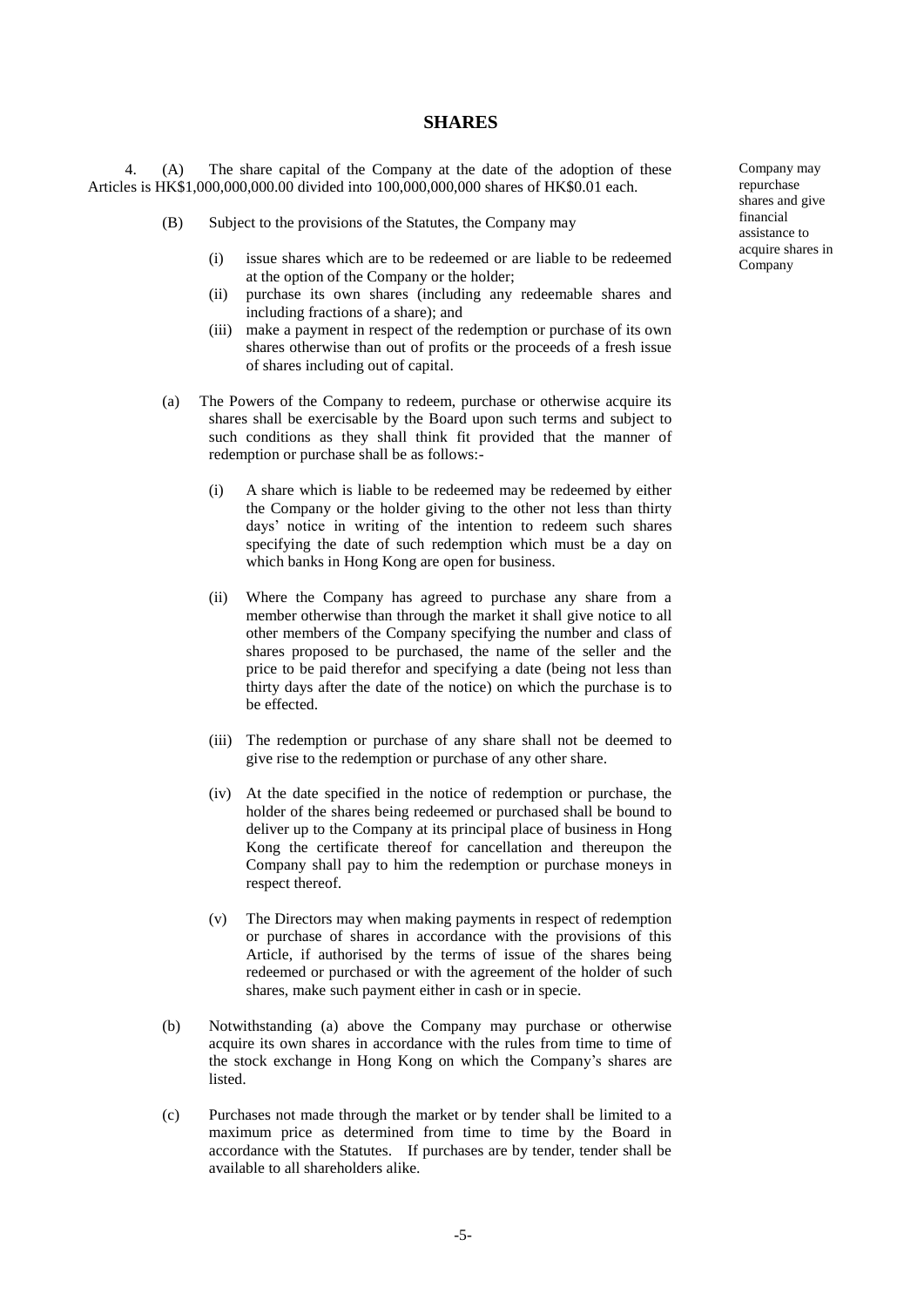(C) Subject to the Statutes, and to the extent that such transaction is not prohibited by law, the Company may give, whether directly or indirectly, and whether by means of a loan, guarantee, the provision of security or otherwise, financial assistance for the purpose of or in connection with a purchase or subscription made or to be made by any persons of or for any shares in the Company.

(D) For the purpose of this Article, "shares" shall mean shares of all classes and securities which carry a right to subscribe for or purchase shares of the Company.

5. Without prejudice to any rights or privileges for the time being conferred on the holders of any existing shares or class of shares, any share in the capital of the Company may be issued with such preferred, deferred or other special rights or such restrictions, whether in regard to dividend, return of capital, voting or otherwise as the Company may from time to time by Ordinary Resolution determine. Any preference share may be issued on the terms that it is, or at the option of the Company or the holder thereof is to be liable, to be redeemed on such terms and in such manner as the Company may in accordance with the provisions of the Statutes prescribe. The words "non-voting" shall appear in the designation of any shares which do not carry voting rights and, where the capital of the Company includes shares with different voting rights, the designation of each class of shares, other than those with the most favourable voting rights, shall include the words "restricted voting" or "limited voting".

6. The Company may by Ordinary Resolution before the issue of any new shares, determine that the same or any of them shall be offered, in the first instance and either at par or at a premium, to all the then members or to any class thereof for the time being in proportion (as nearly as circumstances admit) to the number of shares or shares of the class held by them respectively, or make any other provisions as to the issue of the new shares, but in default of any such determination or so far as the same shall not extend, the new shares may be dealt with as if they formed part of the capital of the Company as at the date of the adoption of these Articles as the Articles of Association of the Company, and shall be subject to the provisions contained in these Articles with reference to the payment of calls and instalments, transfer, transmission, forfeiture, lien and otherwise.

7. Subject to any provisions of the Statutes relating to authority, pre-emption rights and otherwise, these Articles and any resolution of the Company relating thereto, the whole of the shares of the Company for the time being unissued shall be under the control of the Board, who may allot or otherwise dispose of the same to such persons, at such times and on such terms and conditions as the Board may determine, with full power to issue to any persons warrants to subscribe for any class of shares on such terms as the Board think fit and to give to any person an option over any share for such time and for such consideration as the Board think fit, but so that no share shall be issued at a discount except as permitted by the **Statutes** 

8. In addition to all other powers of paying commissions, the Company (or the Board on behalf of the Company) may exercise any powers conferred by the Statutes of applying its shares or capital moneys in paying commissions to persons subscribing or procuring subscriptions for shares of the Company, or agreeing so to do, whether absolutely or conditionally Provided that the rate per cent., or the amount of the commission paid or agreed to be paid, shall be disclosed in such manner as may be required by the Statutes and shall not exceed 10 per cent. of the price at which the shares in respect whereof the commission is paid are issued or an amount equivalent thereto. The Company (or the Board on behalf of the Company) may also on any issue of shares pay such brokerage as may be lawful.

9. In the case of shares offered to the public for subscription the amount payable on application on each share shall not be less than 5 per cent. of the nominal amount of the share

10. The Company shall duly observe and comply with the provisions of the Statutes applicable to any allotment of its shares.

Issue of shares

Option to determine to offer shares to present shareholders

Allotment of shares in control of Board

Commissions on Issue

Minimum payment on allotment to public

Compliance with Statutes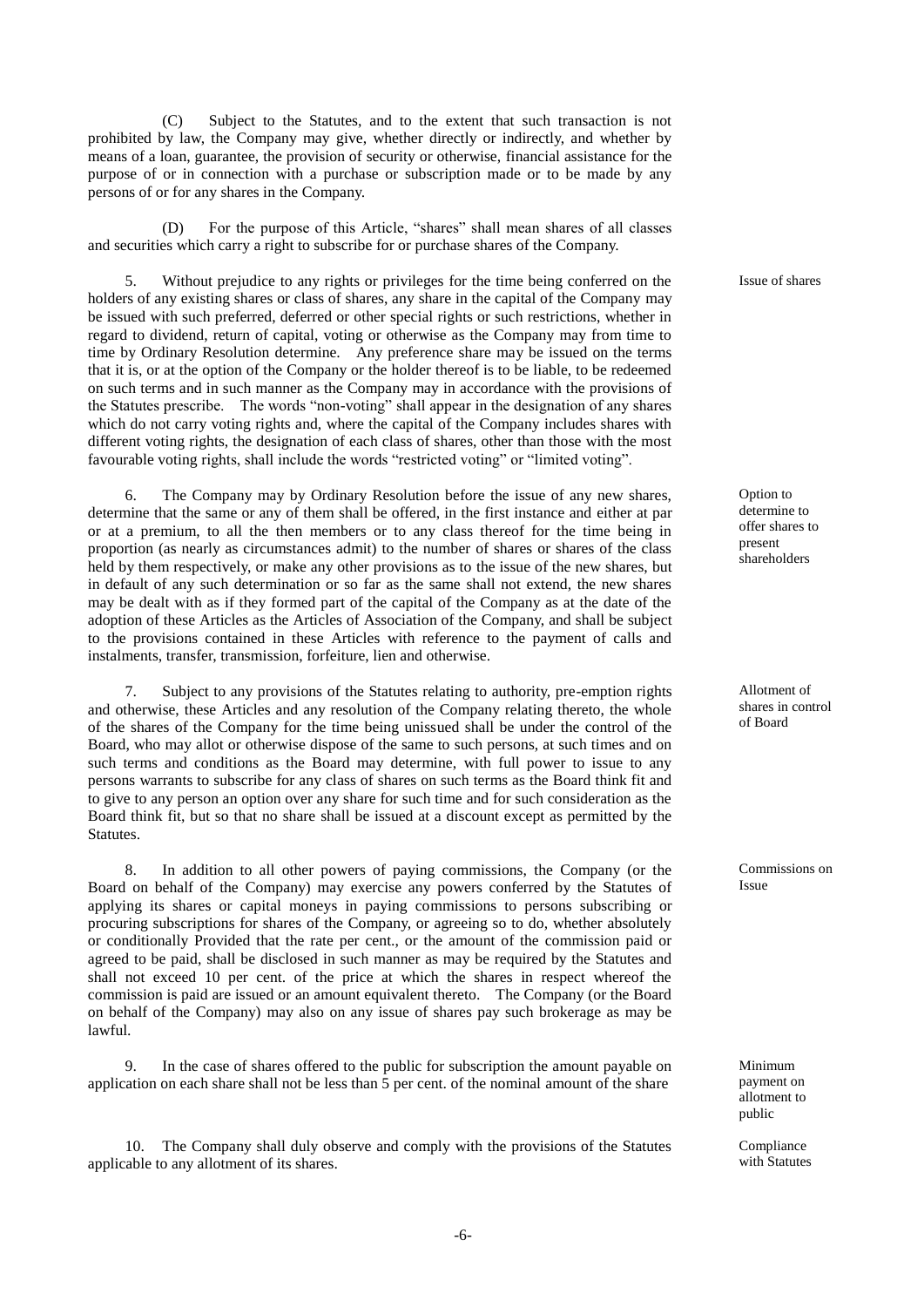11. The Company shall be entitled to treat the registered holder of any share as the absolute owner thereof, and the Company shall not be bound by or recognise any trust or any equitable, contingent, future or partial interest in any share, or any interest in any fractional part of a share, or (except only as by these Articles otherwise expressly provided or as required by law) any other right in respect of any share except the absolute right of the registered holder to the entirety thereof.

## **REGISTER OF MEMBERS AND SHARE CERTIFICATES**

12. (A) The Directors shall cause the Register to be kept at the Office or such other place as the Directors think fit and there shall be entered therein the particulars required under the Statutes. The Register and any branch register kept pursuant to paragraph (B) of this Article shall be open for inspection by members.

(B) Subject to and to the extent permitted by any applicable provisions of the Statutes, the Company may keep a branch register at such locations as the Directors may determine and, while the issued share capital of the Company or any part thereof is, with the consent of the Directors, listed on any stock exchange in Hong Kong, the Company shall keep the Register or a branch register in Hong Kong.

(C) The Company shall within one month after the allotment of any of its shares or debentures and within twenty-one days after lodgement with the Company of any duly stamped and valid transfer of any of its shares or debentures, complete and have ready for delivery the certificates for the shares or the debentures so allotted or transferred, unless the conditions of issue of the shares or debentures otherwise provide.

(D) Every certificate for shares or debentures shall be issued under the Seal or any securities seal kept by the Company pursuant to these Articles and, subject as hereinafter provided, shall bear the autographic signatures of two Directors or of one Director and the Secretary Provided that the Board may by resolution determine that such signatures or either of them shall be dispensed with or shall be affixed by some method or system of mechanical signature.

13. Subject to the provisions of these Articles, every member shall be entitled without payment to one certificate for all his shares of each class, or upon payment of such sum as the Board shall determine not exceeding, in the case of any share capital listed on a stock exchange in Hong Kong, two Hong Kong dollars or such greater sum as such stock exchange may from time to time permit and, in the case of any other share capital, such sum in such currency as the Board may from time to time determine to be reasonable in the territory in which the relevant register is situate, or otherwise such other sum as the members may from time to time resolve for each additional certificates, to several certificates each for one or more of such shares Provided that in the case of any share registered in the names of two or more persons the Company shall not be bound to issue more than one certificate in respect thereof to all the joint holders, and delivery of such certificate to any one of them shall be sufficient delivery to all. Where a member transfers part of the shares to which any certificate relates he shall be entitled to a certificate for the balance thereof without payment. Every certificate shall (subject where permitted by the Statutes to any resolution of the Board to the contrary) specify the number and class and distinguishing numbers (if any) of the shares to which it relates and the amount paid up thereon and, where the share capital of the Company is divided into different classes of shares, shall contain such words and/or statement as are required by the Statutes.

14. If at any time all the issued shares of the Company, or all the issued shares of a particular class, are fully paid up and rank pari passu for all purposes, none of those shares shall thereafter (subject to a resolution of the Board to the contrary) have a distinguishing number so long as it remains fully paid up and ranks pari passu for all purposes with all the shares of the same class for the time being issued and fully paid up.

Trusts not recognised

Share **Certificates** 

Members' right to Certificates

No distinguishing number in certain circumstances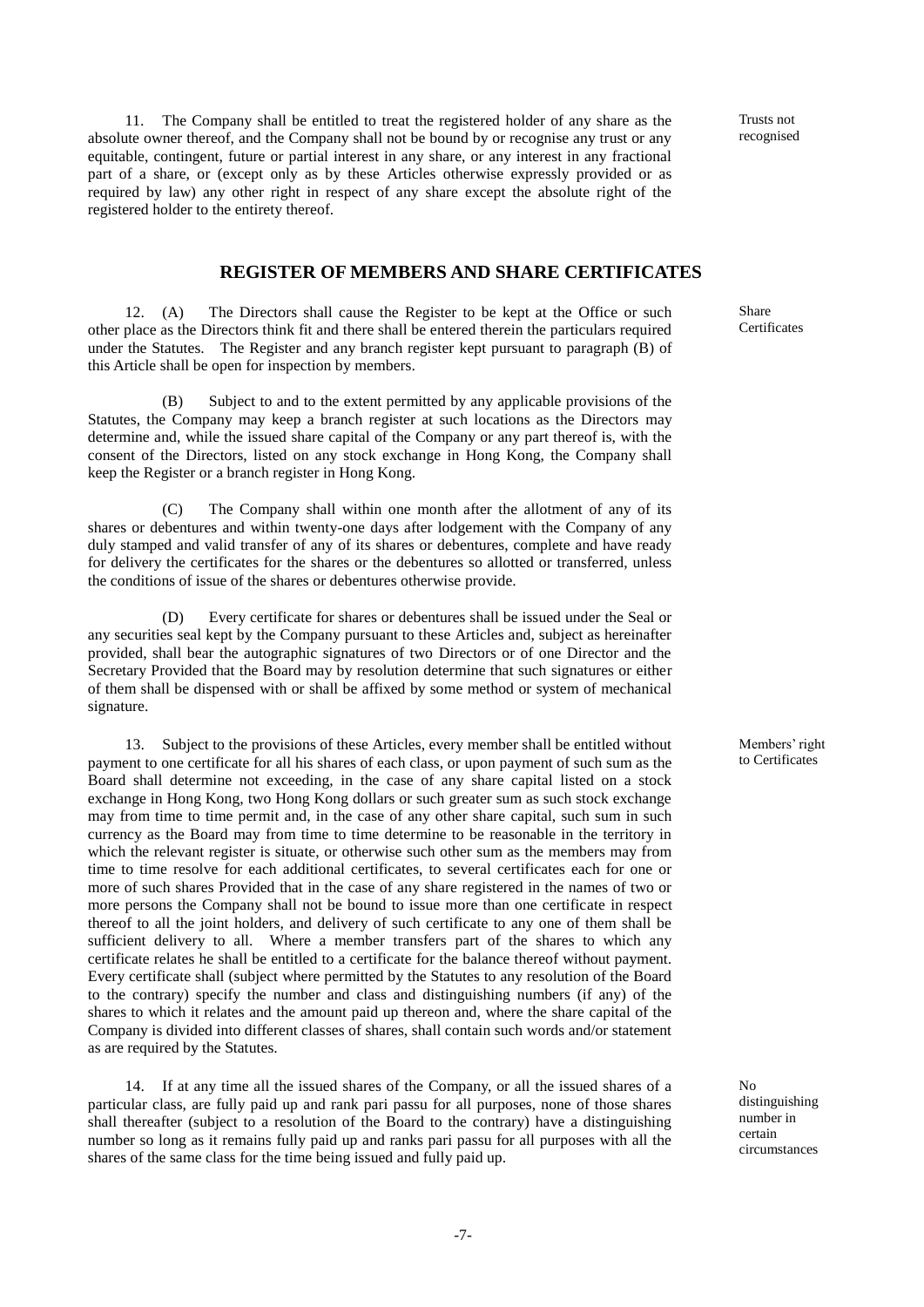15. (A) Any two or more certificates representing shares of any one class held by any member may at his request be cancelled and a single new certificate for such shares issued in lieu upon payment of such sum as determined by the Board in accordance with Article 13.

(B) If any member shall surrender for cancellation a share certificate representing shares held by him and request the Company to issue in lieu two or more share certificates representing such shares in such proportions as he may specify, the Board may, if they think fit, comply with such request subject to the payment of such sum for every certificate after the first as would be payable under these Articles if each certificate after the first were an additional certificate.

(C) If any certificate shall be worn out, destroyed or lost, it may be replaced upon payment of an issue fee, if any, not exceeding the fee which would be payable for an additional certificate pursuant to Article 13 together with the amount of any other costs and expenses which the Company has incurred in connection with the matter, and on such evidence being produced as the Board shall require, and in the case of wearing out on delivering up of the old certificate, and in the case of destruction or loss on execution of such indemnity (if any) as the Board shall require. Without prejudice to the generality of the foregoing , where the Company has issued share warrants to bearer, no new share warrant to bearer shall be issued to replace one that has been lost unless the Board is satisfied beyond reasonable doubt that the original has been destroyed and the Company has received an indemnity in such form as the Board shall think fit with regard to the issue of any such new warrant.

#### **VARIATION OF RIGHTS**

16. (A) Subject to the Statutes, the special rights attached to any class of shares for the time being forming part of the capital of the Company may be varied or abrogated either while the Company is a going concern or during or in contemplation of a winding-up, with the consent in writing of the holders of three-fourths in nominal value of the issued shares of that class, or with the sanction of a Special Resolution passed at a separate meeting of holders of the shares of that class. To every such separate meeting all the provisions of these Articles relating to General Meetings of the Company or the proceedings thereat shall mutatis mutandis apply, except that the necessary quorum shall be two persons at least holding or representing by proxy one-third in nominal value of the issued shares of the class (but so that if at any adjourned meeting of such holders a quorum as above defined is not present any one person holding or representing by proxy shares of the class shall be a quorum, whatever the number of shares held by him), and that every holder of shares of the class present in person or by proxy shall, on a poll, have one vote in respect of every share of the class held by him and shall be entitled to demand a poll.

(B) The special rights conferred upon the holders of any shares or class of shares shall not, unless otherwise expressly provided in the rights attaching to or the terms of issue of such shares, be deemed to be varied by the creation or issue of further shares ranking pari passu therewith.

#### **CALLS ON SHARES**

17. The Board may from time to time make such calls as the Board may think fit upon the members in respect of the amounts unpaid on their shares (whether on account of the nominal amount of the shares or by way of premium) and not by the conditions of allotment made payable at fixed times Provided that fourteen days' notice at least shall be given of each call.

#### Variation of rights

Calls

New Certificates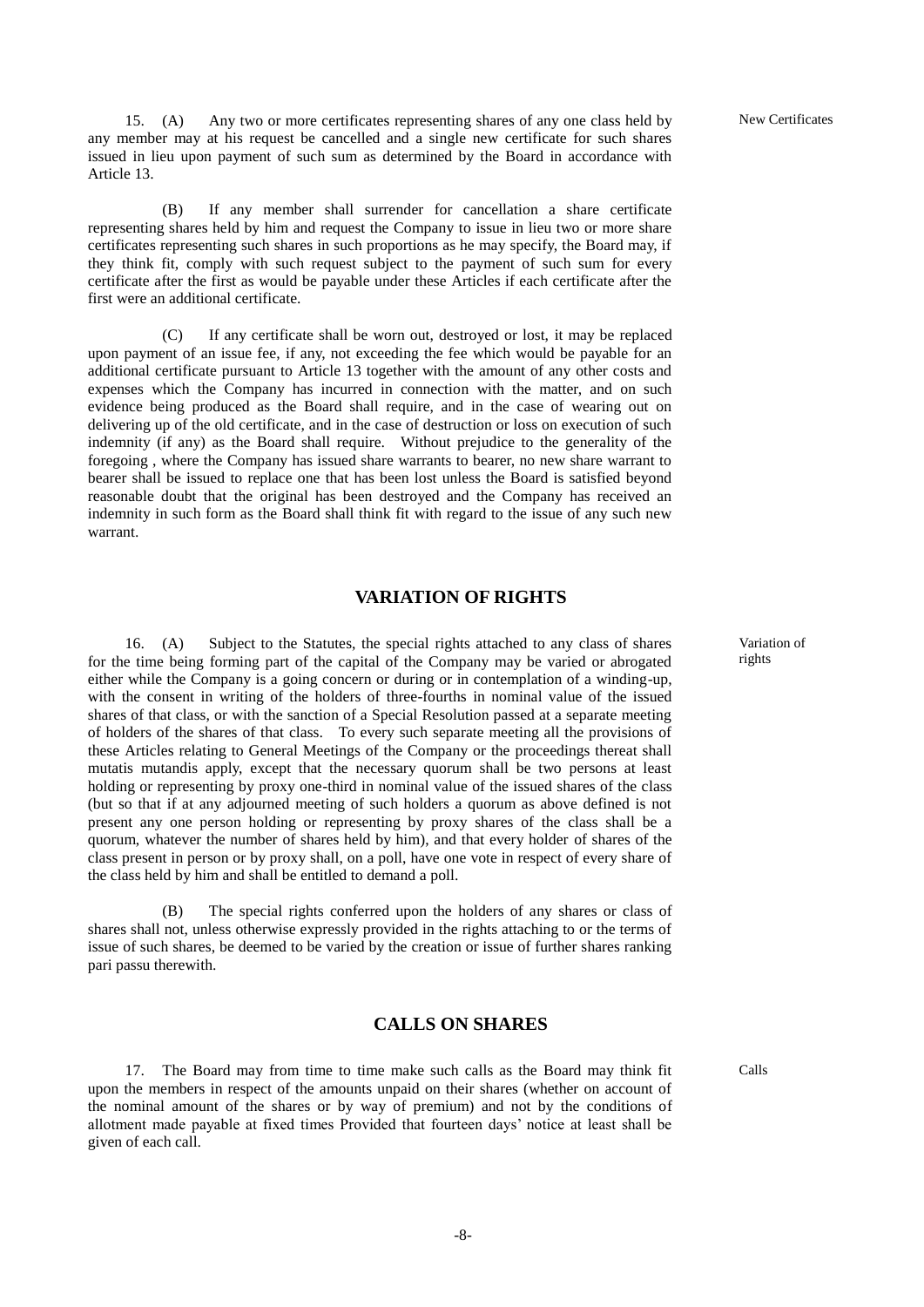18. Any call may be made payable either in one sum or by instalments, and each member upon whom a call is made shall be liable to pay the amount of the call to the person and at the time or times and place appointed by the Board. A call may be revoked or the time fixed for its payment may be postponed by the Board. A person upon whom a call is made shall remain liable to calls made upon him notwithstanding the subsequent transfer of the shares in respect whereof the call was made.

19. Notice of the persons appointed to receive payment of every call and of the times and places appointed for payment shall be given to members by advertisement pursuant to these Articles.

20. A copy of the notice referred to in the last preceding Article shall be sent to members in the manner in which notices may be sent to the members of the Company as hereinafter provided.

21. A call shall be deemed to have been made at the time when the resolution of the Board authorising such call was passed.

22. Joint holders of a share shall be jointly and severally liable for the payment of all calls in respect thereof.

23. The Board may make arrangements on the issue of shares for a difference between the allottees or holders of such shares in the amount of calls to be paid and the time of payment of such calls.

24. Any sum which by the terms of issue of a share is made payable upon allotment or at any fixed date, whether on account of the nominal amount of the share or by way of premium, shall for all purposes of these Articles, be deemed to be a call duly made and payable on such fixed date, and in case of non-payment all the provisions of these Articles as to payment of interest, forfeiture or otherwise shall apply as if such sum were a call duly made and notified.

25. If any sum in respect of a call is not paid before or on the day appointed for payment thereof, the person from whom the sum is due shall pay interest on the sum from the day appointed for the payment thereof to the time of actual payment, at such rate, not exceeding 10 per cent. per annum, as the Board may determine, or failing such determination, then at the rate of 10 per cent. per annum, Provided however that the Board may waive payment of such interest in whole or in part.

26. The Board may, if they think fit, receive from any member willing to advance the same all or any part of the moneys payable in respect of any shares held by him beyond the amount of the calls actually made thereon; and upon the moneys so advanced, or so much thereof as shall from time to time exceed the amount of the calls due upon such shares, the Company may pay interest at such rate not exceeding 10 per cent. per annum as the member and the Board shall agree upon, but no part of such moneys shall be included or taken into account in ascertaining the amount of the dividend payable upon the shares in respect of which such advance has been made.

## **FORFEITURE OF SHARES**

27. If any member fails to pay the whole or any part of any call on or before the day appointed for the payment thereof the Board may at any time thereafter during such time as the call, or any part thereof, remains unpaid, serve a notice on him requiring him to pay such call or such part thereof as remains unpaid, together with any interest which may have accrued.

Payment of call

Notice of call

Notice of call to be sent to members

When call deemed to have been made

Liability of joint holders

Power to differentiate amount and time of payment of calls Sums payable pursuant to issue to be treated as calls

Interest

Payment in advance of calls

Notice requiring payment of calls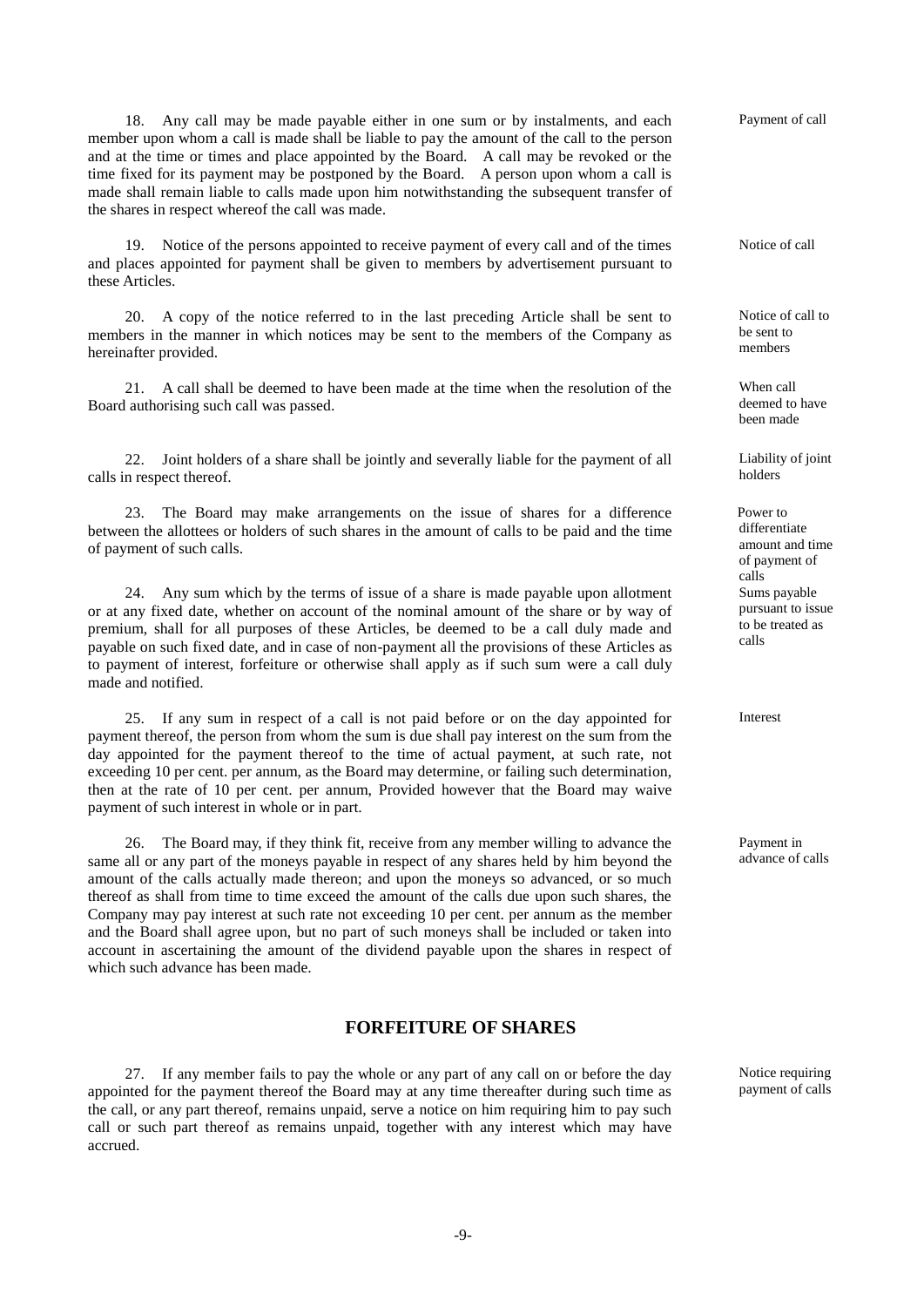28. The notice shall name a further day not being less than fourteen days from the date of service of the notice on or before which and the place where the payment required by the notice is to be made, and shall state that, in the event of no-payment at or before the time and at the place appointed, the shares in respect of which such call was made will be liable to be forfeited.

29. If the requirements of any such notice as aforesaid are not complied with, any share in respect of which such notice has been given may at any time thereafter, before payment of all calls and interest due in respect thereof has been made, be forfeited by a resolution of the Board to that effect. Such forfeiture shall include all dividends which Such forfeiture shall include all dividends which shall have been declared on the forfeited shares and not actually paid before the forfeiture.

30. A forfeited share may be sold, re-allotted or otherwise disposed of on such terms and in such manner as the Board think fit, and at any time before a sale or disposition the forfeiture may be cancelled on such terms as the Board think fit.

31. The Company may receive the consideration, if any, given for the share on any sale, re-allotment or disposition thereof and the Board may authorise some person to execute a transfer of the share in favour of the person to whom the share is sold or otherwise disposed of and the latter person shall thereupon be registered as the holder of the share and shall not be bound to see to the application of the purchase money (if any), nor shall his title to the share be affected by any irregularity or invalidity in the proceedings in reference to the forfeiture, sale, re-allotment or other disposal of the share.

32. A person whose shares have been forfeited shall cease to be a member in respect of the forfeited shares, but shall, notwithstanding, remain liable to pay to the Company all moneys which, at the date of forfeiture, were payable by him to the Company in respect of the shares, with interest at the rate at which interest was payable on those moneys before the forfeiture or as the Board may from time to time determine but his liability shall cease if and when the Company shall have received payment in full of all such moneys in respect of the shares.

33. A statutory declaration in writing that the declarant is a Director or the Secretary of the Company, and that a share in the Company has been duly forfeited on a date stated in the declaration, shall be conclusive evidence of the facts therein stated as against all persons claiming to be entitled to the share.

#### **LIEN**

34. The Company shall have a first and paramount lien on every share (not being a fully paid share) for all moneys, whether immediately payable or not, called or payable at a fixed time in respect of such share. The Company shall also have a first and paramount lien on every share (not being a fully paid share) standing registered in the name of a member, whether singly or jointly with any other person or persons, for all the debts and liabilities of such member or his estate to the Company, and that whether the same shall have been incurred before or after notice to the Company of any equitable or other interest in any person other than such member and whether the time for the payment or discharge of the same shall have actually arrived or not, and notwithstanding that the same are joint debts or liabilities of such member or his estate and any other person, whether a member of the Company or not. The Company's lien (if any) on a share shall extend to all dividends and other moneys payable thereon or in respect thereof. The Board may resolve that any share shall for some specified period be exempt from the provisions of this Article. Unless otherwise agreed, the registration of a transfer of any share shall operate as a waiver of the Company's lien (if any) on such share.

Notice to state time and place for payment

Forfeiture on non-compliance with notice

Sale of forfeited share

Proceeds of sale

Liability of member whose shares have been forfeited

Evidence of forfeiture and receipt of consideration for forfeited shares

Company's lien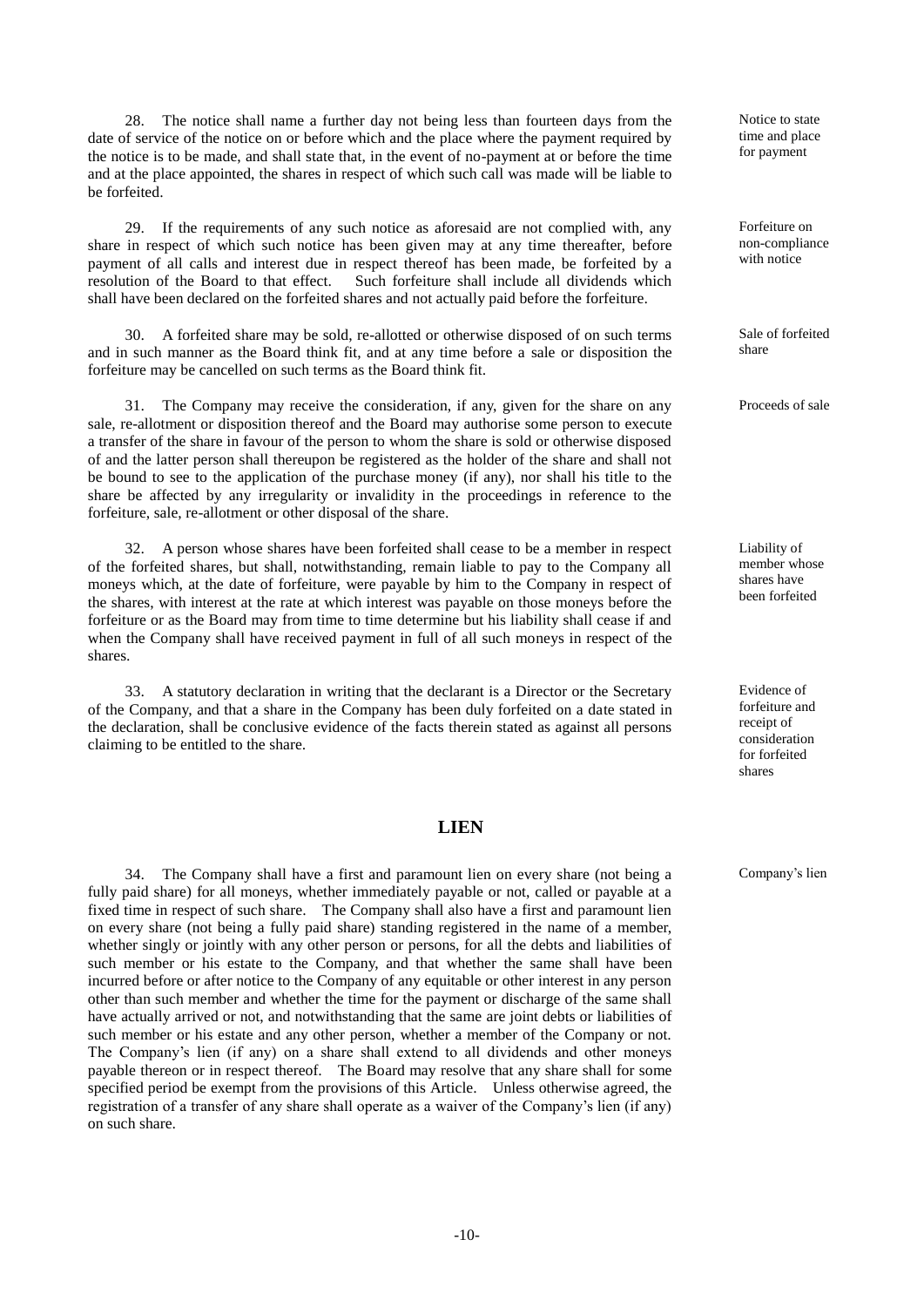35. The Company may sell, in such manner as the Board think fit, any share on which the Company has a lien, but no sale shall be made unless and until some sum in respect of which the lien exists is immediately payable, nor until the expiration of fourteen days after a notice in writing, stating and demanding payment of such sum, and giving notice of intention to sell in default, shall have been given to the holder for the time being of the share or to the person entitled by reason of his death or bankruptcy to the share.

36. The net proceeds of such sale, after payment of the costs of such sale, shall be applied in or towards payment or satisfaction of any sum immediately payable in respect whereof the lien exists, and any residue shall (upon surrender to the Company for cancellation of the certificate for the shares sold and subject to a like lien for such debts or liabilities in respect of moneys not immediately payable as existed on the share prior to the sale) be paid to the person entitled to the share at the time of the sale. For giving effect to any such sale the Board may authorise some person to transfer the share sold to the purchaser thereof. The purchaser shall be registered as the holder of the share so transferred and shall not be bound to see to the application of the purchase money, nor shall his title to the share be affected by any irregularity or invalidity in the proceedings in reference to the sale.

#### **TRANSFER OF SHARES**

37. (A) Shares in the Company shall be transferred by an instrument of transfer in any usual or common form, or in such other form as shall be approved by the Board. The instrument of transfer of a share (which need not be under seal) shall be signed by or on behalf of the transferor and the transferee but the Board may dispense with the execution of the instrument of transfer by the transferee in any case in which they think fit in their discretion so to do. The transferor shall be deemed to remain the holder of the share until the name of the transferee is entered in the Register in respect thereof.

(B) The Directors may in their absolute discretion at any time and from time to time transfer any share upon the Register to any branch register or any share on any branch register to the Register or any other register.

(C) Unless the Directors otherwise agree, no shares on the Register may be transferred to any branch register nor may shares on any branch register be transferred to the Register or any other branch register.

 (D) Subject to the applicable Statutes, rules and regulations, the execution of an instrument of transfer as mentioned in paragraph (A) above shall be made by hand or by machine imprinted signatures, rubber chop signatures and/or mechanical signatures if the transferor or transferee is a recognized clearing house as defined in Schedule 1 to the Securities and Futures Ordinance (Chapter 571 of the Laws of Hong Kong) or its nominee(s).

38. The Board may in their discretion, and without assigning any reason therefor, decline to register a transfer of any share which is not fully paid up.

39. (A) The Board may also decline to recognise any instrument of transfer unless:-

(i) the instrument of transfer duly stamped is deposited, in the case of shares on a branch register, at the relevant registration office and , in the case of shares on the Register, at the Office, or at such other place as the Board may appoint, accompanied by the certificate of the shares to which it relates, and such other evidence as the Board may reasonably require to show the right of the transferor to make the transfer; and

(ii) the instrument of transfer is in respect of only one class of shares; and

Sale of shares subject to lien

Application of proceeds of sale of shares

Form and execution of transfer

The Board's power to decline to register

Deposit of transfer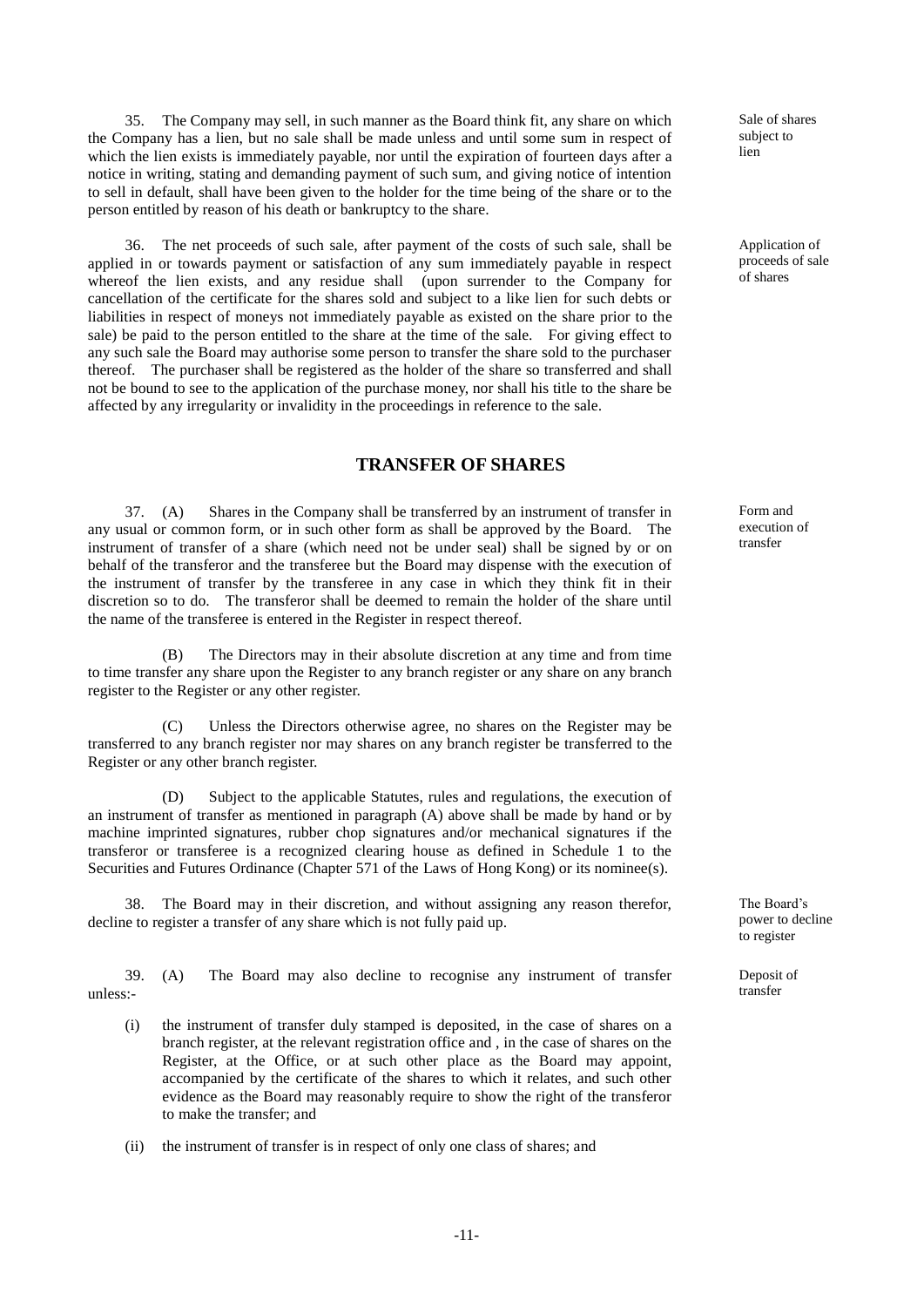- (iii) the instrument of transfer is in favour of not more than four joint holders; and
- (iv) the instrument of transfer is accompanied by payment of such sum as the Board shall determine not exceeding two Hong Kong dollars or during any period that the share capital of the Company or any part thereof is listed on any stock exchange, such higher sum as may from time to time be permitted by such stock exchange.

(B) If the Board decline to register a transfer of any share, they shall, within two months after the date on which the transfer was lodged with the Company, send to the transferor and the transferee notice of the refusal.

(C) The Company may, in respect of the registration of any transfer, probate, letters of administration, certificate of marriage or death, power of attorney, stop notice, order of court or other document relating to or affecting the title to any share, charge such sum as the Board may from time to time determine not exceeding, in the case of any share capital listed on a stock exchange in Hong Kong, two Hong Kong dollars or such greater sum as such stock exchange may from time to time permit and, in the case of any other share capital, such sum in such currency as the Board may from time to time determine to be reasonable in the territory in which the relevant register is situate, or otherwise such other sum as the members may from time to time resolve.

40. The registration of transfers may be suspended at such times and for such periods as the Board may from time to time determine on giving notice by advertisement pursuant to these Articles, and either generally or in respect of any class of shares provided always that such registration shall not be suspended for more than thirty days in any year or, with the approval of the Company in General Meeting, sixty days in any year.

41. All instruments of transfer which are registered may be retained by the Company. The Company shall be entitled to destroy all instruments of transfer of shares and all documents on the faith of which entries have been made in the Register at any time after the expiration of six years from the date of registration thereof and all dividend mandates and notifications of change of name or address at any time after the expiration of two years from the date of the recording thereof and all share certificates which have been cancelled at any time after the expiration of one year from the date of such cancellation and it shall conclusively be presumed in favour of the Company that every instrument of transfer so destroyed was a valid and effective instrument duly and properly registered and every share certificate so destroyed was a valid and effective document duly and properly cancelled and every other document hereinbefore mentioned so destroyed was a valid and effective document in accordance with the recorded particulars thereof in the books or records of the Company Provided that:-

(i) The provisions aforesaid shall apply only to the destruction of a document in good faith and without notice of any claim (regardless of the parties thereto) to which the document might be relevant.

- (ii) Nothing herein contained shall be construed as imposing upon the Company any liability in respect of the destruction of any document earlier than as aforesaid or in any other circumstances which would not attach to the Company in the absence of this Article.
- (iii) References herein to the destruction of any document include references to the disposal thereof in any manner.

42. Nothing in these Articles contained shall preclude the Board from recognising renunciation of any share by the allottee thereof in favour of some other person.

Suspension of registration

Power to destroy instruments of transfer six years after registration

Renunciation of allotment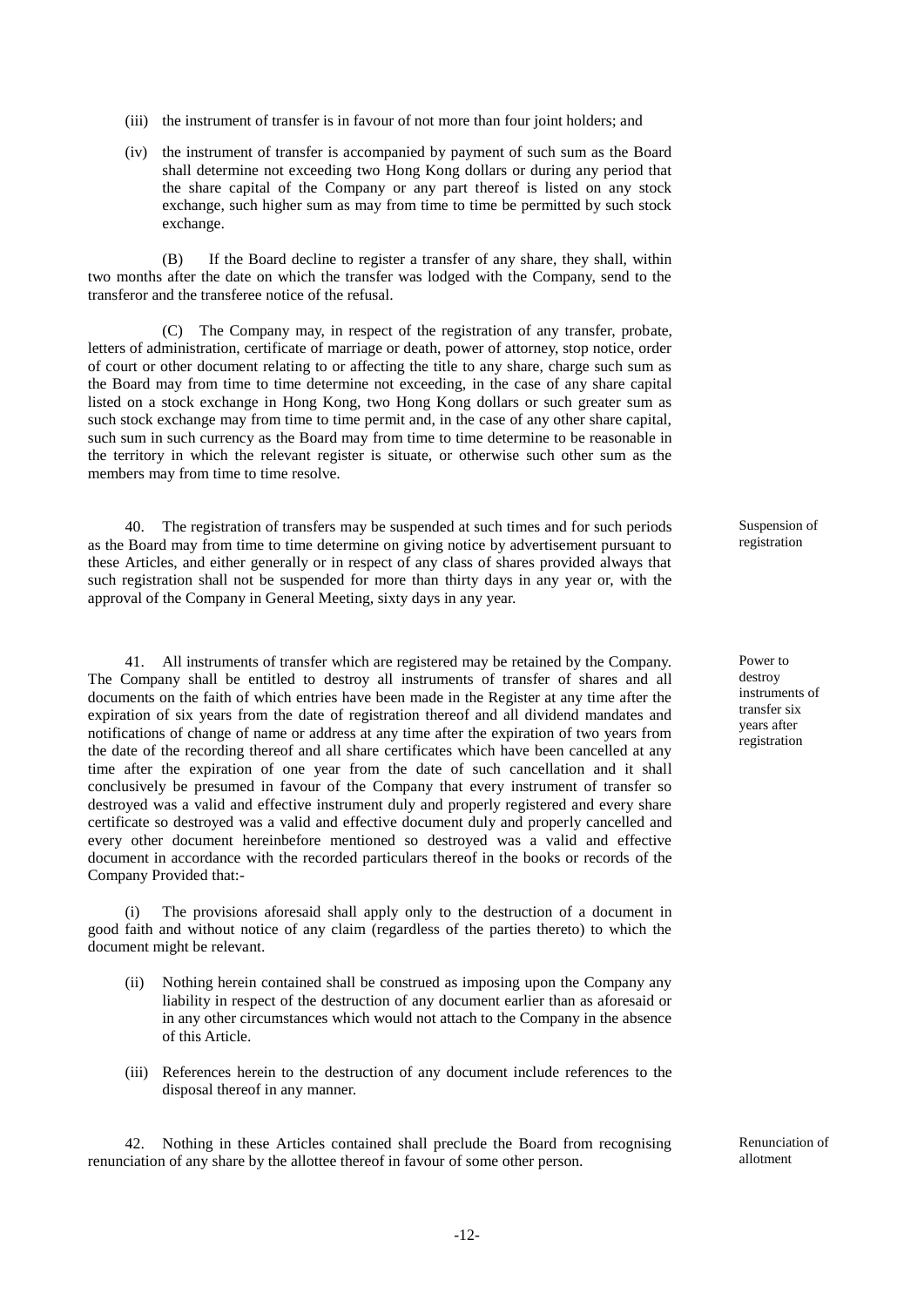#### **TRANSMISSION OF SHARES**

43. In the case of the death of a member, the survivors or survivor where the deceased was a joint holder, and the legal personal representatives of the deceased where he was a sole or only surviving holder, shall be the only persons recognised by the Company as having any title to his interest in any share; but nothing contained in this Article shall release the estate of a deceased joint holder from any liability in respect of any share which had been jointly held by him with any other person.

44. Any person becoming entitled to a share in consequence of the death or bankruptcy of any member may, upon such evidence of his title being produced as may from time to time be required by the Board (but subject to the provisions hereinafter contained) elect either to be registered himself as a member in respect of the share or to have some other person nominated by him registered as transferee thereof.

45. If the person so becoming entitled shall elect to be registered himself, he shall deliver or send to the Company a notice in writing signed by him stating that he so elects. If he shall elect to have another person registered he shall testify his election by executing a transfer of the share to that person. All the limitations, restrictions and provisions of these Articles relating to the right to transfer and the registration of transfers of shares shall be applicable to any such notice or transfer as aforesaid as if the death or bankruptcy of the member had not occurred and the notice or transfer were a transfer signed by that member.

46. A person entitled to a share in consequence of the death or bankruptcy of a member shall be entitled to receive and may give a discharge for all dividends and other moneys payable in respect of the share, but he shall not be entitled to receive notice of or to attend or vote at any meeting, or, save as aforesaid, to exercise any of the rights and privileges of a member, unless and until he shall have become a member in respect of the share Provided that the Board may at any time give notice requiring any such person to elect either to be registered himself or to transfer the share, and if the notice is not complied with within ninety days the Board may thereafter withhold payment of all dividends, or other moneys payable in respect of the share until the requirements of the notice have been complied with.

#### **STOCK**

47. The Company may from time to time by Ordinary Resolution convert any paid up shares into stock, and reconvert any stock into paid up shares of any denomination. If and whenever any unissued shares of any class in the capital of the Company for the time being shall have been issued and be fully paid and at that time the shares of that class previously issued stand converted into stock such further shares upon being fully paid and ranking pari passu in all respects with the shares representing such stock shall ipso facto be converted into stock transferable in the same units as the existing stock of that class.

48. The holders of stock may transfer the same or any part thereof in the same manner and subject to the same regulations as and subject to which the shares from which the stock arose might previously to conversion have been transferred, or as near thereto as circumstances will permit Provided that the Board may from time to time, if they think fit, fix the minimum amount of stock transferable, and direct that fractions of a Hong Kong dollar (in the case of any share capital listed on a stock exchange in Hong Kong) or of any other sum shall not be dealt with, with power, nevertheless, at their discretion, to waive such stipulations in any particular case and Provided further that the minimum amount of stock transferable shall not exceed the nominal amount of the shares from which the stock arose.

49. The stock shall confer on the holders thereof respectively the same privileges and advantages as regards dividends, participation in assets on a winding-up, voting at meetings of the Company, and other matters as would have been conferred by the shares from which the stock arose, but so that none of such privileges or advantages (except participation in dividends and profits of the Company and in assets on a winding-up) shall be conferred by an amount of the stock which would not, if existing in shares, have conferred such privileges or advantages.

Transmission on Death

Registration of person entitled on death or bankruptcy

Election for registration

Rights of person entitled on death or bankruptcy

Power to convert into stock

Transfer of stock

Rights of stockholders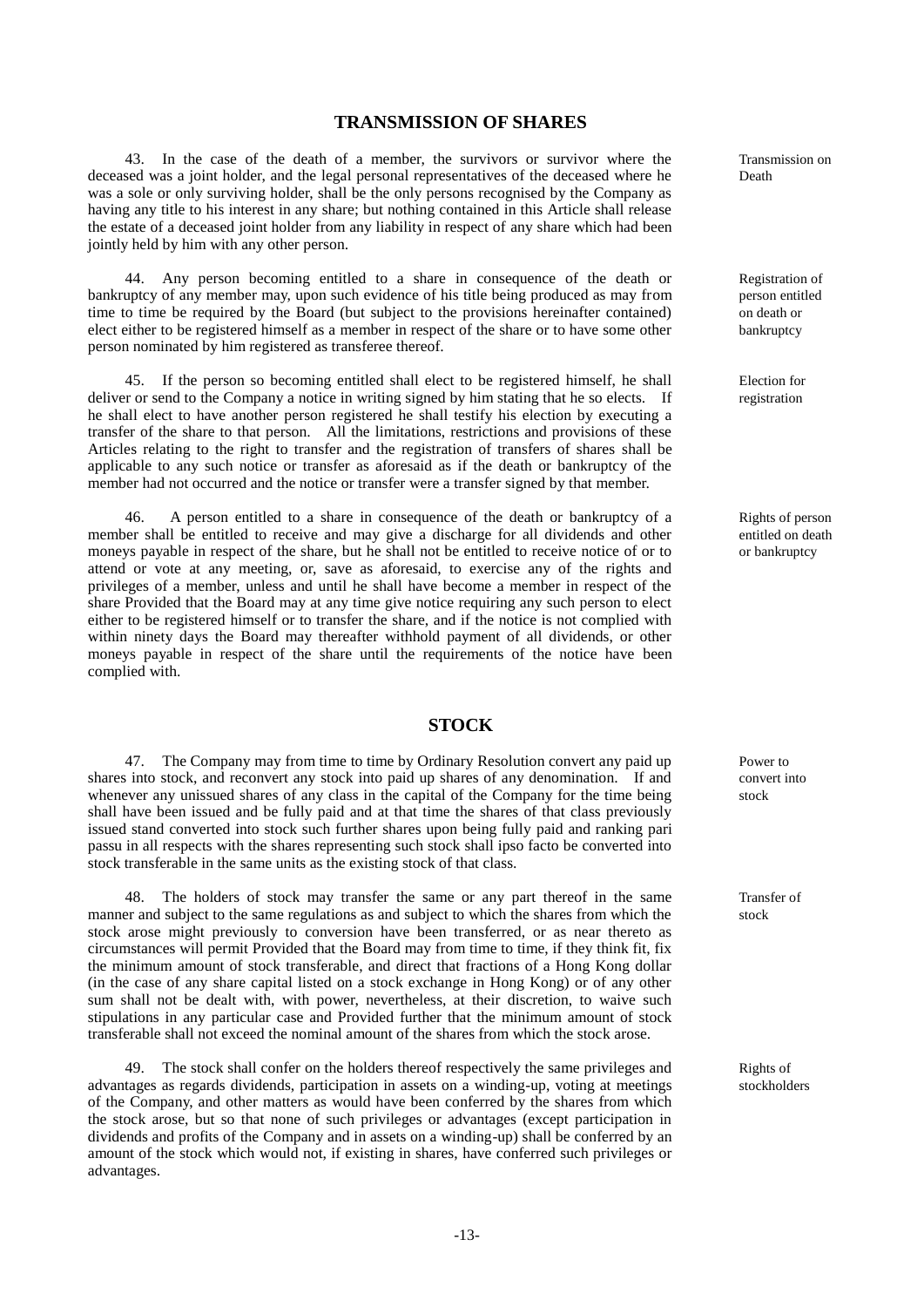50. All such provisions of these Articles as are applicable to paid up shares shall apply to stock and in all such provisions the words "share" and "shareholder" or "member" shall include respectively "stock" and "stockholder".

## **ALTERATION OF CAPITAL**

51. The Company may from time to time by Ordinary Resolution increase its capital by such sum to be divided into shares of such amount as the resolution shall prescribe.

52. Without prejudice to any rights or privileges for the time being conferred on the holders of any existing shares or class of shares, any shares in the present capital of the Company and any new shares may be issued with such preferred, deferred or other rights or such restrictions, whether in regard to dividend, return of capital, voting or otherwise, as the Company may from time to time by Ordinary Resolution determine.

53. The Company may by Ordinary Resolution:-

(A) consolidate and divide all or any of its share capital into shares of larger amount than its existing shares; upon any consolidation of fully paid up shares into shares of larger amount, the Board may as between the holders of shares to be consolidated determine which particular shares are to be consolidated into each consolidated share, and if it shall happen that any members shall become entitled to fractions of a consolidated share or shares, such fractions may be sold by some person appointed by the Board for that purpose and the person so appointed shall stand authorised to transfer the shares so sold to the purchaser thereof and the validity of such transfer shall not be questioned. The net proceeds of such sale may either be distributed among the members who would otherwise be entitled to a fraction or fractions of a consolidated share or shares rateably in accordance with their rights and interest or may be paid to the Company for the Company's benefit Provided that the Company may retain individual amounts of less than ten Hong Kong dollars for the benefit of the Company;

(B) sub-divide its shares or any of them into shares of smaller amount than is fixed by the Memorandum of Association (subject nevertheless to the Statutes) and so that the resolution whereby any share is sub-divided may determine that, as between the holders of the shares resulting from such sub-division, one or more of such shares may have such preferred, deferred or other special rights or be subject to any such restrictions, compared with the other share or shares, as the Company has power to attach to new shares; or

(C) cancel any shares which at the date of the passing of the resolution have not been taken or agreed to be taken by any person and diminish the amount of its share capital by the amount of the shares so cancelled;

And may also by Special Resolution:-

(D) reduce its share capital and any capital redemption reserve and any share premium account in any manner authorised by the Statutes.

54. All new shares shall be subject to the provisions of these Articles with reference to allotment, the payment of calls, forfeiture, lien, transfer, transmission or otherwise.

#### **UNTRACEABLE MEMBERS**

55. (A) The Board may by resolution at any time declare that any member be deemed to be an untraceable member (as hereinafter defined) and may at any time within three months thereafter sell on behalf of such untraceable member or any person entitled in consequence of the death or bankruptcy of such member to the shares registered in the name of such member all or any of such shares at a price determined as provided in paragraph (B) of this Article.

Provisions for shares applied to stock

Increase of capital

Issue of new shares

Powers to divide and consolidate shares

Power to sub-divide shares

Power to cancel shares

Power to reduce share capital

New shares subject to these Articles

Power to sell shares of untraceable members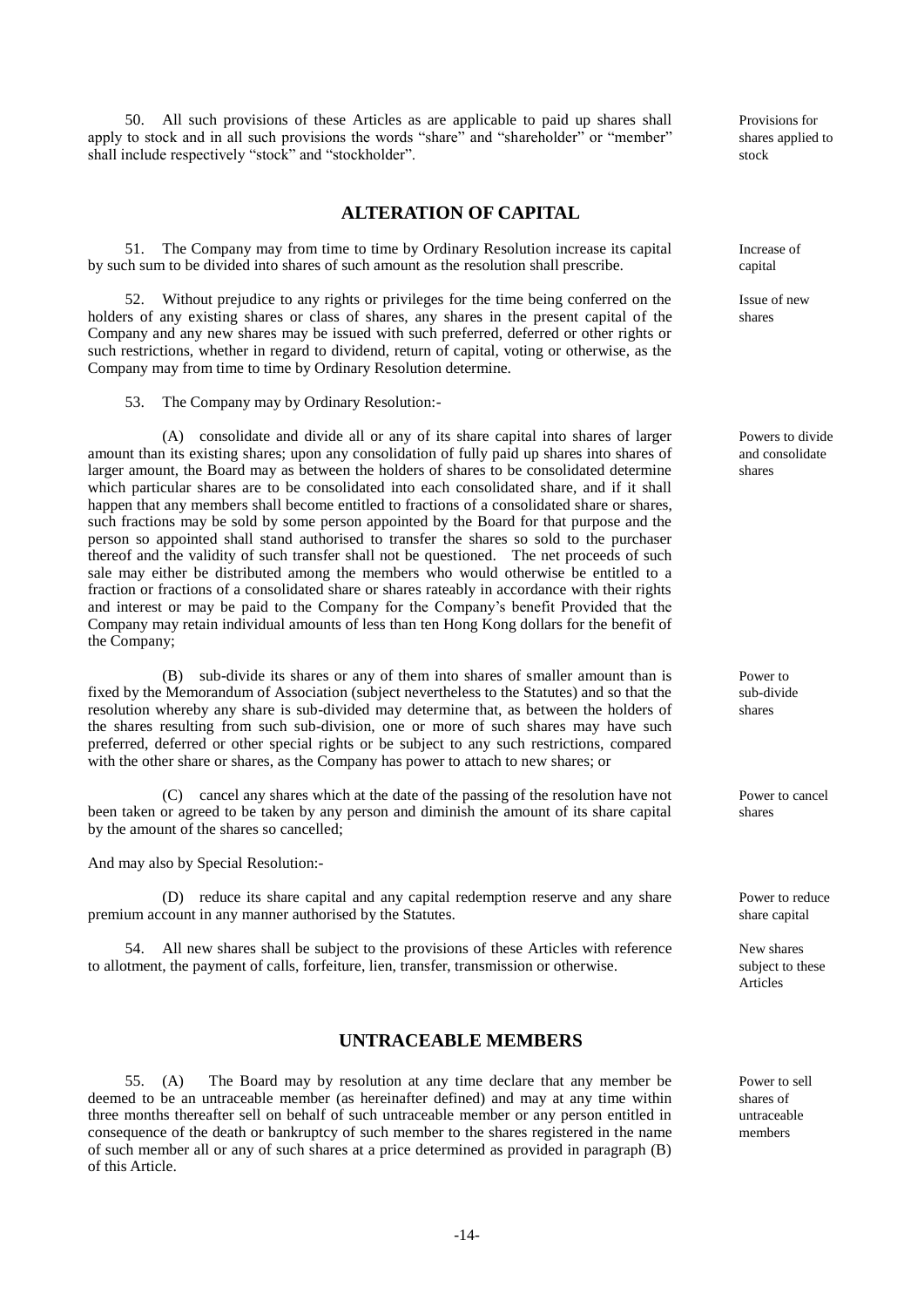(B) The price at which any shares may be sold pursuant to the provisions of paragraph (A) of this Article shall be the best price reasonably obtainable at the time of the sale.

(C) To give effect to any such sale, the Board may, notwithstanding anything elsewhere in these Articles contained, authorise some person to execute on behalf of the untraceable member a transfer in favour of the purchaser and upon receipt by the Company of the purchase money the Company shall cause the name of the purchaser to be entered in the Register as the holder of the shares but so that notwithstanding the provisions of Article  $39(A)(i)$  hereof the Board shall not be bound to require the production or deposit of any share certificate. After the purchaser's name has been entered in the Register in the purported exercise of the power conferred by this Article, the validity of the proceedings shall not be questioned by any person. The purchase money shall be carried to a separate account and shall constitute a permanent debt of the Company. Such money shall until payment over to the untraceable member or such other person as aforesaid be available to the Company for its own use free of interest and without any liability to account for any profit arising therefrom.

(D) For the purpose of this Article a member shall be deemed to be an untraceable member if:-

- (i) his name is entered in the Register; and
- (ii) during the period of twelve years immediately preceding the date of the resolution of the Board referred to in paragraph (A) of this Article no warrant or cheque sent by the Company through the post in a prepaid letter addressed to the member at his registered address or to the person entitled by transmission at the address shown in the Register as his address or otherwise the last known address given by the member or the person entitled by transmission to which cheques and warrants are to be sent has been cashed and no communication has been received by the Company from the member or the person entitled by transmission provided that in any such period of twelve years the Company has paid at least three dividends whether interim or final and no such dividend has been claimed; and
- (iii) the Company has at the expiration of the said period of twelve years given notice by advertisement in accordance with these Articles of its intention to sell the shares of such member; and
- (iv) the Company has not during the further period of three months after the date of the advertisement and prior to the exercise of the power of sale received any communication from the member or person entitled by transmission; and
- (v) during any period that the share capital of the Company or any part thereof is listed on any stock exchange, notice shall have been given to such stock exchange of the Company's intention to sell the shares of such member.

For all the purposes of this Article, a statutory declaration by the Secretary in relation to any member to the effect that the foregoing provisions of this paragraph have been satisfied shall be conclusive and binding on the Company and the member concerned and all persons claiming through or under him.

## **GENERAL MEETINGS**

56. Except as otherwise provided by the Statutes, the Company shall in each year hold a General Meeting as its Annual General Meeting in accordance with the requirements of the Statutes. Whilst any share capital of the Company is listed on a stock exchange in Hong Kong, not more than 15 months (or such longer period as such stock exchange may authorise) shall elapse between the date of one Annual General Meeting and the next. Notwithstanding the foregoing, the first Annual General Meeting of the Company may be held at any time within 18 months of its incorporation.

Annual General Meetings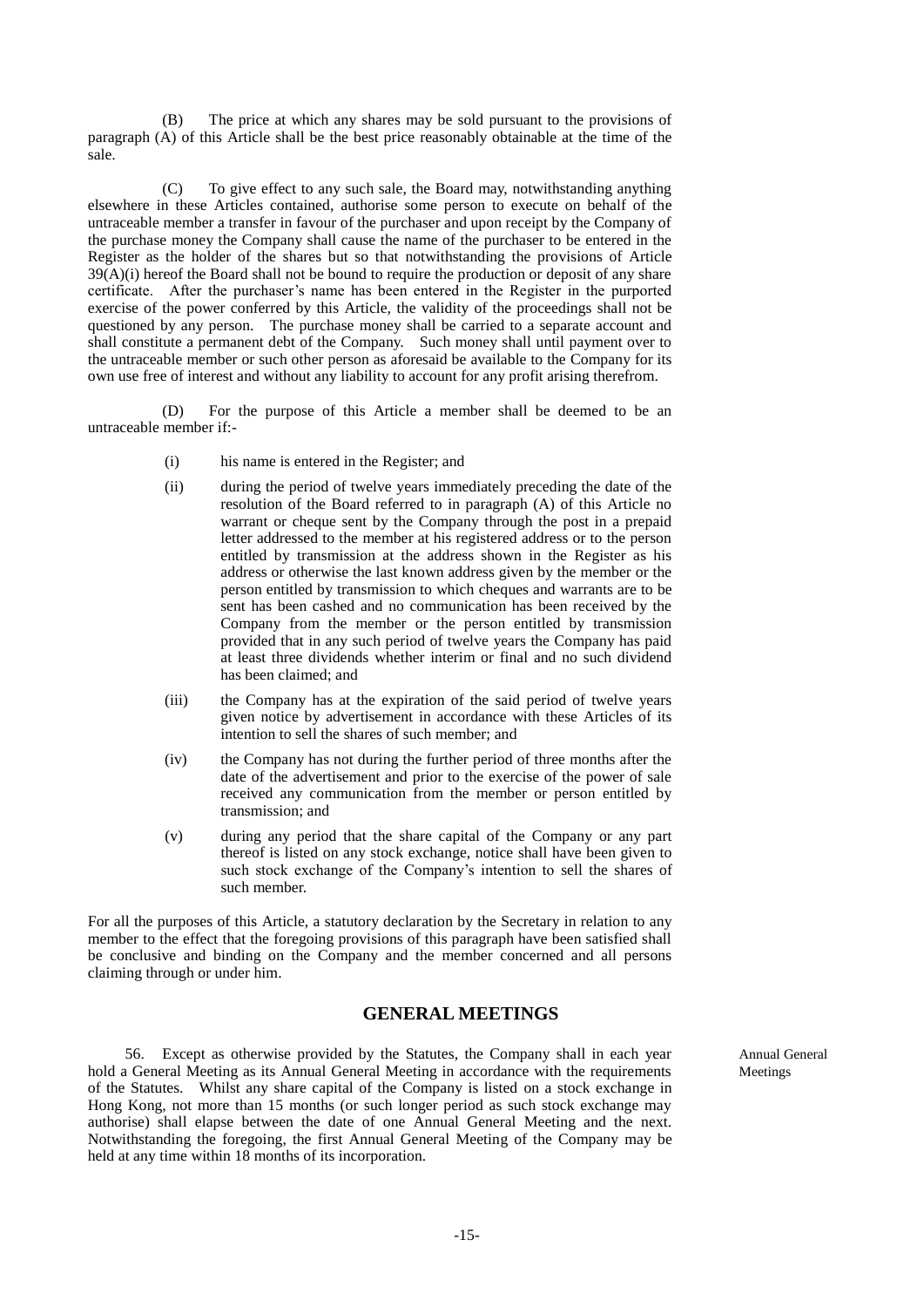57. Any General Meeting other than an Annual General Meeting shall be called an Extraordinary General Meeting.

58. (A) Subject to the provisions of paragraph (B) below, all General Meetings shall be held at such time and place as the Board may determine.

- (B) (i) The Board shall, on the requisition of members of the Company holding at the date of the deposit of the requisition not less than one-tenth of such of the paid-up capital of the Company as at the date of the deposit carries the right of voting at General Meetings of the Company, forthwith proceed duly to convene an Extraordinary General Meeting of the Company.
	- (ii) The requisition must state the objects of the meeting, and must be signed by the requisitionists and deposited at the Company's principal place of business in Hong Kong, and may consist of several documents in like form, each signed by one or more requisitionists.
	- (iii) If the Board do not within 21 days from the date of the deposit of the requisition proceed duly to convene a meeting for a day not more than 28 days after the date on which the notice convening the meeting is given, the requisitionists, or any of them representing more than one-half of the total voting rights of all of them, may themselves convene a meeting, but any meeting so convened shall not be held after the expiration of 3 months from the said date.
	- (iv) A meeting convened under this Article by the requisitionists shall be convened in the same manner, as nearly as possible, as that in which meetings are to be convened by the Board.
	- (v) Any reasonable expenses incurred by the requisitionists by reason of the failure of the Board duly to convene a meeting shall be repaid to the requisitionists by the Company, and any sum so repaid shall be retained by the Company out of any sums due or to become due from the Company by way of fees or other remuneration in respect of their services to such of the Directors as were in default.

For the purposes of this Article, the Board shall, in the case of a meeting at which a resolution is to be proposed as a Special Resolution, be deemed not to have duly convened the meeting if they do not give such notice thereof as is required by the Articles.

59. The Board may, whenever they think fit, convene an Extraordinary General Meeting, and an Extraordinary General Meeting shall also be convened upon any requisition made in accordance with these Articles, or in default may be convened by such requisitionists as thereby provided. Any meeting convened by requisitionists as aforesaid shall be convened in the same manner, as nearly as possible, as that in which meetings are to be convened by the Board.

60. Subject to any applicable statutes, rules and regulations from to time, (a) at least twenty-one clear days' notice or at least twenty clear business days' notice ( whichever is longer) of every annual general meeting. (b) at least twenty-one clear days' notice or at least twenty clear business days' notice (whichever is longer) of every extraordinary general meeting at which it is proposed to pass a Special Resolution; and (c) in any other case, at least fourteen clear days' notice or at least ten clear business days' notice ( whichever is longer) shall be given to all the members and to the Auditors for the time being of the Company. The notice shall be exclusive of the day on which it is served or deemed to be served and of the day for which it is given and shall specify the place, the day and the hour of the meeting and shall contain particulars of the Resolutions to be considered at such meeting; in the case of special business, the general nature of that business and such notice shall be given in manner hereinafter mentioned. Every notice of an Annual General Meeting shall specify the meeting as such and every notice of a meeting convened for passing a Special Resolution shall state the intention to propose such Resolution as a Special Resolution.

Extra-ordinary General Meetings

Time and Place of General **Meetings** 

Power to convene an Extra-ordinary General Meeting

Notice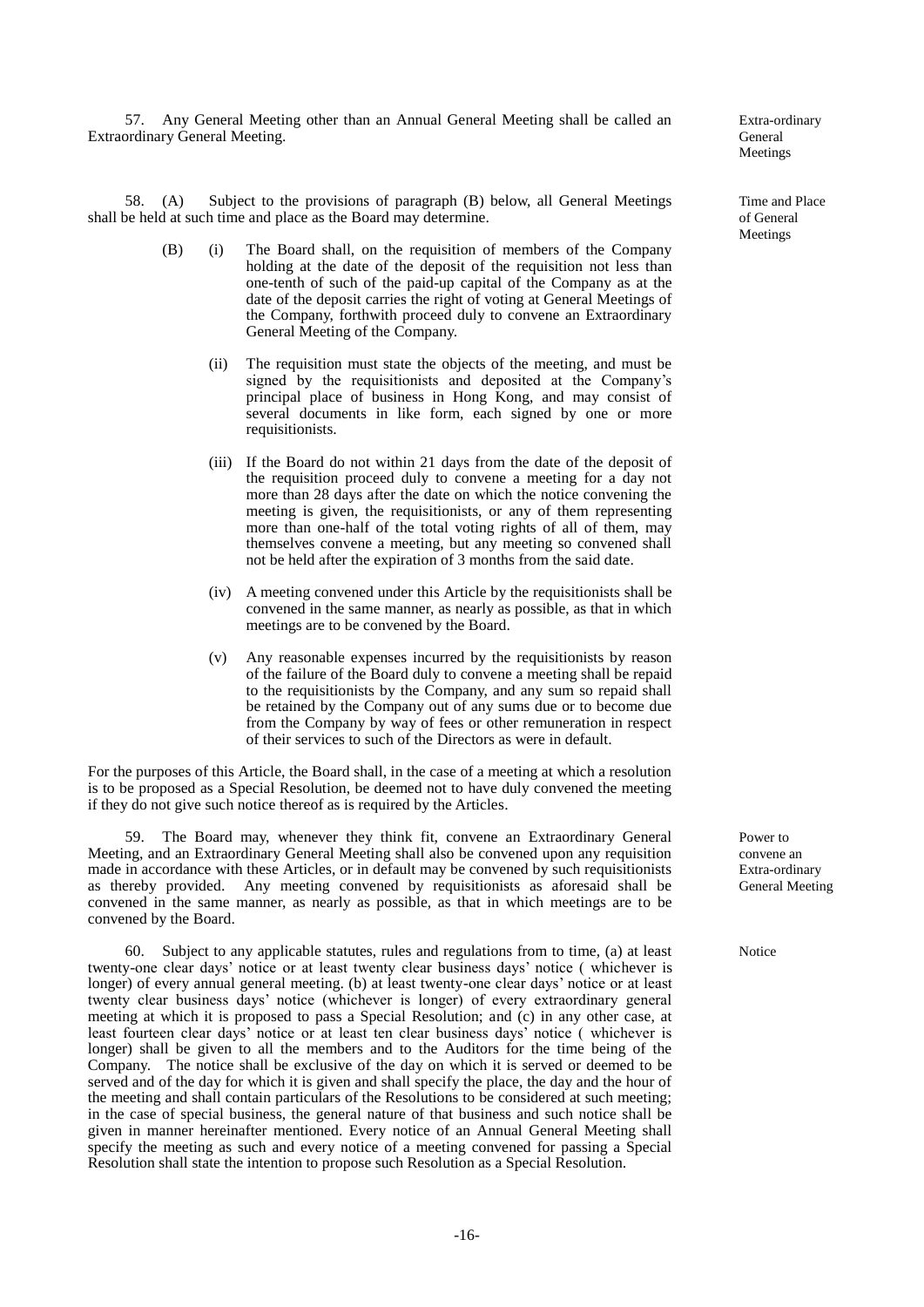61. A meeting of the Company notwithstanding that it is called by shorter notice than that specified in the last preceding Article shall be deemed to have been duly called if it is so agreed:-

(i) in the case of a meeting called as the Annual General Meeting, by all the members entitled to attend and vote thereat; and

(ii) in the case of any other meeting, by a majority in number of the members having a right to attend and vote at the meeting, being a majority together holding not less than ninety-five per cent. in nominal value of the shares giving that right.

62. In every notice calling a meeting of the Company there shall appear with reasonable prominence a statement that a member entitled to attend and vote is entitled to appoint one or more proxies to attend and vote instead of him, and that a proxy need not also be a member.

63. Subject to the provisions of the Statutes, it shall be the duty of the Company, on the requisition in writing of such number of members as is specified in these Articles and (unless the Company otherwise resolves) at the expense of the requisitionists:-

- (a) to give to members entitled to receive notice of the next Annual General Meeting notice of any resolution which may properly be moved and is intended to be moved at that meeting; and
- (b) to circular to members entitled to have notice of any General Meeting sent to them any statement of not more than one thousand words with respect to the matter referred to in any proposed resolution or the business to be dealt with at that meeting.

Notice of any such resolution shall be given, and any such statement shall be circulated, to members of the Company entitled to have notice of the meeting sent to them, and notice of any such resolution shall be given to any other member of the Company by giving notice of the general effect of the resolution in accordance with the provisions of the Statutes.

64. The accidental omission to give notice of any meeting to, or the non-receipt of notice of a meeting by, any person entitled to receive notice shall not invalidate any resolution passed or proceedings at any such meeting.

#### **PROCEEDINGS AT GENERAL MEETINGS**

65. All business shall be deemed special that is transacted at an Extraordinary General Meeting and also all business that is transacted at an Annual General Meeting, with the exception of the receipt and consideration of the profit and loss account, the balance sheet and group accounts (if any) of the Company and the reports of the Board and Auditors and other documents required to be annexed to the balance sheet, the declaration of dividends, the election of Directors and other officers in the place of those retiring and the appointment of, and the fixing of the remuneration of, the Auditors.

66. (A) When by any provision contained in the Statutes special notice is required of a resolution, the resolution shall not be effective unless notice of the intention to move it has been given to the Company not less than twenty-eight days (or such shorter period as the Statutes may allow) before the meeting at which it is moved, and the Company shall give to the members notice of any such resolution as required by and in accordance with the provisions of the Statutes.

(B) In the case of a resolution duly proposed as a Special or Extraordinary Resolution no amendment thereto (other than mere clerical amendment to correct a patent error) may in any event be considered or voted upon. In the case of a resolution duly proposed as an Ordinary Resolution no amendment thereto may in any event be considered or voted upon unless approved by the Board or notice of the amendment has been left at the Office or the Company's principal place of business in Hong Kong not less than forty-eight hours before the time appointed for the holding of the meeting at which the Ordinary Resolution is to be considered.

Short Notice

Right of member to appoint proxies to attend and vote

Circulation of members' resolutions

Omission or non- receipt of notice

Special and routine business

**Resolutions** requiring special notice

Amendment to Resolution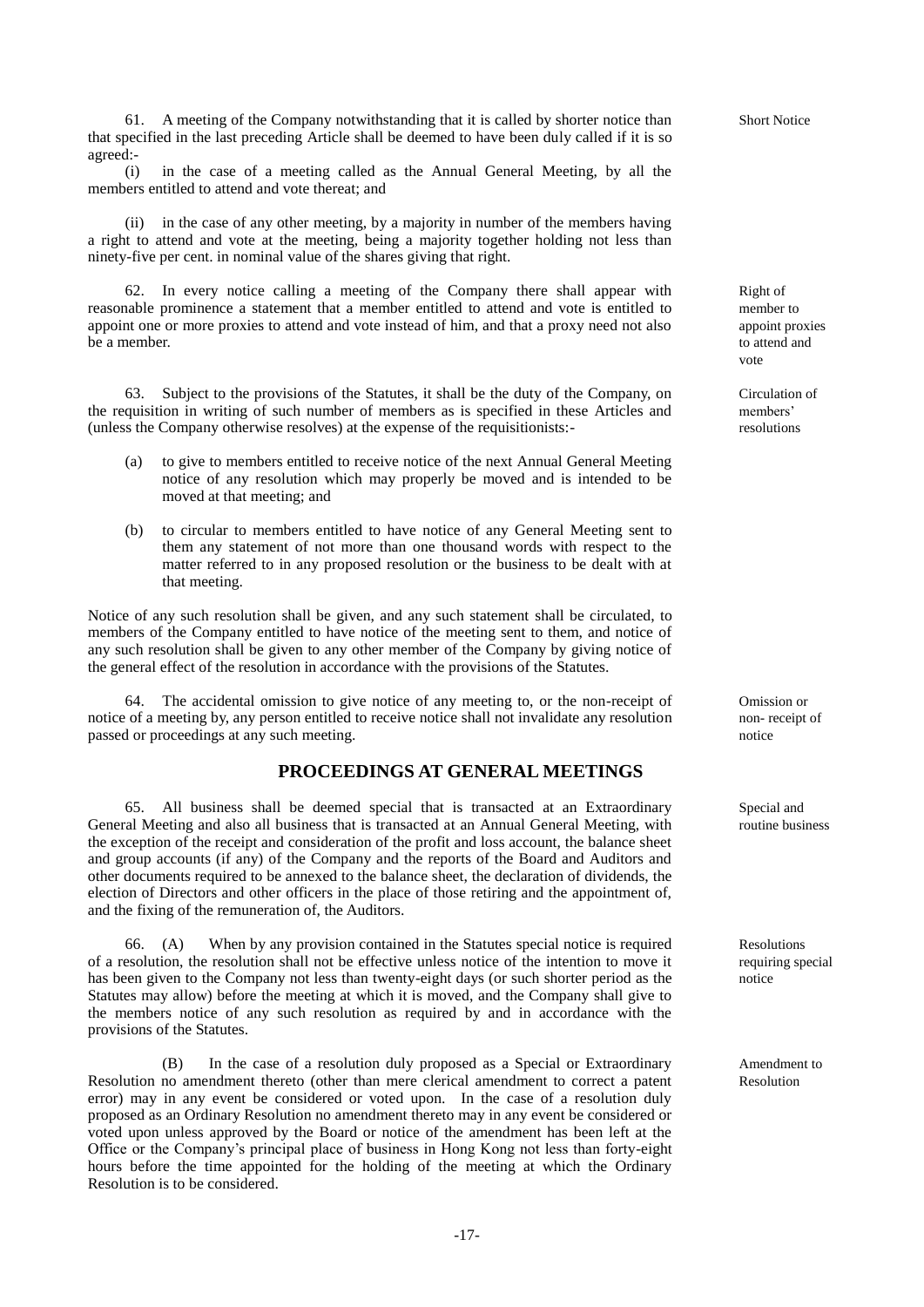(C) If an amendment shall be proposed to any resolution under consideration but shall in good faith be ruled out of order by the Chairman of the meeting the proceedings on the substantive resolution shall not be invalidated by any error in such ruling.

67. Save as in these Articles otherwise provided, two members present in person or by proxy and entitled to vote shall be a quorum. No business shall be transacted at any General Meeting unless a quorum is present.

68. If within half an hour after the time appointed for the meeting a quorum is not present, the meeting, if convened by or upon the requisition of members, shall be dissolved. If otherwise convened it shall stand adjourned to the same day in the next week (or if that day be a public holiday in Hong Kong, then to the next business day following such public holiday), at the same time and place or to such other day and at such other time and place as the Board may determine and no notice of such adjournment need be given and at such adjourned meeting the members present (whether in person or by proxy), not being less than two, shall be a quorum.

69. The Chairman of the Board (if any), or in his absence the Deputy Chairman of the Board (if any), shall preside as Chairman at every General Meeting, but if there is no such Chairman or Deputy Chairman, or if neither of them is present within ten minutes after the time appointed for holding the meeting or if neither of them shall be willing to act as Chairman, the Directors present shall choose one of their number to act as Chairman of such meeting, and if there be no Director chosen who shall be willing to act, the members present in person and entitled to vote shall choose one of their own number to act as Chairman at such meeting.

70. The Chairman may, with the consent of the meeting, and if directed by the meeting shall, adjourn the meeting from time to time or sine die and from place to place, but no business shall be transacted at any adjourned meeting other than the business left unfinished at the meeting from which the adjournment took place. When a meeting is adjourned sine die, the time and place for the adjourned meeting shall be fixed by the Board. When a meeting is adjourned for thirty days or more or sine die, seven days' notice at the least of the adjourned meeting shall be given in like manner as in the case of an original meeting. Save as aforesaid, it shall not be necessary to give any notice of an adjournment or of the business to be transacted at an adjourned meeting.

71. Subject to any applicable statutes, rules and regulations from time to time, every question submitted to a General Meeting shall be determined in the first instance by a show of hands of the members present in person unless by way of a poll is required by the Listing Rules or (before or upon the declaration of the result of the show of hands) a poll is demanded:-

- (i) by the Chairman; or
- (ii) by not less than three members present in person or by proxy having the right to vote at the meeting; or
- (iii) by a member or members present in person or by proxy representing not less than one-tenth of the total voting rights of all the members having the right to vote at the meeting; or
- (iv) by a member or members present in person or by proxy holding shares conferring a right to vote at the meeting, being shares on which an aggregate sum has been paid up equal to not less than one-tenth of the total sum paid up on all the shares conferring that right; or
- (v) if required by the Listing Rules, by any Director or Directors who, individually or collectively, hold proxies in respect of shares representing five per cent. (5%) or more of the total voting rights at such meeting.

Unless a poll is duly demanded in accordance with the foregoing provisions a declaration by the Chairman that a resolution has been carried or lost or has or has not been carried by any particular majority, and an entry to that effect in the minutes of the proceedings of the Company, shall be conclusive evidence of the fact without proof of the number, proportion or validity of the votes recorded in favour of or against such resolution.

Quorum for meetings

Adjourn-ment if Quorum not present

Chairman

Adjournments

Notice of adjournments

Method of voting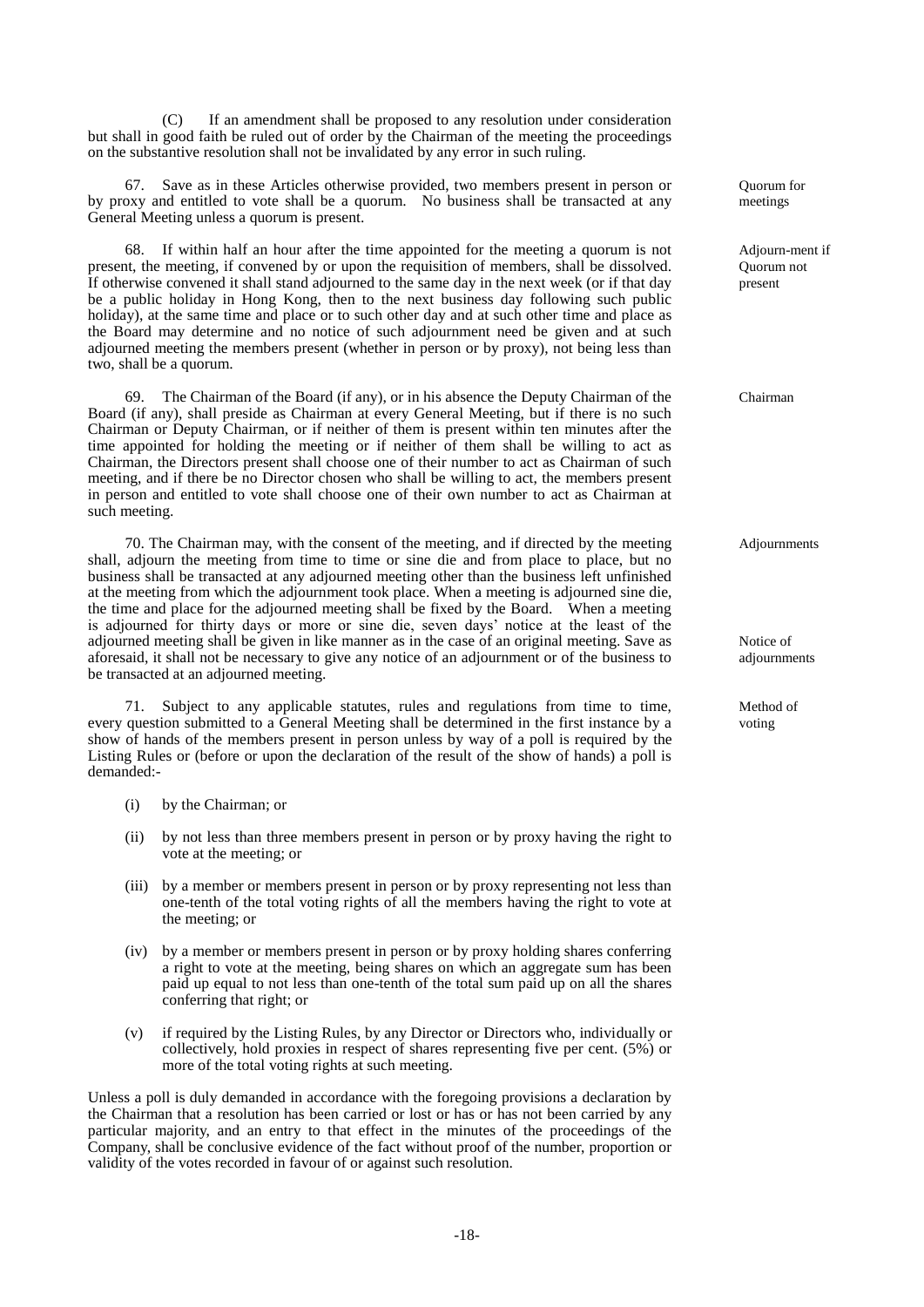72. If :-

Objections

- (i) any objection is raised to the qualification of any voter; or
- (ii) any votes are counted which ought not to have been counted or which might have been rejected; or
- (iii) any votes are not counted which ought to have been counted;

the objection or error shall not vitiate the decision of the meeting on any resolution unless the same is raised or pointed out at the meeting or adjourned meeting at which the vote objected to is given or tendered or at which the error occurs. Any objection or error shall be referred to the Chairman of the meeting and shall only vitiate the decision of the meeting on any resolution if the Chairman decides that the same may have affected the decision of the meeting. The decision of the Chairman on such matters shall be final and conclusive.

73. If a poll is duly demanded it shall be taken in such manner as the Chairman may direct (including the use of ballot or voting papers or tickets) and the result of a poll shall be deemed to be the resolution of the meeting at which the poll was demanded. The Chairman may appoint scrutineers for the purposes of a poll, and may adjourn the meeting to some place and time fixed by him for the purpose of declaring the result of a poll. The Company shall only be required to disclose the voting figures on a poll if such disclosure is required by the Listing Rules.

74. A poll demanded on the election of a Chairman or on a question of adjournment shall be taken at once. A poll demanded on any other question shall be taken either at once or at such time and place as the Chairman directs not being more than thirty days from the date of the meeting or adjourned meeting at which the poll was demanded. No notice need be given of a poll not taken immediately.

75. The demand for a poll shall not prevent the continuance of a meeting for the transaction of any business other than the question on which the poll has been demanded.

76. The demand for a poll may be withdrawn but only with the consent of the Chairman and a demand so withdrawn shall not be taken to have invalidated the result of a show of hands declared before the demand was made.

77. In case of an equality of votes, whether on a show of hands or on a poll, the Chairman of the meeting at which the show of hands takes place or at which the poll is taken as the case may be, shall have a second or casting vote.

#### **VOTING**

78. Subject to any special rights or restrictions as to voting attached to any shares by or in accordance with these Articles, on a show of hands every member who (being an individual) is present in person or (being a corporation) is represented by a representative duly authorised or by proxy shall have one vote and on a poll every member present in person or by proxy shall have one vote for every share held by him

78A. Where any member of the Company is, under the Listing Rules, required to abstain from voting on any particular resolution or restricted to voting only for or only against any particular resolution, any votes cast by or on behalf of such member in contravention of such requirement or restriction shall not be counted.

79. Any corporation which is a member of the Company may, by resolution of its directors or other governing body, authorise such person as it thinks fit to act as its representative at any meeting of the Company, or at any meeting of any class of members of the Company, and the person so authorised shall be entitled to exercise the same powers on behalf of the corporation which he represents as that corporation could exercise if it were an individual member of the Company and references in these Articles to a member present in person at a meeting shall, unless the context otherwise requires, include a corporation which is a member represented at the meeting by such duly authorised representative.

How poll to be taken

Time for taking and notice of a poll

Continuance of other business

Withdrawal of a poll

Chairman's casting vote

Voting rights

Corporate representatives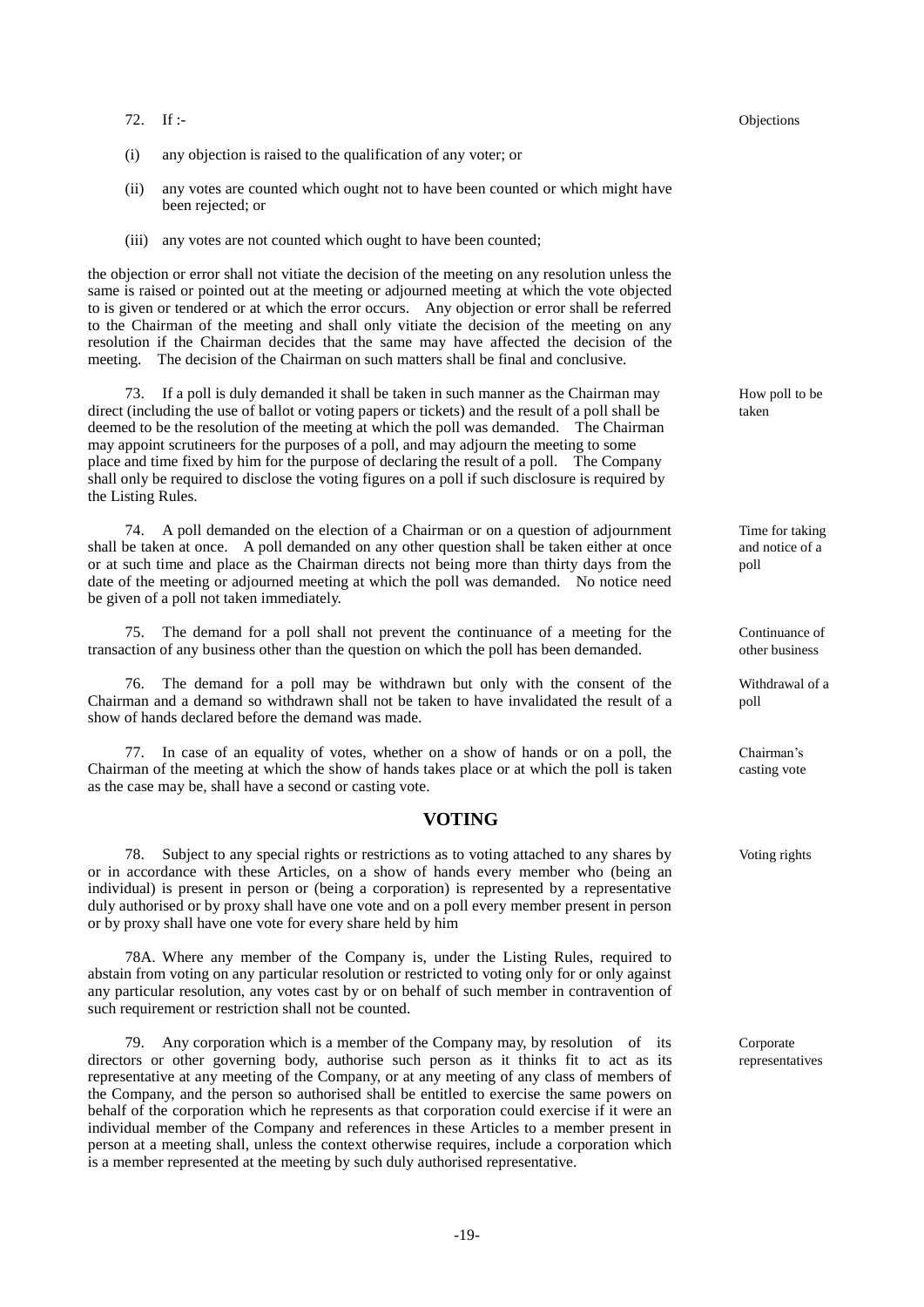79A. If a recognised clearing house within the meaning of Schedule 1 to the Securities and Futures Ordinance (Chapter 571 of the Laws of Hong Kong) is a member of the Company, it may authorise such person or persons as it thinks fit to act as its representative or representatives at any meeting of the Company or at any meeting of any class of members of the Company provided that, if more than one person is so authorised, the authorisation shall specify the number and class of shares in respect of which each such person is so authorised. A person authorised pursuant to this provision shall be entitled to exercise the same powers on behalf of the recognised clearing house (or its nominee) which he represents as that clearing house (or its nominee) could exercise if it were an individual shareholder of the Company.

80. Where there are joint holders of any share, any one of such persons may vote at any meeting, either personally or by proxy, in respect of such share as if he were solely entitled thereto Provided that if more than one of such joint holders be present at any meeting personally or by proxy, the person whose name stands first in the Register in respect of such share shall alone be entitled to vote in respect thereof.

81. A member of unsound mind, or who is a patient for the purposes of any legislation relating to mental health, or in respect of whom an order has been made by any court (whether in the Cayman Islands, Hong Kong or elsewhere) having jurisdiction in lunacy, may vote, whether on a show of hands or on a poll by his committee, receiver, curator bonis, or other person in the like nature appointed by such court, who may themselves vote on a poll by proxy Provided that such evidence as the Board may require of the authority of the person claiming to vote shall have been deposited at the Company's principal place of business in Hong Kong not less than forty-eight hours before the time for holding the meeting or adjourned meeting at which such person claims to vote.

82. No member shall, unless the Board otherwise determine, be entitled in respect of shares held by him to vote at a General Meeting or meeting of the holders of any class of shares of the Company either personally or by proxy or to exercise any other right conferred by membership in relation to meetings of the Company or of the holders of any class of shares of the Company if any call or other sum presently payable by him to the Company in respect of such shares remains unpaid.

83. On a poll votes may be given either personally or by proxy and a member entitled to more than one vote need not, if he votes on a poll, use all his votes or cast all the votes he uses in the same way.

84. A member may appoint more than one proxy to attend on the same occasion. A proxy need not be a member of the Company.

85. Every instrument appointing a proxy shall be in writing under the hand of the appointor or of his attorney duly authorised in writing or, if such appointor is a corporation, under its common seal or under the hand of some officer of the corporation duly authorised in that behalf. In the case of an instrument of proxy purporting to be signed on behalf of a corporation by an officer thereof it shall be assumed, unless the contrary appears, that such officer was duly authorised to sign such instrument of proxy on behalf of the corporation without further evidence of the fact.

86. (A) The instrument appointing a proxy and, if required by the Company, the power of attorney or other authority (if any) under which it is signed or a notarially certified copy or office copy of such power or authority, shall be deposited at the Company's principal place of business in Hong Kong or at such other place within Hong Kong as is specified for that purpose in the notice convening the meeting or in any instrument of proxy sent by the Company in relation to the meeting, not less than forty-eight hours before the time appointed for holding the meeting or adjourned meeting, as the case may be , at which the person named as proxy in such instrument proposes to vote, or, in the case of a poll, not less than twenty-four hours before the time appointed for the taking of the poll; and in default the instrument of proxy shall not be treated as valid.

Authorised representatives of a recognised clearing house

Voting rights of joint shareholders

Members of unsound mind

No right to vote unless calls paid

Polls

Proxies need not be a member

Execution of proxies

Deposit of Proxies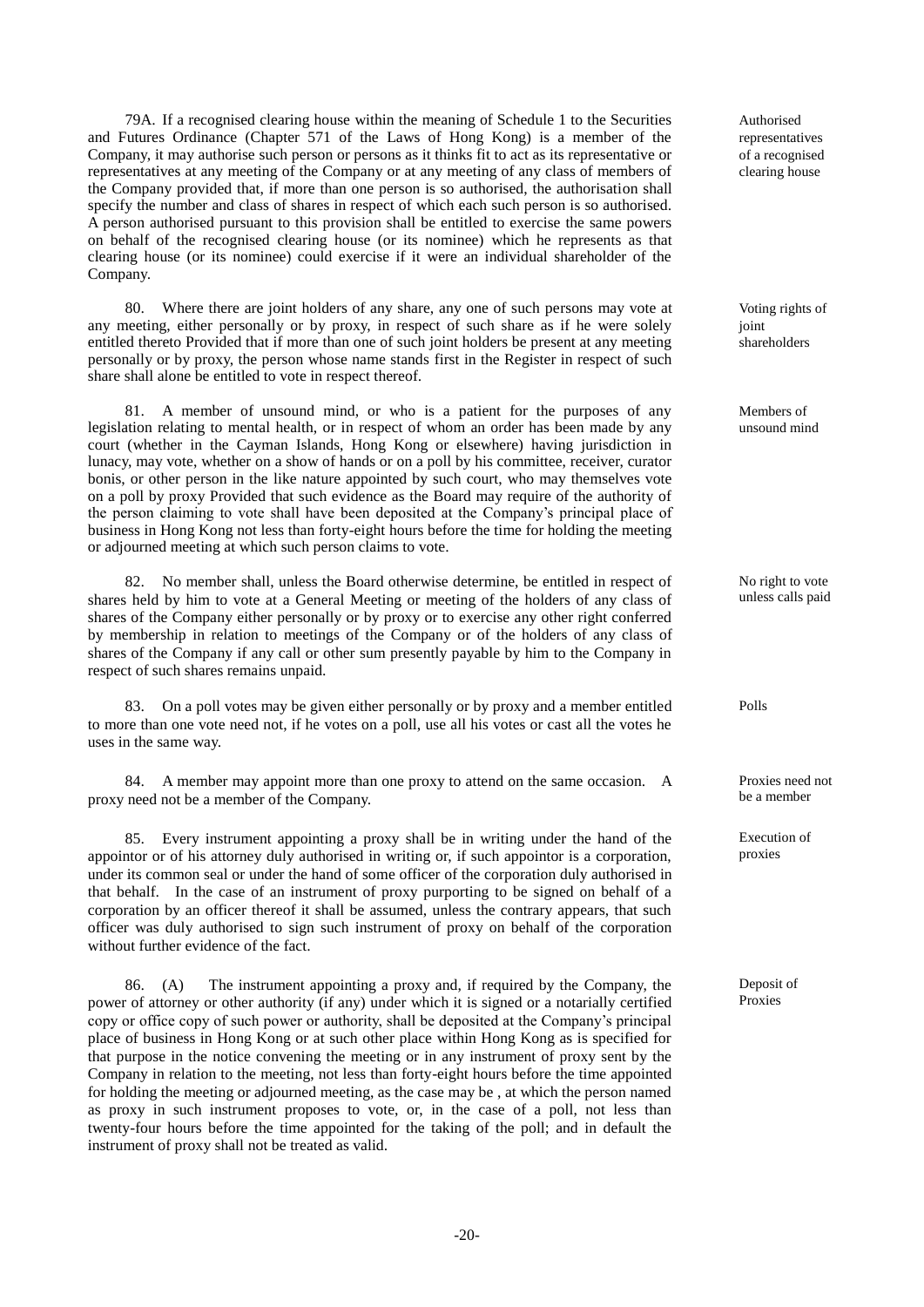(B) When two or more valid but differing instruments of proxy are delivered in respect of the same share for use at the same meeting, the one which is last delivered (regardless of its date or of the date of its execution) shall be treated as replacing and revoking the others as regards that share and if the Company is unable to determine which was last delivered none of them shall be treated as valid in respect of that share.

87. No instrument appointing a proxy shall be valid after the expiration of twelve months from the date of its execution, except at an adjourned meeting or on a poll demanded at a meeting or an adjourned meeting in cases where the meeting was originally held within twelve months from such date.

88. Instruments of proxy shall be in any common form or in such other form as the Board may approve provided that it shall not preclude the use of a two-way proxy form by which a member may, according to his intention, instruct the proxy to vote in favour of or against (or, in default of intentions, to exercise his discretion in respect of ) each resolution dealing with any such business. The instrument of proxy, which need not be witnessed, shall be deemed to confer authority to demand or join in demanding a poll and to vote on any amendment of a resolution put to the meeting for which it is given as the proxy thinks fit. The instrument of proxy shall, unless the contrary is stated therein, be valid as well for any adjournment of the meeting as for the meeting to which it relates.

89. (A) The Board shall at the expense of the Company send with all notices convening General Meetings or meetings of any class of members of the Company to the members entitled to vote thereat instruments of proxy (with or without prepaid postage) with provision for two-way voting on all resolutions intended to be proposed other than resolutions which are merely procedural or relate to the fixing of Auditors' remuneration.

(B) Such instruments of proxy shall be issued to all the members entitled to be sent a notice of the meeting and to vote thereat by proxy, and not to some only of such members.

(C) The accidental omission to send out an instrument of proxy, whenever necessary, to any member or the non-receipt of such instrument by any member, shall not invalidate any resolution passed or proceedings at the meeting to which the instrument of proxy relates.

90. A vote given in accordance with the terms of an instrument of proxy shall be valid, notwithstanding the previous death or insanity of the principal or revocation of the instrument of proxy, or of the authority under which the instrument of proxy was executed, provided that no intimation in writing of such death, insanity or revocation shall have been received by the Company at the Company's principal place of business in Hong Kong (or at such other place in Hong Kong specified for the deposit of instruments of proxies hereunder) before the commencement of the meeting or adjourned meeting at which the instrument of proxy is used.

#### **DIRECTORS**

91. Unless and until otherwise determined by the Company by Ordinary Resolution the number of Directors shall not be less than two. A maximum number of Directors may also be determined from time to time by the Company by Ordinary Resolution.

92. A Director shall not be required to hold any shares of the Company by way of qualification. A Director who is not a member of the Company shall nevertheless be entitled to attend and speak at General Meetings or meetings of the holders of any class of shares.

Authority of proxies

Expiration of proxies

Form of and authority of proxies

Board to send proxies to all voting members

Intervening death, insanity of or revocation by principal

Number of **Directors** 

Qualification of Directors; rights at meetings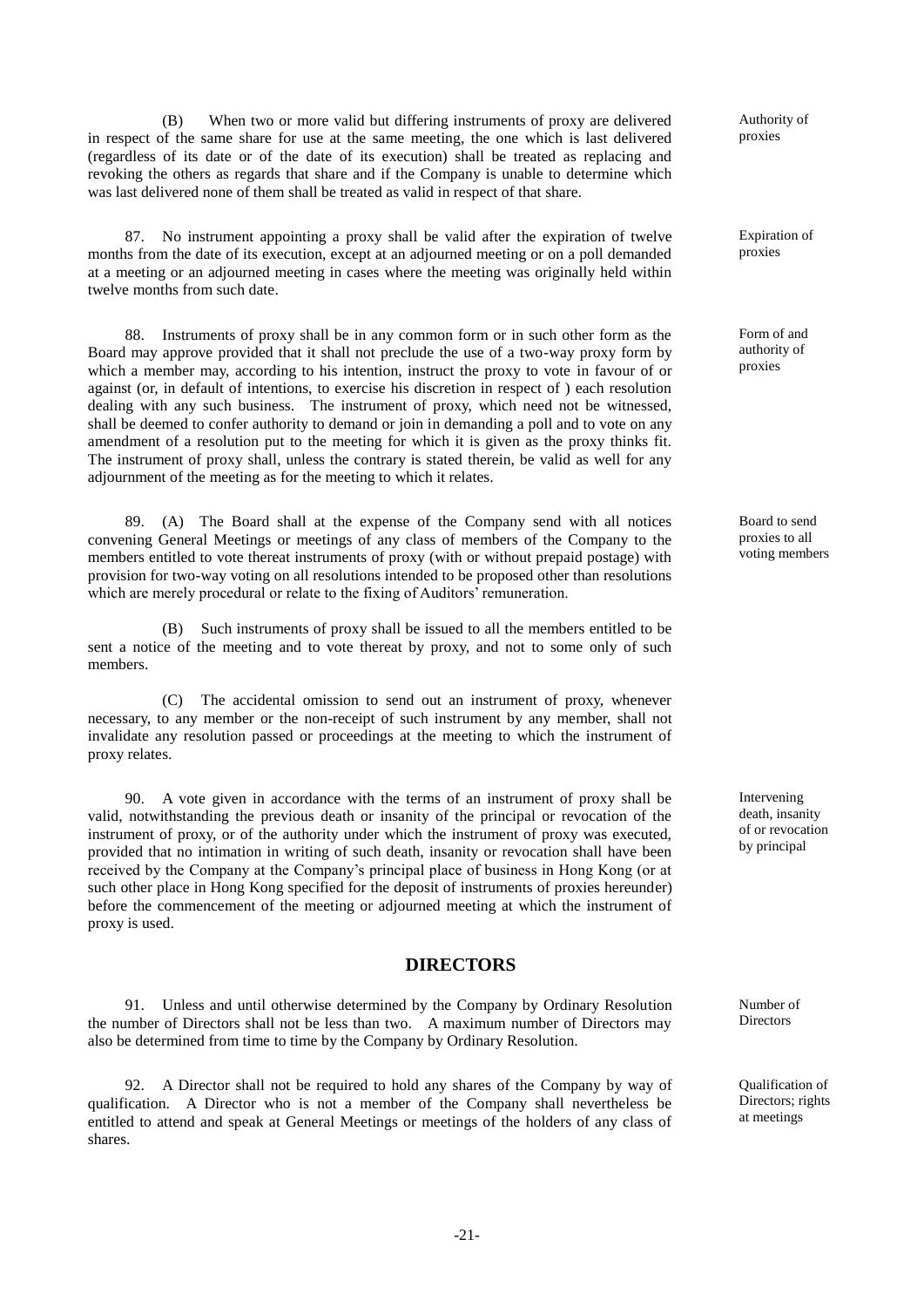93. Any Director may at any time and from time to time appoint any other Director or appoint any other person approved by a majority of the other Directors for the time being to be his alternate, and may at any time remove any alternate Director appointed by him and (subject to such approval as aforesaid) appoint another in his place. An alternate Director shall not be entitled to receive any remuneration from the Company, nor shall it be necessary for him to acquire or hold any share qualification, but he shall be entitled (subject to his giving to the Company an address within Hong Kong at which notices may be served on him) to receive notices of meetings of the Directors and to attend and vote as a Director at any such meeting at which the Director appointing him is not present, and generally at such meeting to exercise all the powers, rights, duties and authorities of the Director appointing him. A Director who is also an alternate Director shall be entitled in addition to his own vote to a separate vote on behalf of the Director appointing him. An alternate Director may be removed from office by a resolution of the Board, and shall ipso facto cease to be an alternate Director if his appointor or ceases for any reason to be a Director Provided that if any Director retires at a General Meeting but is re-elected by the meeting or is, pursuant to the provisions of these Articles, deemed to be re-elected at the meeting at which such retirement took effect, any appointment made by him pursuant to this Article which was in force immediately prior to his retirement shall continue to operate after such re-election as if he had not so retired. Every person acting as an alternate Director shall be an officer of the Company, and shall alone be responsible to the Company for his own acts and defaults, and he shall not be deemed to be the agent of or for the Director appointing him. All appointments and removals of alternate Directors made by any Director in pursuance of this Article shall be in writing under the hand of the Director making the same and shall be sent to or left at the Company's principal place of business in Hong Kong.

94. The remuneration of the Directors shall be such sum or sums as the Company may in General Meeting from time to time determine. Such remuneration shall be deemed to accrue from day to day. The Board shall obtain the approval of the Company in General Meeting before making any payment (not being a payment to which the Director is contractually entitled) to any Director or past Director of the Company by way of compensation for loss of office, or as consideration for or in connection with his retirement from office.

95. The Directors shall be entitled to be paid all travelling, hotel and other expenses properly incurred by them in or with a view to the performance of their duties or in attending General Meetings or meetings of the Board or Committees of the Board.

96. If any Director, being willing and having been called upon to do so, shall render or perform extra or special services of any kind including services on any Committee of the Board, or shall travel or reside abroad for any business or purposes of the Company, he shall be entitled to receive such sum as the Board may think fit for expenses, and also such remuneration as the Board may think fit, either as a fixed sum or as a percentage of profits or otherwise, and such remuneration may, as the Board shall determine, be either in addition to or in substitution for any other remuneration he may be entitled to receive, and the same shall be charged as part of the ordinary working expenses of the Company.

97. Without prejudice to the provisions for retirement by rotation hereinafter contained the office of a Director shall be vacated in any of the events following, namely:-

(A) if (not being an executive Director holding office for a fixed term) he resigns his office by notice in writing delivered to the Company's principal place of business in Hong Kong or submitted to a meeting of the Board or being an executive Director holding office for a fixed term his resignation in writing is accepted by the Board;

(B) if he becomes of unsound mind or a patient for the purposes of any legislation (whether in the Cayman Islands, Hong Kong or elsewhere) relating to mental health and the Board resolve that his office is vacated;

Alternate **Directors** 

Remuneration

Directors' expenses

Further expenses

Vacation of office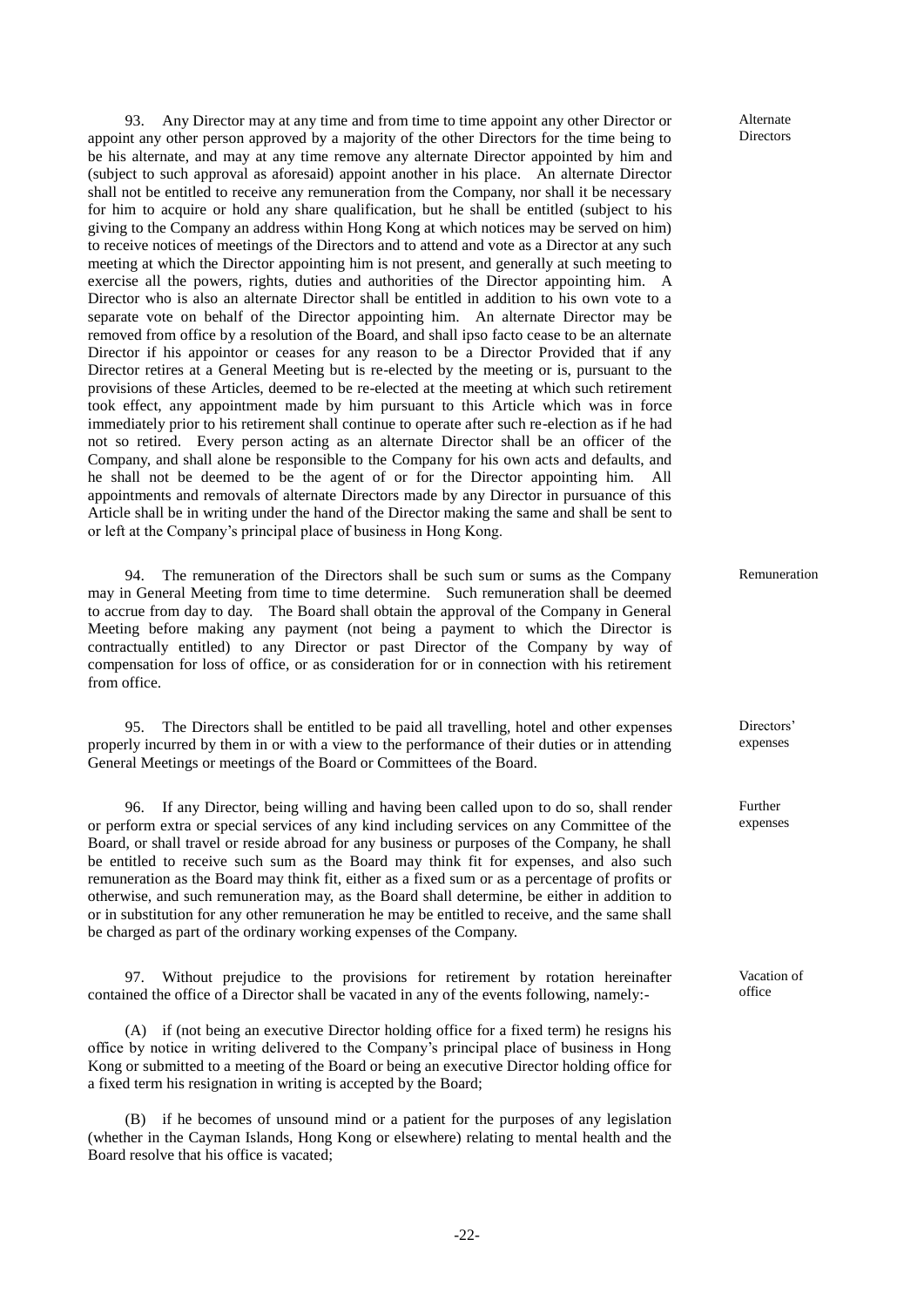(C) if, without leave, he is absent from meetings of the Board (whether or not any alternate Director appointed by him attends) for six consecutive months, and the Board resolve that his office is vacated;

(D) if he becomes bankrupt or makes any arrangement or composition with his creditors generally;

(E) if he is prohibited by law from being a Director;

(F) if he ceases to be a Director by virtue of the Statutes or is removed from office pursuant to these Articles; and

(G) if all the other Directors unanimously resolve that he be removed as a Director.

98. Any Director may become or continue to be a director, managing director, manager or other officer or member of any other company in which the Company may be interested, and no such Director shall be accountable for any remuneration or other benefits received by him as a director, managing director, manager or other officer or member of any such other company. The Board may exercise the voting power conferred by the shares in any other company held or owned by the Company, or exercisable by them as directors of such other company, in such manner in all respects as they think fit (including the exercise thereof in favour of any resolution appointing themselves or any of them directors, managing directors, managers or other officers of such company, or voting or providing for the payment of remuneration to the directors, managing directors, managers or other officers of such company).

99. (A) A Director who and/or whose associate(s) is/are in any way, whether directly or indirectly, interested in a contract, transaction or arrangement or proposed contract, transaction or arrangement with the Company (each being in paragraphs  $(A)$ ,  $(B)$ ) and (C) of this Article referred to as a "transaction") shall declare the nature of his interest and/or the interest of his associate(s) at the earliest meeting of the Board at which it is practicable for him to do so. For the purposes of this Article:-

- (i) a general notice given to the Board by a Director that, by reason of facts specified in the notice, he and/or his associate(s) is/are to be regarded as interested in any contracts of a specified description which may subsequently be made by the Company with any specified person, firm or corporation after the date of such notice shall be a sufficient declaration of his interest and/or the interest of his associate(s), so far as attributable to these facts, in relation to any contract of that description which may subsequently be made by the Company Provided that no such general notice shall have effect in relation to any transaction unless it is given prior to the question of entering into the contract is first taken into consideration on behalf of the Company; and
- (ii) an interest of which a Director has no knowledge and of which it is unreasonable to expect him to have knowledge shall not be treated as an interest of his or his associate(s).

(B) A Director shall not vote on (nor shall be counted in the quorum present at the meeting) any resolution of the Board approving any contract or arrangement or any other proposal in which he or any of his associates has a material interest, and if he shall do so his vote shall not be counted (nor shall he be counted in the quorum present at the meeting), but this prohibition shall not apply to any of the following matters, namely:-

- (i) the giving to any Director or his associate(s) of any security or indemnity in respect of money lent or obligations incurred or undertaken by him or any of his associates at the request of or for the benefit of the Company or any of its subsidiaries;
- (ii) the giving of any security or indemnity to a third party in respect of a debt or obligation of the Company or any of its subsidiaries for which the Director or his associate(s) has himself/themselves assumed responsibility in whole or in part and whether alone or jointly with others under a guarantee or indemnity or by the giving of security;

Directorships in other companies

Disclosure of interests

Interested Director not entitled to Vote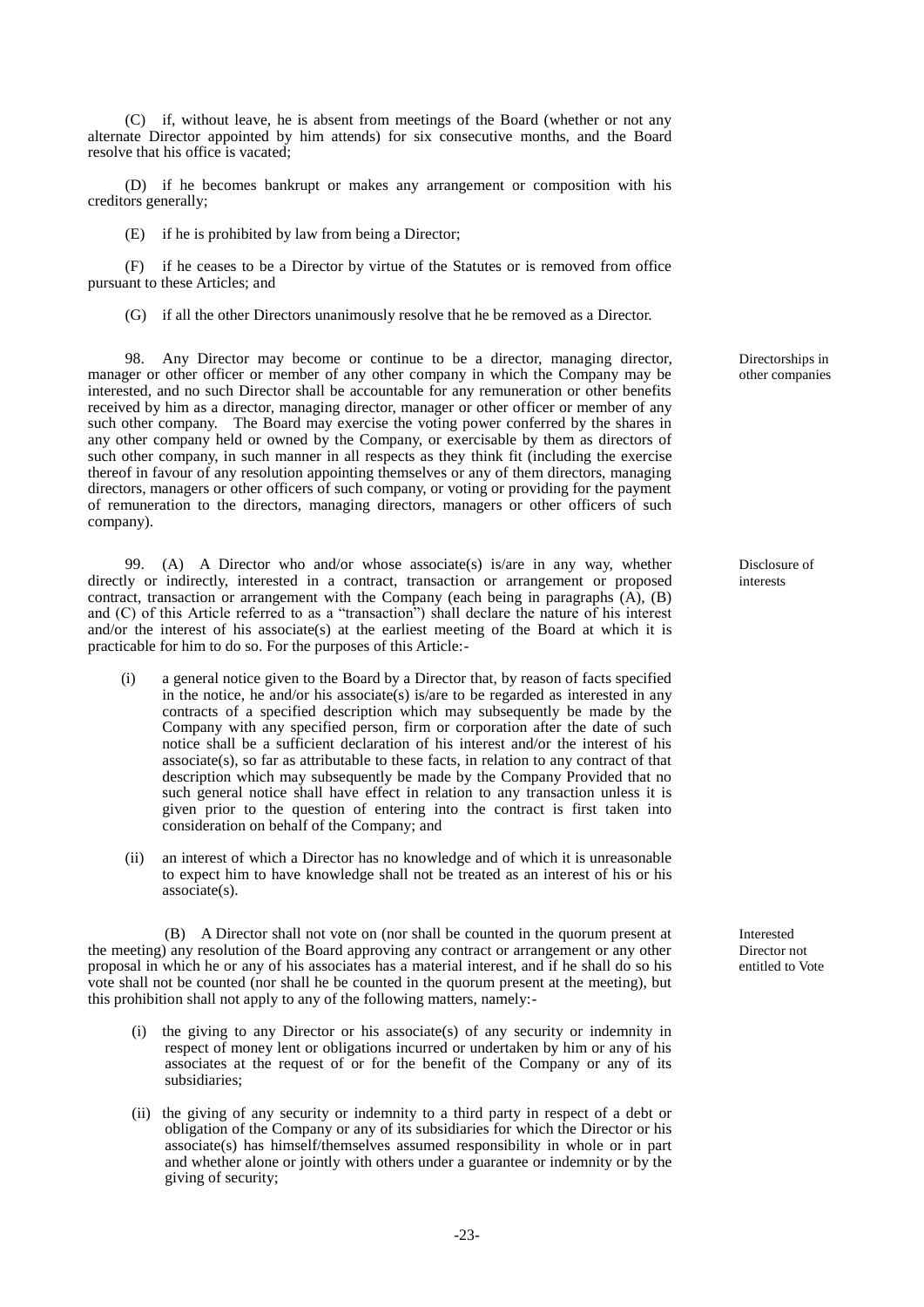- (iii) any proposal concerning an offer of shares, debentures or other securities of or by the Company or any other company which the Company may promote or be interested in for subscription or purchase where the Director or his associate(s) is/are or is/are to be interested as a participant in the underwriting or sub-underwriting of the offer;
- (iv) any proposal or arrangement concerning the benefit of employees of the Company or any of its subsidiaries including:
	- (a) the adoption, modification or operation of any employees' share scheme or any share incentive or share option scheme under which the Director or his associate(s) may benefit; or
	- (b) the adoption, modification or operation of a pension fund or provident fund or retirement, death or disability benefits scheme which relates both to Directors, their associates and employees of the Company or any of its subsidiaries and does not provide in respect of any Director or his associate(s), as such any privilege or advantage not generally accorded to the class of persons to which such scheme or fund relates; and
- (v) any contract or arrangement in which the Director or his associate(s) is/are interested in the same manner as other holders of shares or debentures or other securities of the Company by virtue only of his/their interest in shares or debentures or other securities of the Company.

(C) A Director may, as a Director, vote (and be counted in the quorum) in respect of any transaction in which he or his associate(s) has an interest which is not a material interest, or which does not conflict and may not conflict with the interests of the Company, or which falls within sub-paragraph (A)(ii) of this Article.

(D) Where proposals are under consideration concerning the appointment (including fixing or varying the terms of appointment) of two or more Directors to offices or employment with the Company or any company in which the Company is interested, such proposals may be divided and considered in relation to each Director separately, and in such case each of the Directors concerned if he has no material interest (as defined above) shall be entitled to vote (and be counted in the quorum) in respect of each resolution except that concerning his own appointment.

(E) If any question shall arise at any meeting of the Board as to the materiality of the interest of a Director or that of his associate(s) or the significance of a contract, arrangement or transaction or proposed contract, arrangement or transaction or as to the entitlement of any Director to vote or form part of a quorum and such question is not resolved by his voluntarily agreeing to abstain from voting or not to be counted in the quorum, such question shall be referred to the chairman of the meeting (or, where question relates to the interest of the chairman or that of his associate(s) to other Directors at the meeting) and his ruling (or, as appropriate, the ruling of the other Directors) in relation to any other Director (or, as appropriate, the chairman) shall be final and conclusive except in a case where the nature or extent of the interest of the Director and/or his associate(s) concerned (or, as appropriate, the chairman and/or his associate(s)) as known to such Director (or, as appropriate, the chairman) has not been fairly disclosed to the Board

(F) Repealed (amended by Special Resolution dated  $28<sup>th</sup>$  June 2004).

(G) Subject to the provisions of the Statutes a Director may hold any other office or place of profit under the Company (other than the office of Auditor) in conjunction with his office of Director for such period and on such terms (as to remuneration and otherwise) as the Board may determine and no Director or intending Director shall be disqualified by his office from contracting with the Company either with regard to his tenure of any such other office or place of profit or as vendor, purchaser or otherwise, nor shall any such contract or any contract or arrangement entered into by or on behalf of the Company in which any Director is in any way interested, be liable to be avoided, nor shall any Director so contracting or being so interested be liable to account to the Company for any profit realised by any such contract or arrangement by reason of such Director holding that office or of the fiduciary relationship thereby established.

Consideration of employment of two or more **Directors** 

Chairman's decision

Directors' right to hold office and place of profit within Company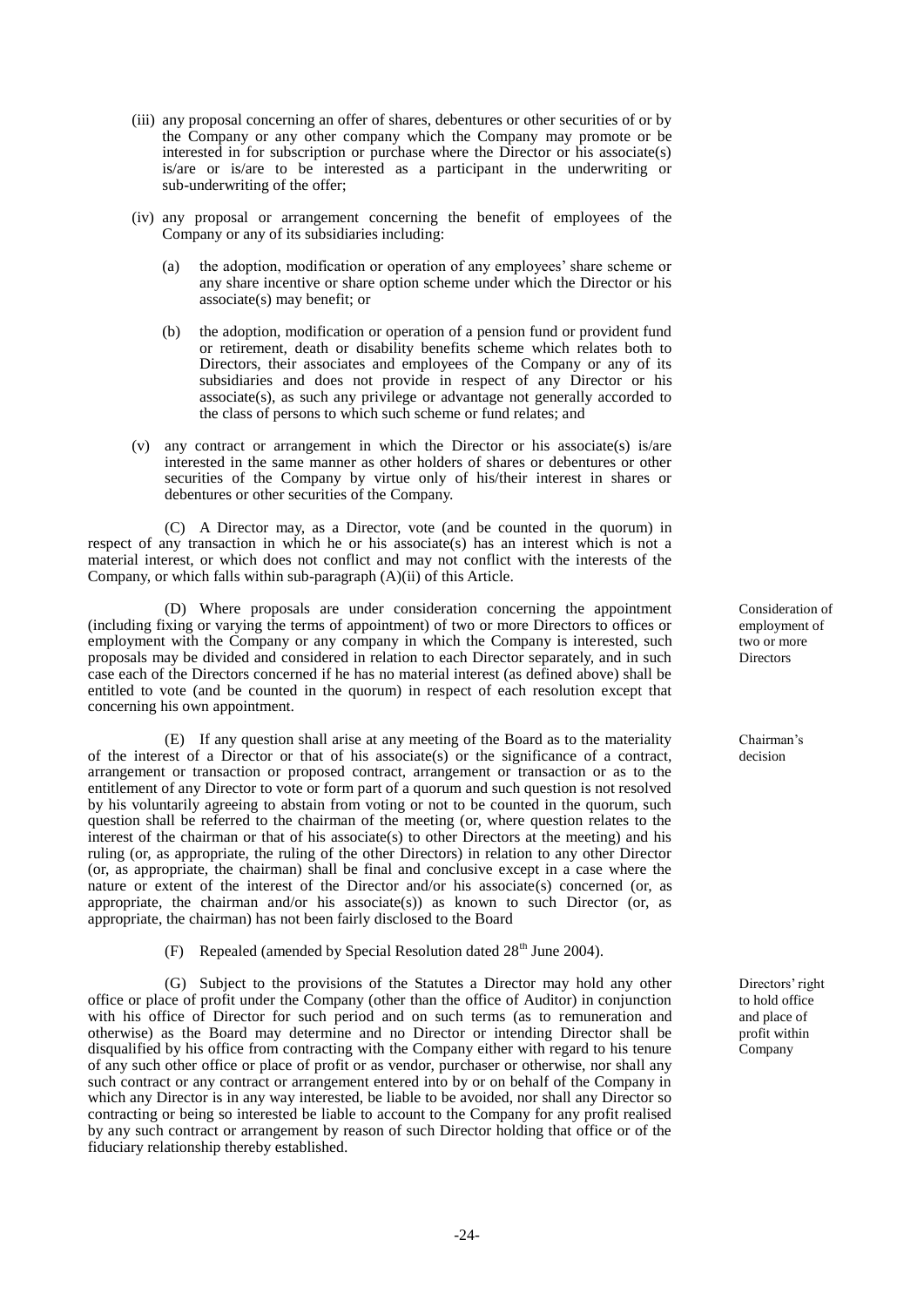(H) Any Director may himself or by his firm act in a professional capacity for the Company, and he or his firm shall be entitled to remuneration for professional services as if he were not a Director Provided that nothing herein contained shall authorise a Director or his firm to act as Auditor to the Company.

- 100. (A) In this Article:-
	- (i) "net assets", in relation to the Company, means the aggregate of the Company's assets less the aggregate of its liabilities, as shown by the latest balance sheet of the Company laid before the Company in General Meeting:
	- (ii) "relevant company" means:-
		- (a) a company formed and registered under the Companies Ordinance of Hong Kong (Chapter 32 of the Laws of Hong Kong), or a company formed and registered under the Companies Ordinance 1865 of Hong Kong or the Companies Ordinance 1911 of Hong Kong; and
		- (b) any other body corporate incorporated in Hong Kong under an Ordinance (as defined in the Interpretation and General Clauses Ordinance of Hong Kong (Chapter 1 of the Laws of Hong Kong) and in the case of which shares are listed on any stock exchange in Hong Kong but does not include an authorised institution licensed or registered under the Banking Ordinance 1986 of Hong Kong (Chapter 155 of the Laws of Hong Kong); and
	- (iii) "holding company" of a body corporate or corporation shall be read as a reference to a body corporate or corporation of which that last mentioned body corporate or corporation is a subsidiary (as defined in the Companies Ordinance of Hong Kong (Chapter 32 of the Laws of Hong Kong)).

(B) With effect from the date of adoption of these Articles of which this Article forms part, the Company shall not, whilst the share capital of the Company or any part thereof is listed on a stock exchange in Hong Kong, directly or indirectly:-

- (i) make a loan to a Director of the Company or a director of its holding company;
- (ii) enter into any guarantee or provide any security in connection with a loan made by any person to such a director;
- (iii) if any one or more of the Directors of the Company hold (jointly or severally or directly or indirectly) a controlling interest in a relevant company, make a loan to that relevant company or enter into any guarantee or provide any security in connection with a loan made by any person to that relevant company.

(C) Subject to paragraphs (D), (E), (F) and (G) of this Article, each of the following transactions is excepted from the prohibitions in paragraph (B) of this Article:-

- (i) a loan by the Company to another body corporate or corporation of which the Company is the holding company or which is the holding company of the Company or of which the holding company of the Company is the holding company or the Company's entering into a guarantee or providing any security in connection with a loan made by any person to such other body corporate or corporation;
- (ii) the Company's doing anything to provide any of the Directors with funds to meet expenditure incurred or to be incurred by him for the purposes of the Company or for the purpose of enabling him properly to perform his duties as an officer of the Company; and

Directors' right to act in a professional capacity for the Company

Not to make loans to Directors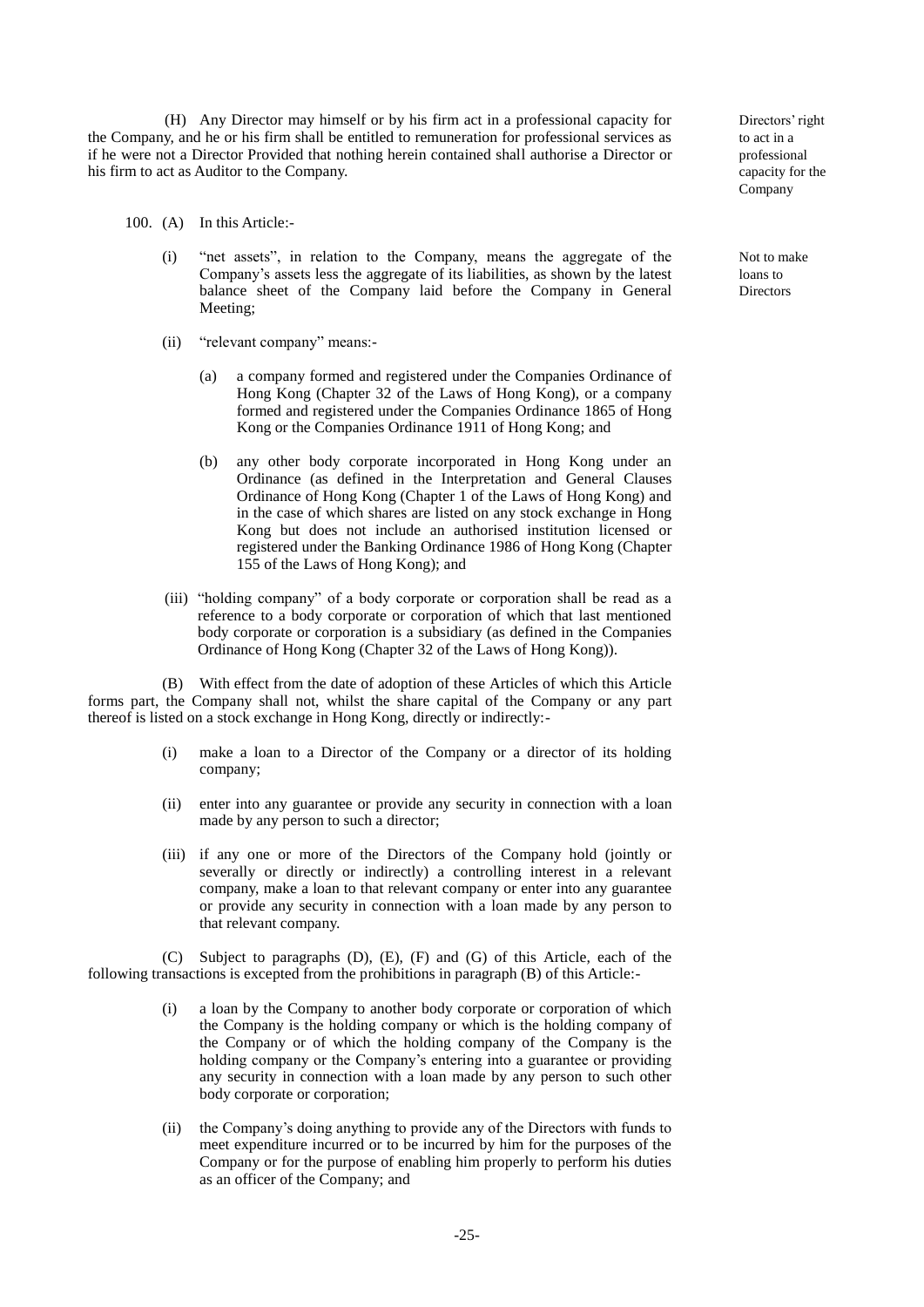- (iii) a loan by the Company to a Director:-
	- (a) for the purpose of facilitating the purchase, for use as that Director's only or main residence, of the whole or part of any residential premises together with any land to be occupied and enjoyed therewith;
	- (b) for the purpose of improving any residential premises so used or any land occupied and enjoyed therewith; or
	- (c) in substitution for any loan made by any person and falling within sub-paragraph (a) or (b) above.

(D) Subject to paragraph (F) of this Article, the exception specified in sub-paragraph (C)(ii) of this Article shall operate only if either of the following conditions is satisfied:-

- (i) the thing in question is done with the prior approval of the Company given at a General Meeting at which the purpose of any expenditure and the amount of any loan to be made by the Company or the extent of the Company's liability under any guarantee to be given by the Company or, as the case may be, in respect of any security to be provided by the Company are disclosed; or
- (ii) that thing is done on condition that, if the approval of the Company is not so given at or before the next following Annual General Meeting, the loan shall be repaid or that liability discharged within 6 months from the conclusion of that Meeting.

(E) Subject to paragraph (F) of this Article, the exception specified in sub-paragraph (C)(iii) of this Article shall operate in respect of a loan referred to therein only if the following conditions are satisfied:-

- (i) the Company ordinarily makes loans of that description to its employees on terms no less favourable than those on which the loan itself is made; and
- (ii) the loan does not exceed 80 per cent. of the value of the residential premises, or the part thereof in question, and any land to be occupied and enjoyed therewith as stated in a valuation report which complies with the following requirements:-
	- (aa) the valuation report shall be made by a professionally qualified valuation surveyor who is subject to the discipline of a professional body; and
	- (bb) the valuation report shall be made and signed by the valuation surveyor not earlier than 3 months prior to the date on which the loan is made; and
- (iii) the loan is secured by a legal mortgage on the land comprising the residential premises, or the part thereof in question, and any land to be occupied and enjoyed therewith.

(F) The exception specified in sub-paragraph (C)(ii) or (iii) of this Article does not authorize the Company to enter into a transaction if at the time that the transaction is entered into the aggregate of the following amounts:-

- (i) the amount outstanding at that time on all loans made by the Company to any of its Directors otherwise than under sub-paragraph (D)(i) of this Article;
- (ii) the amount representing the maximum liability of the Company at that time under all guarantees entered into, and in respect of any security provided, by the Company in connection with loans made by any person to any of its Directors: and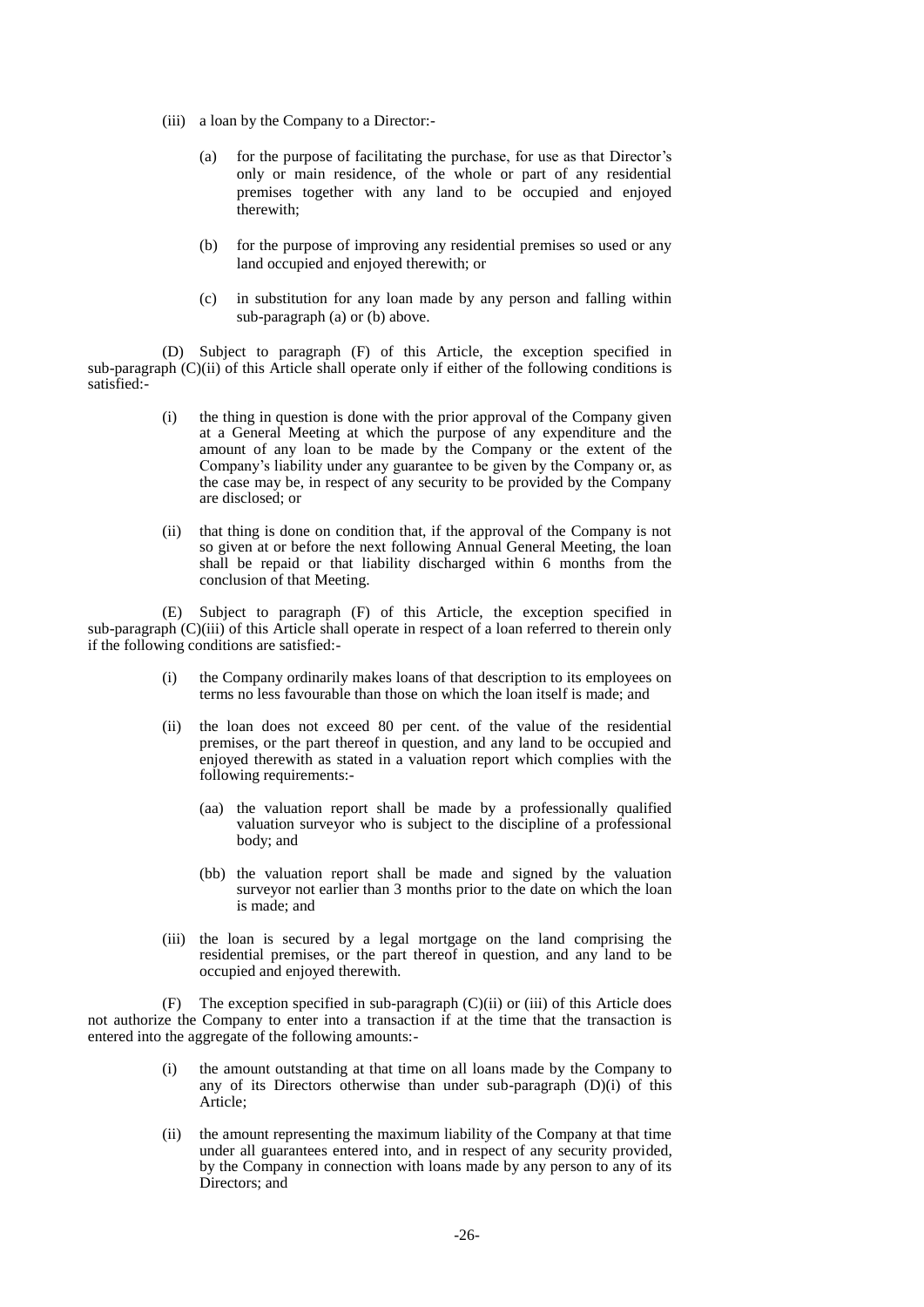- (iii) if the transaction in question is:-
	- (aa) a loan, the amount of such loan;
	- (bb) a guarantee, the amount representing the maximum liability of the Company under such guarantee; or
	- (cc) the provision of a security, the amount representing the maximum liability of the Company in respect of such security,

exceeds 5 per cent. of the amount of the Company's net assets.

(G) References in this Article, except in sub-paragraph (C)(ii) or (iii) hereof, to a Director shall include references to:-

- (i) the spouse or any child or step-child of such Director;
- (ii) a person acting in his capacity as the trustee (other than as trustee under an employees' shares scheme or a pension scheme) of any trust the beneficiaries of which include the Director, his spouse or any of his children or step-children or the terms of which confer a power on the trustees that may be exercised for the benefit of the Director, his spouse or any of his children or step-children; and
- (iii) a person acting in his capacity as partner of that Director or of his spouse, child or step-child, or of any trustee referred to in sub-paragraph G(ii) of this Article.

(H) References in paragraph (G) of this Article to the child or step-child of any person shall include a reference to any illegitimate child of that person, but shall not include a reference to any person who has attained the age of 18 years.

#### **BORROWING POWERS**

101. The Board on behalf of the Company may exercise all the powers of the Company to borrow any sum or sums of money and to mortgage or charge its undertaking, property and uncalled capital, or any part thereof, and to issue debentures and other securities whether outright or as collateral security for any debt, liability or obligation of the Company or of any third party.

102. The Board shall cause a proper register to be kept in accordance with the provisions of the Statutes of all charges specifically affecting property of the Company and of all floating charges on the undertaking or any property of the Company and shall duly comply with the requirements of the Statutes in regard to the registration of charges therein specified.

## **POWERS OF THE BOARD**

103. The business of the Company shall be managed by the Board, who may exercise all such powers of the Company and do on behalf of the Company all such acts as are within the scope of the Memorandum and Articles of Association of the Company and as are not by the Statutes or by these Articles required to be exercised or done by the Company in General Meeting, subject nevertheless to any regulations of these Articles, to the provisions of the Statutes and to such regulations, being not inconsistent with the said regulations or provisions, as may be prescribed by the Company in General Meeting, but no regulation made by the Company in General Meeting shall invalidate any prior act of the Board which would have been valid if such regulation had not been made.

Board's power to borrow and give security

Register of charges

To manage Company's business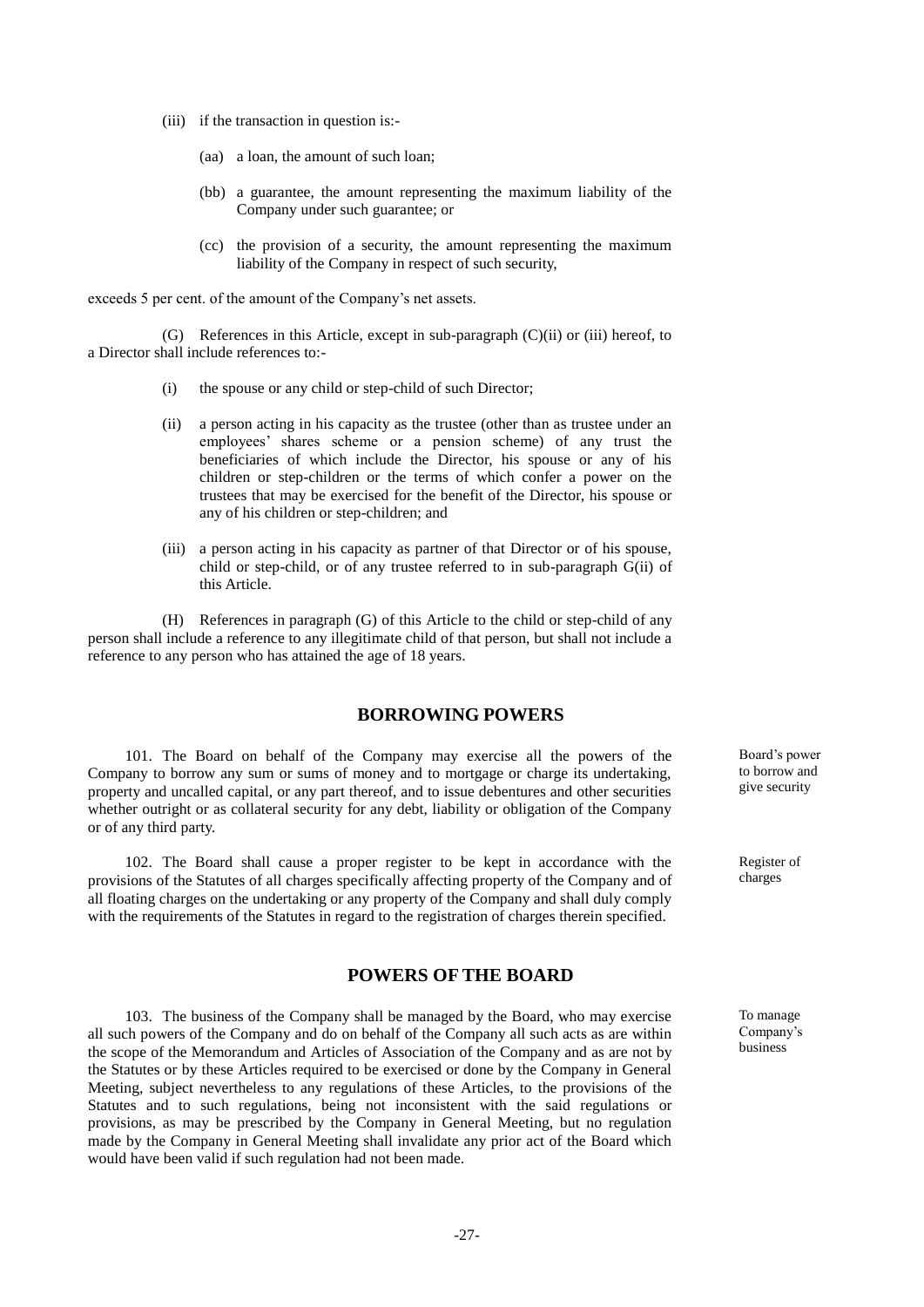104. The Board on behalf of the Company may pay a gratuity or pension or allowance on retirement to any Director or former Director who has held any salaried office or place of profit with the Company or with any body corporate which is or has been a subsidiary of the Company or a predecessor in business of the Company or any such subsidiary or to any person who is or was dependent on him and may (as well before as after he ceases to hold such office or place of profit) make contributions to any fund and pay premiums for the purchase or provision of any such gratuity, pension or allowance and may make payments for or towards the provision by means of insurance or otherwise of benefits for any such person.

105. (A) The Board may establish any committee, local board, or agency for managing any of the affairs of the Company, either in Hong Kong or elsewhere, and may lay down, vary or annul such rules and regulations as they may think fit for the conduct of the business thereof, and may appoint any person to be a member of any such committee or local board or any manager or agent, and may fix their remuneration, and may delegate to any such committee, local board, manager or agent any of the powers, authorities and discretions vested in the Board, with power to sub-delegate and may authorise the members of any such committee or local board, or any of them, to fill any vacancies therein and to act notwithstanding vacancies, and any such appointment or delegation may be made upon such terms and subject to such conditions as the Board may think fit, and the Board may remove any person so appointed and may annul or vary any such delegation, but no persons dealing in good faith and without notice of any such annulment or variation shall be affected thereby.

(B) The Board may from time to time, and at any time, by power of attorney under the Seal appoint any person or persons to be the attorney or attorneys of the Company for such purposes and with such powers, authorities and discretions (including power to sub-delegate) and for such period and subject to such conditions as the Board may from time to time think fit, and any such appointment may (if the Board think fit) be made in favour of any of the Directors or of the members or any one or more of the members of any such committee or local board established as aforesaid, or in favour of any company, or of the members, directors, nominees, or managers of any company or firm, or otherwise in favour of any fluctuating body of persons whether nominated directly or indirectly by the Board, and any such power of attorney may contain such provisions for the protection or convenience of persons dealing with any such attorney as the Board think fit.

#### **ROTATION, RETIREMENT AND REMOVAL OF DIRECTORS**

106. Notwithstanding any other provisions of these Articles at the Annual General Meeting in each year one-third of the Directors for the time being, or if their number is not three or a multiple of three, then the number nearest to but not less than one-third, shall retire from office by rotation provided that every Director shall be subject to retirement by rotation at least once every three years. A retiring Director shall retain office until the conclusion of the meeting or adjourned meeting at which he is due to retire.

107. Subject to the provisions of the Statutes and of these Articles and until otherwise determined by the Company by Ordinary Resolution the Directors to retire in every year shall be the Directors who have been longest in office since their last election or appointment. As between Directors of equal seniority, the Directors to retire shall (unless such Directors of equal seniority shall agree otherwise amongst themselves) be selected from among them by lot. A retiring Director shall be eligible for re-election.

108. The Company at the meeting at which a Director retires in manner aforesaid may fill the vacated office by electing a person thereto. If at any such meeting the place of a retiring Director is not filled, the retiring Director shall, if willing to act, be deemed to have been re-elected, unless at such meeting it is resolved not to fill such vacated office, or unless a motion for the re-election of such Director shall have been put to the meeting and lost.

To provide pensions and insurance for **Directors** 

Local boards; delegation of authority

To appoint attorneys

Retirement and rotation of **Directors** 

Most senior Directors to retire in every year

Election and re-election of **Directors**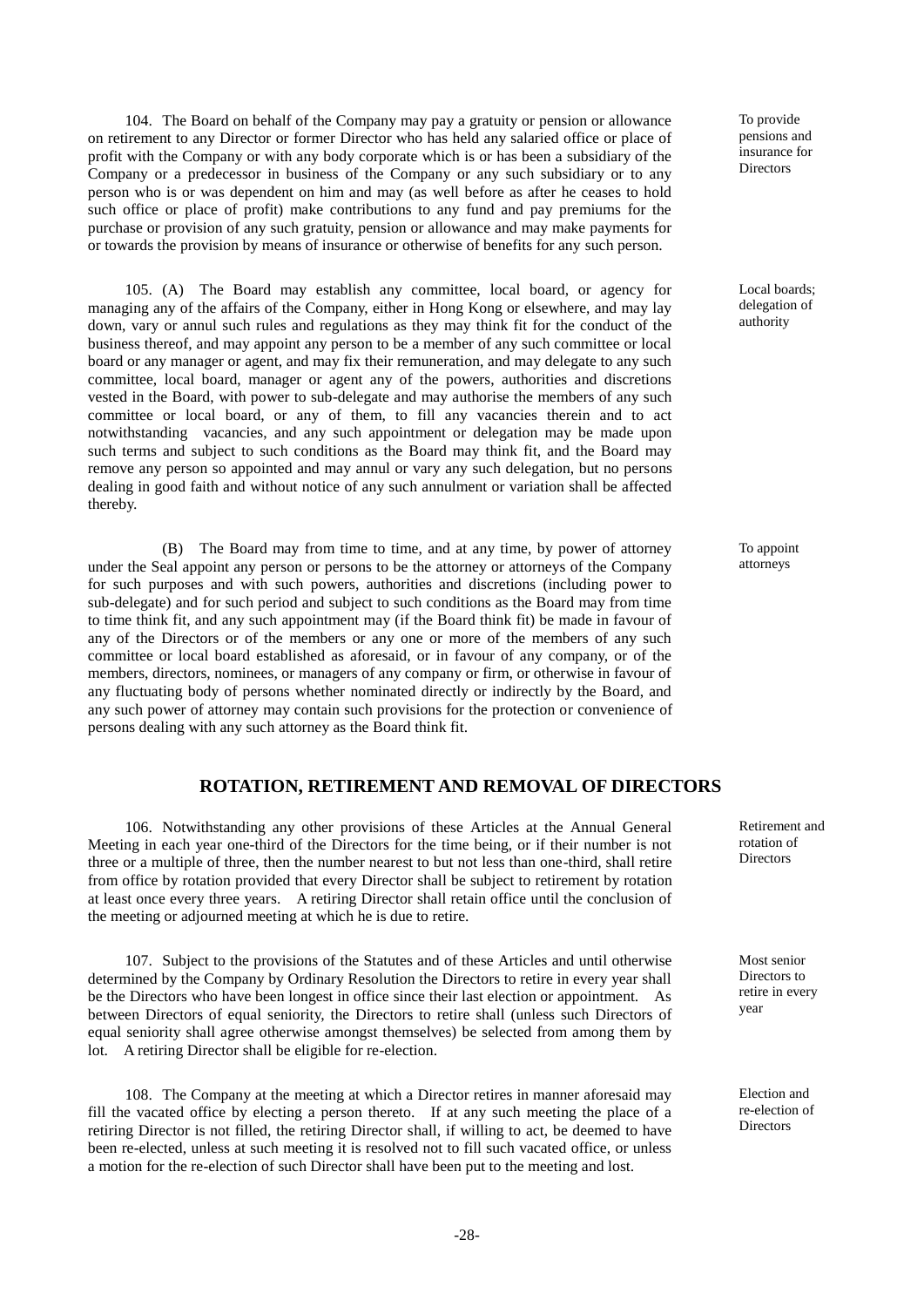109. No person, not being a Director retiring at the meeting or a person recommended by the Board, shall be eligible for election as a Director at any General Meeting unless a notice signed by a member (other than the person to be proposed) duly qualified to attend and vote at the meeting for which such notice is given of his intention to propose such person for election and also notice in writing signed by the person to be proposed of his willingness to be elected shall have been lodged at the Company's principal place of business in Hong Kong provided that the minimum length of the period, during which such notice(s) are given, shall be at least seven (7) days and that the period for lodgement of such notice(s) shall commence no earlier than the day after the despatch of the notice of the General Meeting appointed for such election and end no later than seven (7) days prior to the date of such General Meeting.

110. The Company may from time to time by Ordinary Resolution increase or reduce the number of Directors and may make the appointments necessary for effecting any such increase, and may also determine in what rotation such increased or reduced number is to retire from office.

111. Except so far as the Statutes otherwise allow, at a General Meeting the appointment of Directors shall be voted on individually.

112. The Board shall have power at any time, and from time to time, to appoint any person as a Director, either to fill a casual vacancy, or as an addition to the Board, but so that the total number of Directors shall not at any time exceed the maximum number fixed by or in accordance with these Articles. Subject to the provisions of these Articles, any Director so appointed by the Board shall hold office only until the next following general meeting of the Company in the case of filling a casual vacancy or until the next following annual general meeting of the Company in case of an addition to the Board, and shall then be eligible for re-election at the meeting and any Director who so retires shall not be taken into account in determining the number of Directors who are to retire by rotation at such meeting.

113. The Company may by Ordinary Resolution remove any Director before the expiration of his period of office as Director (including an executive Director but without prejudice to any claim he may have for damages under any contract between him and the Company) and may by Ordinary Resolution appoint another person to be a Director in his stead. The person so appointed shall be subject to retirement at the same time as if he had become a Director on the day on which the Director in whose place he is appointed was last appointed a Director.

114. The Company shall, in accordance with the provisions of the Statutes, keep at the Office a register containing such particulars with respect to the Directors and Secretary of the Company as are required by, and shall from time to time notify the Registrar of Companies in the Cayman Islands of any change in such register and of the date of such change in manner prescribed by, the Statutes.

#### **EXECUTIVE DIRECTORS**

115. (A) The Board may from time to time appoint one or more of their number to be the holder of any executive office (including that of executive Chairman or Deputy Chairman) on such terms and for such period as they think fit and, subject to the terms of any contract between him and the Company, may at any time revoke any such appointment.

(B) The appointment of any Director as Chairman or Deputy Chairman or Managing or Joint Managing or Deputy or Assistant Managing Director shall automatically determine if he ceases to be a Director but without prejudice to any claim for damages for breach of any contract between him and the Company.

Notice of Intention to appoint Director

Increase in number of **Directors** 

Voting on **Directors** 

Power to fill vacancies or appoint additional **Directors** 

Company's power to remove Directors and appoint others in their stead

Register of Directors and Secretary

Board's power to appoint executive **Directors** 

Executive Directors are exempted from retirement by rotation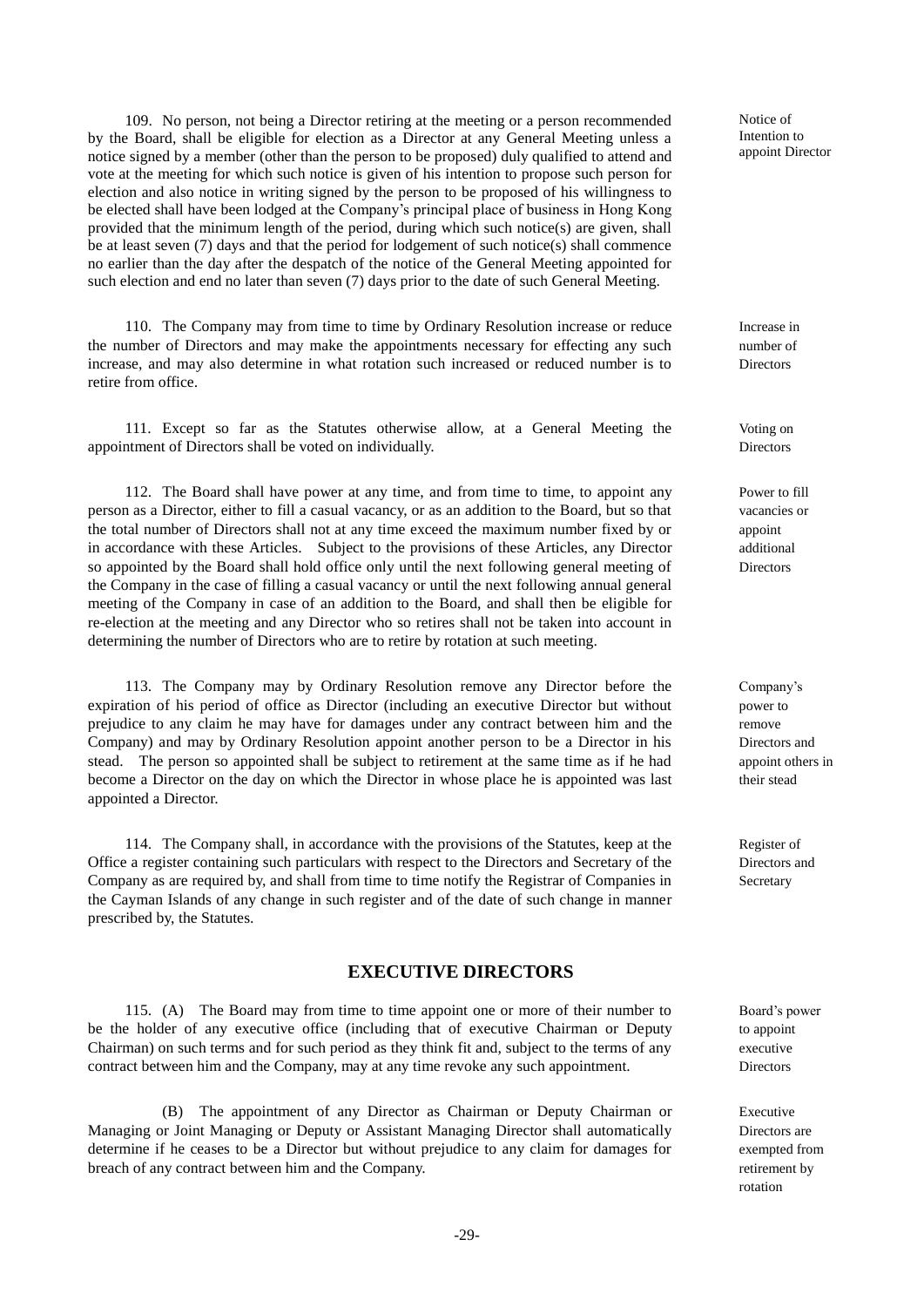116. The remuneration of an executive Director shall be fixed by the Board and may be by way of salary or commission or participation in the profits, or by any or all of those modes or otherwise.

117. The Board may entrust to and confer upon any executive Director any of the powers, authorities and discretions exercisable by them as Directors, other than the power to make calls or forfeit shares, upon such terms and conditions and with such restrictions as they think fit, and either collaterally with or to the exclusion of their own powers and may from time to time revoke, withdraw, alter or vary all or any of such powers.

## **ASSOCIATE DIRECTORS**

118. The Board may from time to time and at any time appoint any one or more persons in the employment of the Company to be Associate Directors and may at any time revoke such appointment. The title, duties and powers of an Associate Director shall be such as may from time to time be determined by the Board and an Associate Director shall not for any purpose be deemed to be a member of the Board and accordingly shall not be entitled to participate in any remuneration payable to the Directors pursuant to these Articles or to receive notice of or to attend or vote at meetings of the Board but shall only be entitled to attend such meetings (if any) to which he shall be invited by the Board.

#### **PROCEEDINGS OF THE BOARD**

119. The Board may meet together for the despatch of business, adjourn, and otherwise regulate their meetings and proceedings as they think fit and determine the quorum necessary for the transaction of business. Until otherwise determined two Directors shall be a quorum. A Director may participate in a meeting of the Board by means of a conference telephone or similar communications equipment by means of which all persons participating in the meeting are capable of hearing each other. Questions arising at any meeting of the Board shall be decided by a majority of votes. In case of an equality of votes the Chairman shall have a second or casting vote.

120. The continuing Directors may act notwithstanding any vacancy in their body Provided that in case the Directors shall at any time be reduced in number to less than the minimum number fixed by or in accordance with these Articles, it shall be lawful for the continuing Director or Directors to act for the purpose of filling vacancies or summoning a General Meeting, but not for any other purpose.

121. A Director may, and on the request of a Director the Secretary shall, at any time summon a meeting of the Board. It shall not be necessary to give notice of a meeting of the Board to any Director for the time being absent from Hong Kong.

122. The Board may from time to time elect a Chairman and Deputy Chairman of the Board and determine the period for which they are respectively to hold office. The Chairman so elected, or in his absence the Deputy Chairman, shall preside at all meetings of the Board, but if no such Chairman or Deputy Chairman be elected, or if at any meeting the Chairman or Deputy Chairman be not present within five minutes after the time appointed for holding the same, the Directors present shall choose one of their number to act as Chairman of such meeting.

123. A meeting of the Board at which a quorum is present shall be competent to exercise all or any of the powers, authorities and discretions by or under these Articles vested in or exercisable by the Directors generally.

Remuneration

Delegation

Board's power to appoint Associate **Directors** 

Meetings

Proceedings in case of vacancies

Calling of meetings

Chairman

Quorum of Directors may act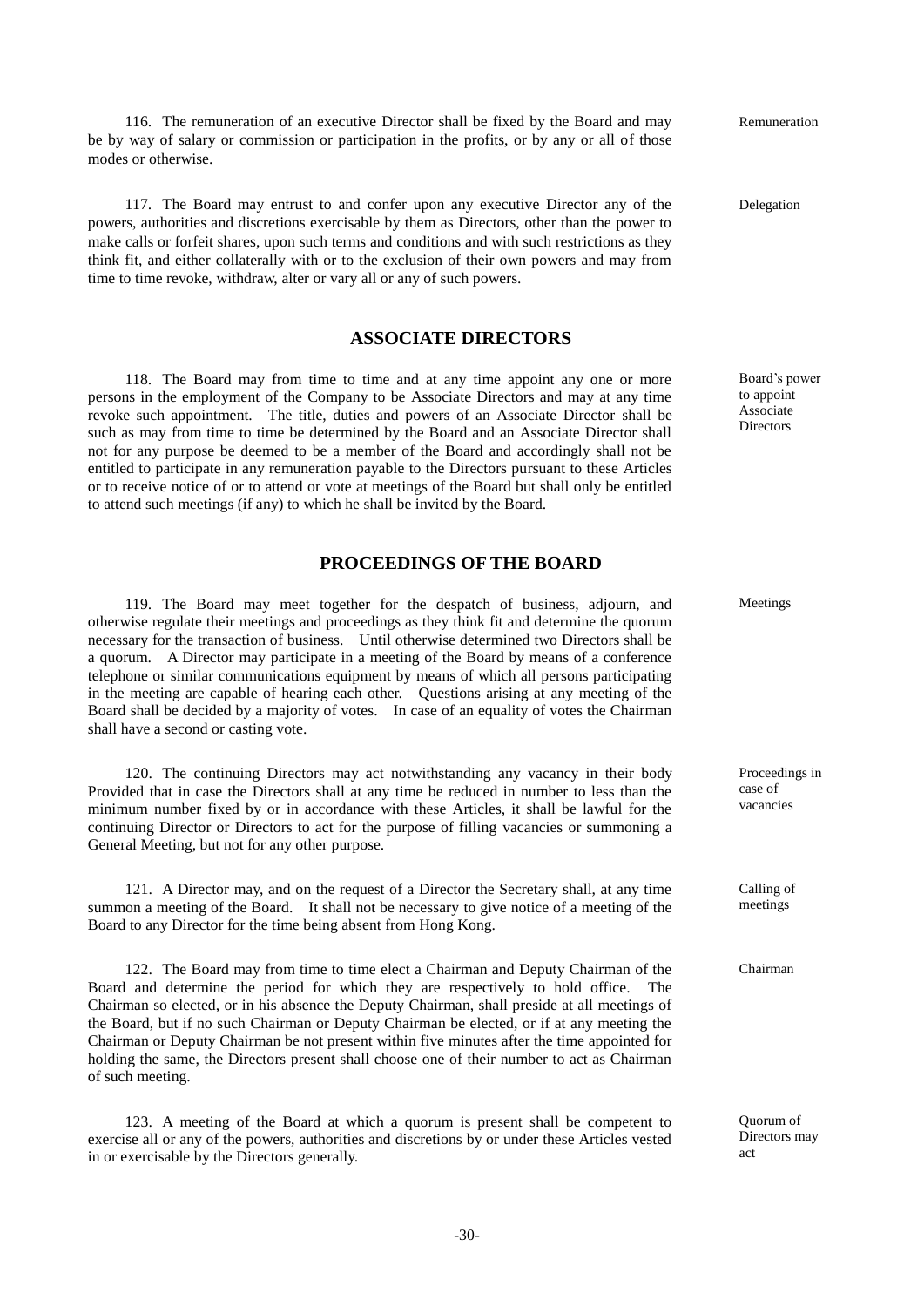124. The Board may delegate all or any of their powers to Committees consisting of such person or persons (whether a member or members of their body or not) as they think fit. All Committees so formed shall, in the exercise of the powers so delegated, conform to any regulations that may be imposed upon them by the Board. The meetings and proceedings of any such Committee consisting of two or more persons shall be governed by the provisions in these Articles contained for regulating the meetings and proceedings of the Board so far as the same are applicable thereto and are not superseded by any regulations made by the Board under this Article.

125. All acts done by any meeting of the Board, or of a Committee of the Board, or by any person acting as a Director, shall, as regards all persons dealing with the Company in good faith notwithstanding it be afterwards discovered that there was some defect in the appointment of any such Director or person acting as aforesaid, or that they, or any of them were disqualified, or had vacated office or were not entitled to vote, be as valid as if every such person had been duly appointed and was qualified or had continued to be a Director and had been entitled to vote.

126. A resolution signed by all the Directors (or their alternates) for the time being entitled to receive notice of a meeting of the Board shall be as valid and effectual as a resolution passed at a meeting of the Board duly convened and held and may consist of several documents in like form each signed by one or more Directors (or his or their alternates). A resolution transmitted by a Director (or his alternate) to the Company by telegram, telex, telecopier or other facsimile equipment shall be deemed to be a document signed by him for the purposes of this Article. Notwithstanding the foregoing , a resolution in writing should not be passed in lieu of of a meeting of the Board for the purposes of considering any matter or business in which a Substantial Shareholder of the Company or a Director has a conflict of interest and the Board has determined that such conflict of interest to be material.

127. Any Director or the Secretary or any person appointed by the Board for the purpose shall have power to authenticate any documents affecting the constitution of the Company and any resolution passed by the Company or the Board or any Committee of the Board and any books, records, documents and accounts relating to the business of the Company and to certify copies thereof or extracts therefrom as true copies or extracts; and where any books, records, documents or accounts are elsewhere than at the Office the local manager or other officer of the Company having the custody thereof shall be deemed to be the person appointed by the Board as aforesaid.

128. A document purporting to be a copy of a resolution or an extract from the minutes of a meeting of the Board or of a Committee of the Board which is certified as such in accordance with the provisions of the last preceding Article shall be conclusive evidence in favour of all persons dealing with the Company upon the faith thereof that such resolution has been duly passed or as the case may be that such extract is a true and accurate record of a duly constituted meeting of the Board or of the Committee.

- 129. The Board shall cause minutes to be entered in books kept for the purpose of:-
- (A) all appointments of officers made by the Board;
- (B) the names of the Directors present at each meeting of the Board and of any Committee of the Board; and
- (C) all resolutions and proceedings at all meetings of the Company and of the Board and of Committees of the Board.

Any such minutes if purporting to be signed by the Chairman of the meeting at which the proceedings took place or by the Chairman of the next succeeding meeting shall be evidence of the proceedings.

Power to delegate to **Committees** 

Validity of acts notwithstanding formal defects

Resolution in writing

Power to Authentic cate document

**Documents** authenticated as above to be conclusive

Minutes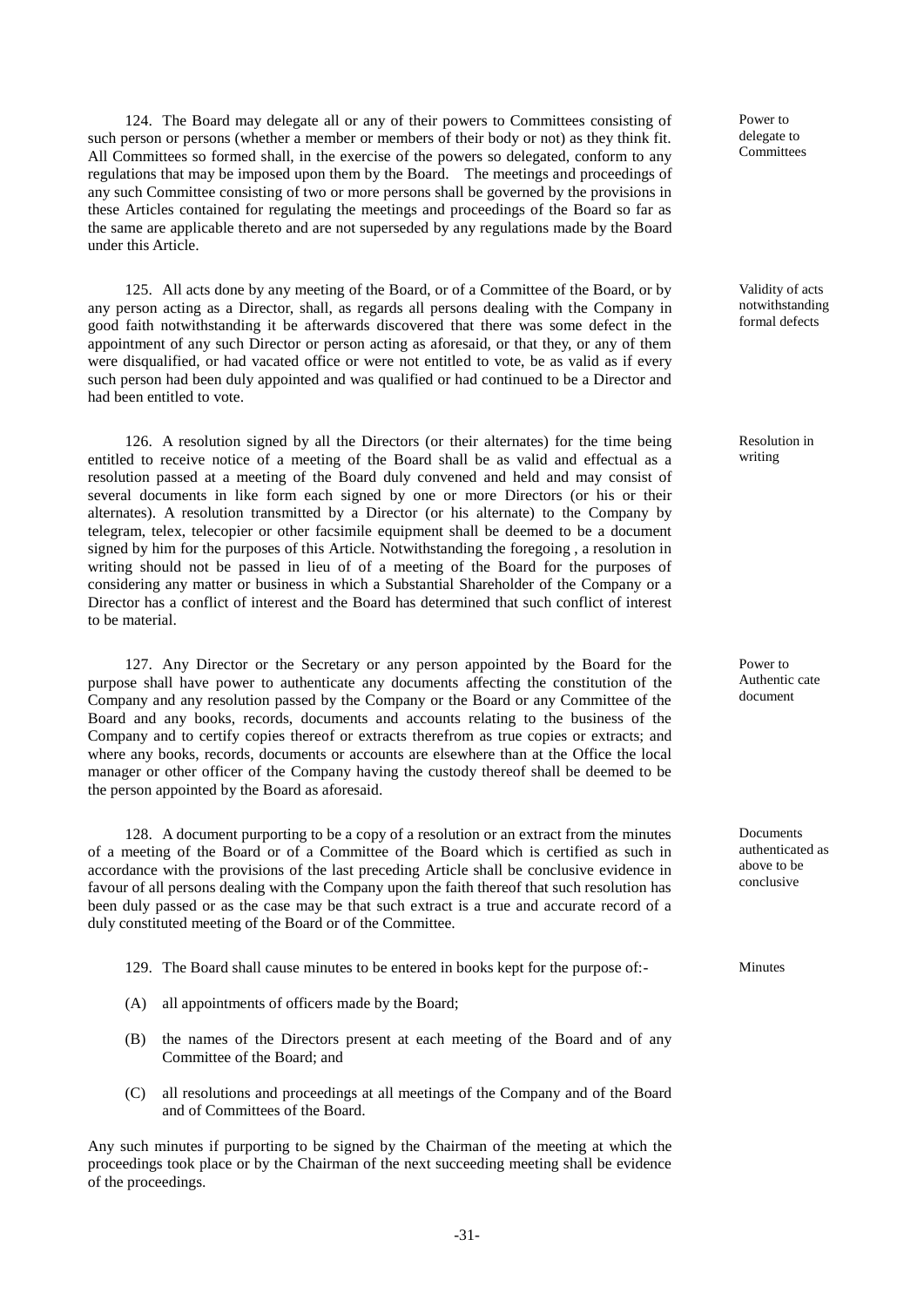130. (A) A Director may be represented at any meetings of the Board of Directors which are required to be held in the Cayman Islands to comply with the Statutes by a proxy appointed by him, in which event the presence or vote of the proxy shall for all purposes be deemed to be that of the Director.

(B) The provisions of Articles 85 to 88 shall mutatis mutandis apply to the appointment of proxies by Directors.

#### **THE SECRETARY**

131. Subject to the provisions of the Statutes a Secretary shall be appointed by the Board to hold office on such terms and for such period as they may think fit. Any Secretary so appointed may at any time be removed from office by the Board, but without prejudice to any claim for damages for breach of any contract of service between him and the Company. If thought fit a corporation may be appointed as Secretary. The Board may also appoint from time to time on such terms as they may think fit one or more Assistant or Deputy Secretaries. In the event that the Secretary or any Assistant or Deputy Secretary appointed is a corporation or other body, it may act and sign by any one or more of its directors or officers duly authorised.

132. Anything required or authorised by the Statutes to be done by or to the Secretary may, if the office is vacant or there is for any other reason no Secretary capable of acting, be done by or to any Assistant or Deputy Secretary or, if there is no Assistant or Deputy Secretary capable of acting by or to any officer of the Company authorised generally or specially in that behalf by the Board Provided that any provision of these Articles or the Statutes requiring or authorising a thing to be done by or to a Director and the Secretary shall not be satisfied by its being done by or to the same person acting both as Director and as, or in place of, the Secretary.

#### **THE SEAL**

133. (A) The Board shall provide for the safe custody of the Seal in Hong Kong or such other place as they may from time to time determine which shall not be used without the general or special authority of the Board or of a Committee of the Board authorised by the Board in that behalf and every instrument to which the Seal (subject to the provisions hereof as to certificates for shares or debentures) is affixed shall be signed by a Director and shall be countersigned by a second Director or the Secretary or some other person duly authorised by the Board.

(B) The Company may have one or more duplicate Seals for use abroad under the provisions of the Statutes as the Board may determine. Such duplicate Seals shall be used by the same authority and be affixed in the same manner as required for the Seal and wherever in these Articles reference is made to the Seal, the reference shall, when and so far as may be applicable, be deemed to include any such duplicate Seal.

#### **RESERVES**

134. The Board may, before recommending any dividend, whether preferential or otherwise, carry to reserve out of the profits of the Company (including any premiums received upon the issue of debentures or other securities of the Company) such sums as they think proper as a reserve or reserves which shall, at the discretion of the Board, be applicable for any purpose to which the profits of the Company may be properly applied, and pending such application may, at the like discretion, either be employed in the business of the Company or be invested in such investments (other than shares of the Company, or of its holding company, if any) as the Board may from time to time think fit. The Board may also without placing the same to reserve carry forward any profits which they may think prudent not to distribute. In carrying sums to reserve and in applying the same the Board shall comply with the provisions of the Statutes.

Power to appoint proxies

Appointment and removal of Secretary

Authority of Assistant and Deputy Secretary

Safe custody and formalities for affixing Seal

Power to carry profits to reserve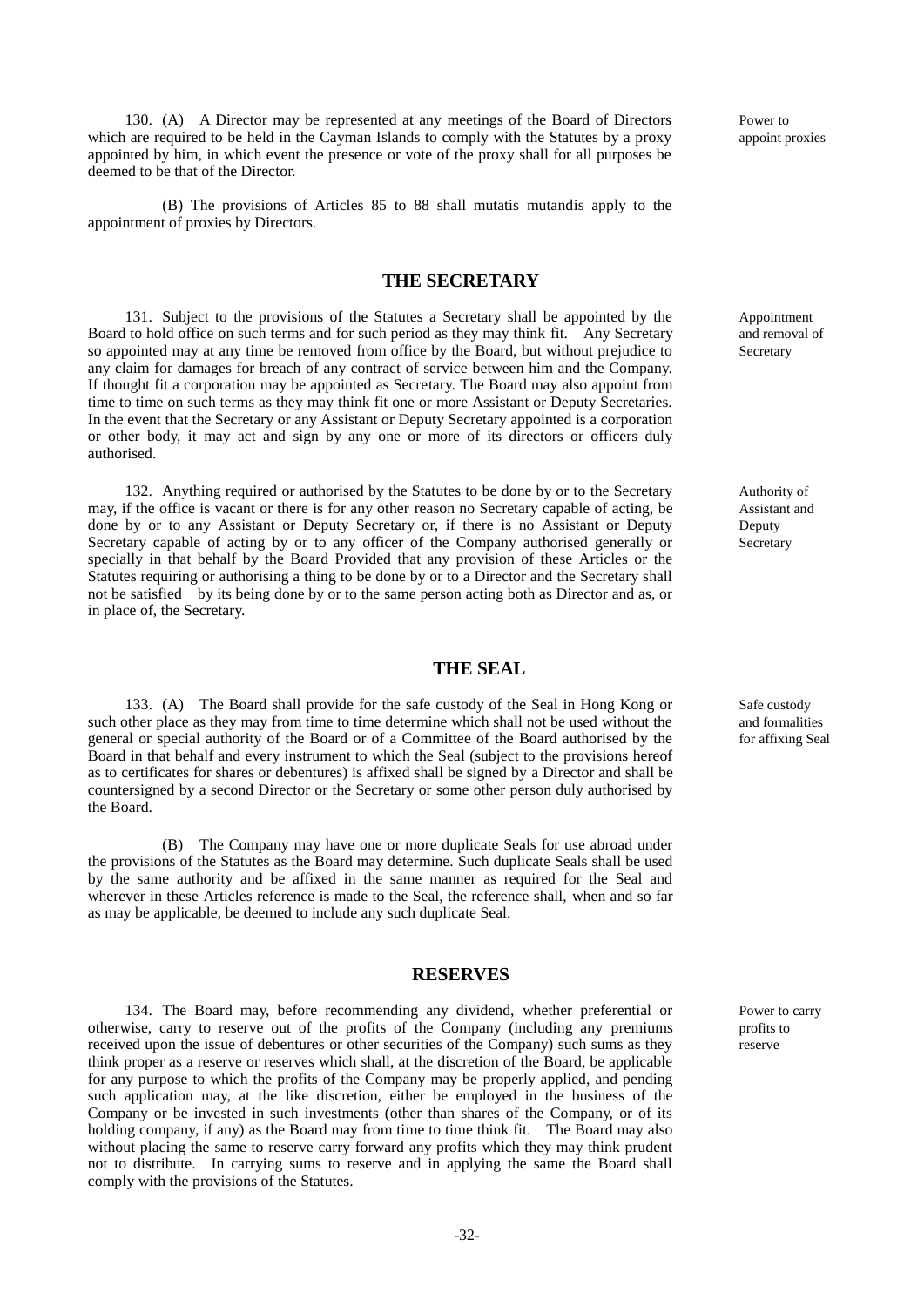135. (A) If, so long as any of the rights attached to any warrants issued by the Company to subscribe for shares of the Company shall remain exercisable, the Company does any act or engages in any transaction which, as a result of any adjustments to the subscription price in accordance with the provisions applicable under the terms and conditions of the warrants, would reduce the subscription price to below the par value of a share, then to the extent permitted by the Statutes the following provisions shall apply:-

- (i) as from the date of such act or transaction the Company shall establish and thereafter (subject as provided in this Article) maintain in accordance with the provisions of this Article a reserve (the "Subscription Right Reserve") the amount of which shall at no time be less than the sum which for the time being would be required to be captialised and applied in paying up in full the nominal amount of the additional shares required to be issued and allotted credited as fully paid pursuant to sub-paragraph (iii) below on the exercise in full of all the subscription rights outstanding and shall apply the Subscription Right Reserve in paying up in full such difference in respect of such additional shares as and when the same are allotted;
- (ii) the Subscription Right Reserve shall not be used for any purpose other than that specified above unless all other reserves of the Company (other than share premium account and capital redemption reserve) have been extinguished and will then only be used to make good losses of the Company if and so far as is required by law;
- (iii) upon the exercise of all or any of the subscription rights represented by any warrant, the relevant subscription rights shall be exercisable in respect of a nominal amount of shares equal to the amount in cash which the holder of such warrant is required to pay on exercise of the subscription rights represented thereby or (as the case may be) the relevant portion thereof in the event of a partial exercise of the subscription rights and, in addition, there shall be allotted in respect of such subscription rights to the exercising warrantholder, credited as fully paid, such additional nominal amount of shares as is equal to the difference between:-
	- (a) the said amount in cash which the holder of such warrant is required to pay on exercise of the subscription rights represented thereby (or, as the case may be, the relevant portion thereof in the event of a partial exercise of the subscription rights); and
	- (b) the nominal amount of shares in respect of which such subscription rights would have been exercisable having regard to the provisions of the conditions of the warrants, had it been possible for such subscription rights to represent the right to subscribe for shares at less than par,

and immediately upon such exercise so much of the sum standing to the credit of the Subscription Right Reserve as is required to pay up in full such additional nominal amount of shares shall be capitalised and applied in paying up in full such additional nominal amount of shares which shall forthwith be allotted credited as fully paid to the exercising warrantholder; and

(iv) if upon the exercise of the subscription rights represented by any warrant the amount standing to the credit of the Subscription Right Reserve is not sufficient to pay up in full such additional nominal amount of shares equal to such difference as aforesaid to which the exercising warrantholder is entitled, the Board shall apply any profits or reserves then or thereafter becoming available (including, to the extent permitted by law, share premium account and capital redemption reserve) for such purpose until such additional nominal amount of shares is paid up and allotted as aforesaid and until then no dividend or other distribution shall be paid or made on the fully paid shares of the Company then in issue. Pending such payment up and allotment, the exercising warrantholder shall be issued by the Company with a certificate evidencing his right to the allotment of such additional nominal amount of shares. The rights represented by any such certificate shall be in registered form and shall be transferable in whole or in part in units of one share in the like manner as the shares for the time being are transferable, and the Company shall make such arrangements in relation to the maintenance of a register therefor and other matters in relation thereto as the Board may think fit and adequate particulars thereof shall be made known to each relevant exercising warrantholder upon the issue of such certificate.

Subscription Right Reserve

Subscription Right Reserve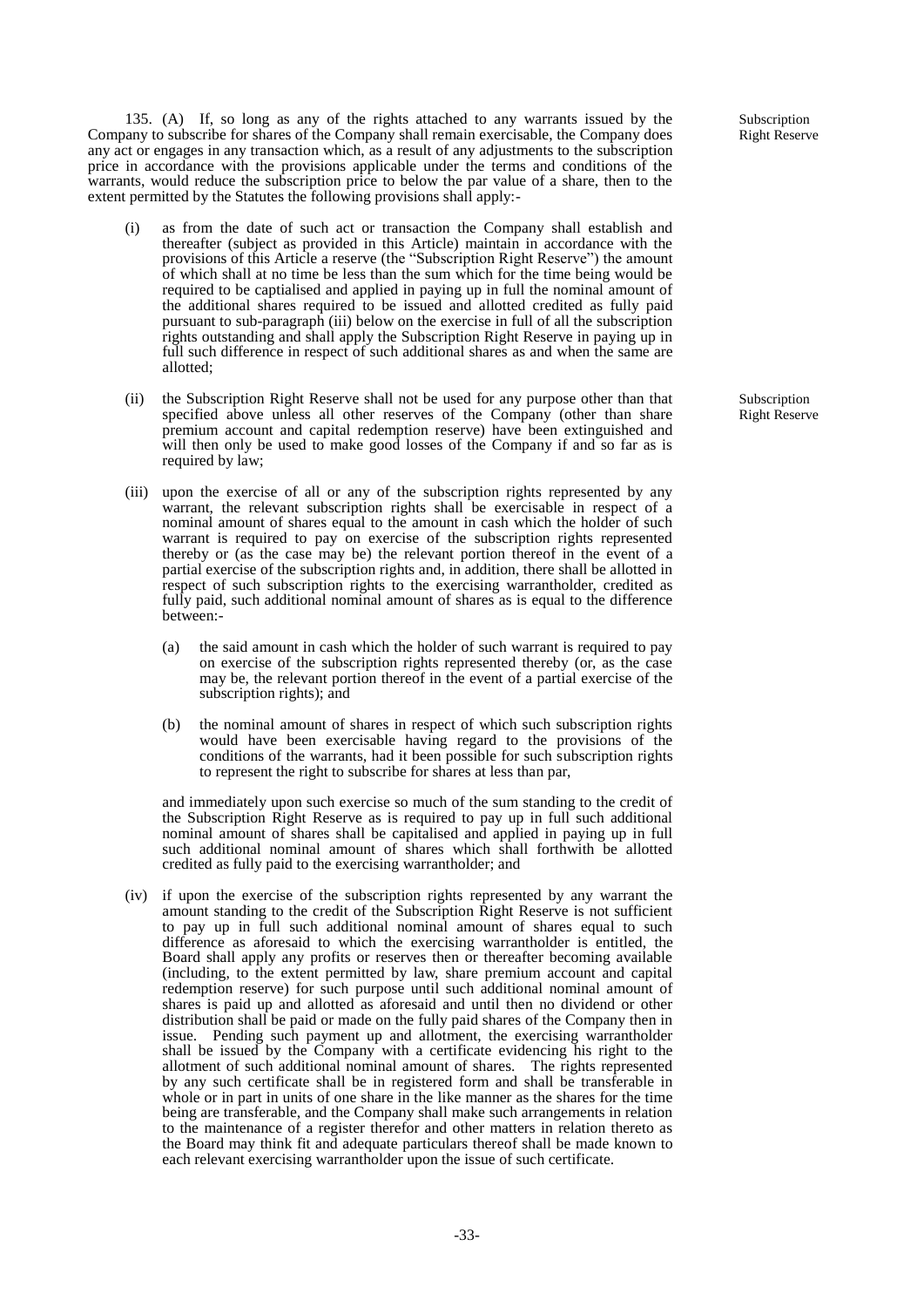(B) Shares allotted pursuant to the provisions of this Article shall rank pari passu in all respects with the other shares allotted on the relevant exercise of the subscription rights represented by the warrant concerned. Notwithstanding anything contained in paragraph (A) of this Article, no fraction of any share shall be allotted on exercise of the subscription rights and so that whether any (and, if so, what) fraction of a share arises shall be determined according to the provisions applicable under the terms and conditions of the warrants or, in the absence of any such provisions, pursuant to paragraph (C) of this Article.

(C) A certificate or report by the Auditors as to whether or not the Subscription Right Reserve is required to be established and maintained and if so the amount thereof so required to be established and maintained, as to the purposes for which the Subscription Right Reserve has been used, as to the extent to which it has been used to make good losses of the Company, as to the additional nominal amount of shares required to be allotted to exercising warrantholders credited as fully paid, and as to any other matter concerning the Subscription Right Reserve shall (in the absence of manifest error) be conclusive and binding upon the Company and all warrantholders and shareholders.

#### **DIVIDENDS**

136. The profits of the Company available for dividend and determined to be distributed shall be applied in the payment of dividends to the members in accordance with their respective rights and priorities. The Company in General Meeting may by Ordinary Resolution declare dividends accordingly.

137. (A) In respect of any dividend declared or sanctioned by the Board or proposed to be declared or sanctioned by the Company in General Meeting the Board may determine and announce, prior to or contemporaneously with the declaration or sanction of the dividend in question (and provided that an adequate number of unissued shares are available for the purpose):-

- (i) that members will be entitled to elect to receive in lieu of such dividend (or such part thereof as the Board may think fit) an allotment of shares credited as fully paid. In any such case the following provisions shall apply:-
	- (a) the basis of allotment shall be determined by the Board;
	- (b) the Board, after determining the basis of allotment, shall give notice in writing to the members of the right of election accorded to them and of the record date related thereto and shall send with or following such notice forms of election specifying the procedure to be followed and the place at which and the latest date and time by which duly completed forms of election must be lodged in order to be effective;
	- (c) the right of election accorded to members as aforesaid may be exercised in whole or in part; and
	- (d) the dividend (or that part of the dividend in respect of which a right of election has been accorded) shall not be payable on shares in respect of which the share election has been duly exercised ("the elected shares") and in lieu thereof additional shares shall be allotted credited as fully paid to the holders of the elected shares on the basis of allotment determined as aforesaid and for such purpose the Board shall capitalise and apply out of any sum standing to the credit of any of the Company's reserve accounts (including, subject to Article 146 of these Articles, any sum standing to the credit of the share premium account or capital redemption reserve fund) or to the credit of the profit and loss account or any sum otherwise available for distribution and not required for paying the fixed dividends on any shares entitled to fixed preferential dividends with or without further participation in profits as the Board may determine a sum equal to the aggregate nominal amount of shares to be allotted on such basis and apply the same in paying up in full the appropriate number of unissued shares for allotment and distribution to and amongst the holders of the elected shares on such basis; or

Declaration of dividends

Power to make scrip issues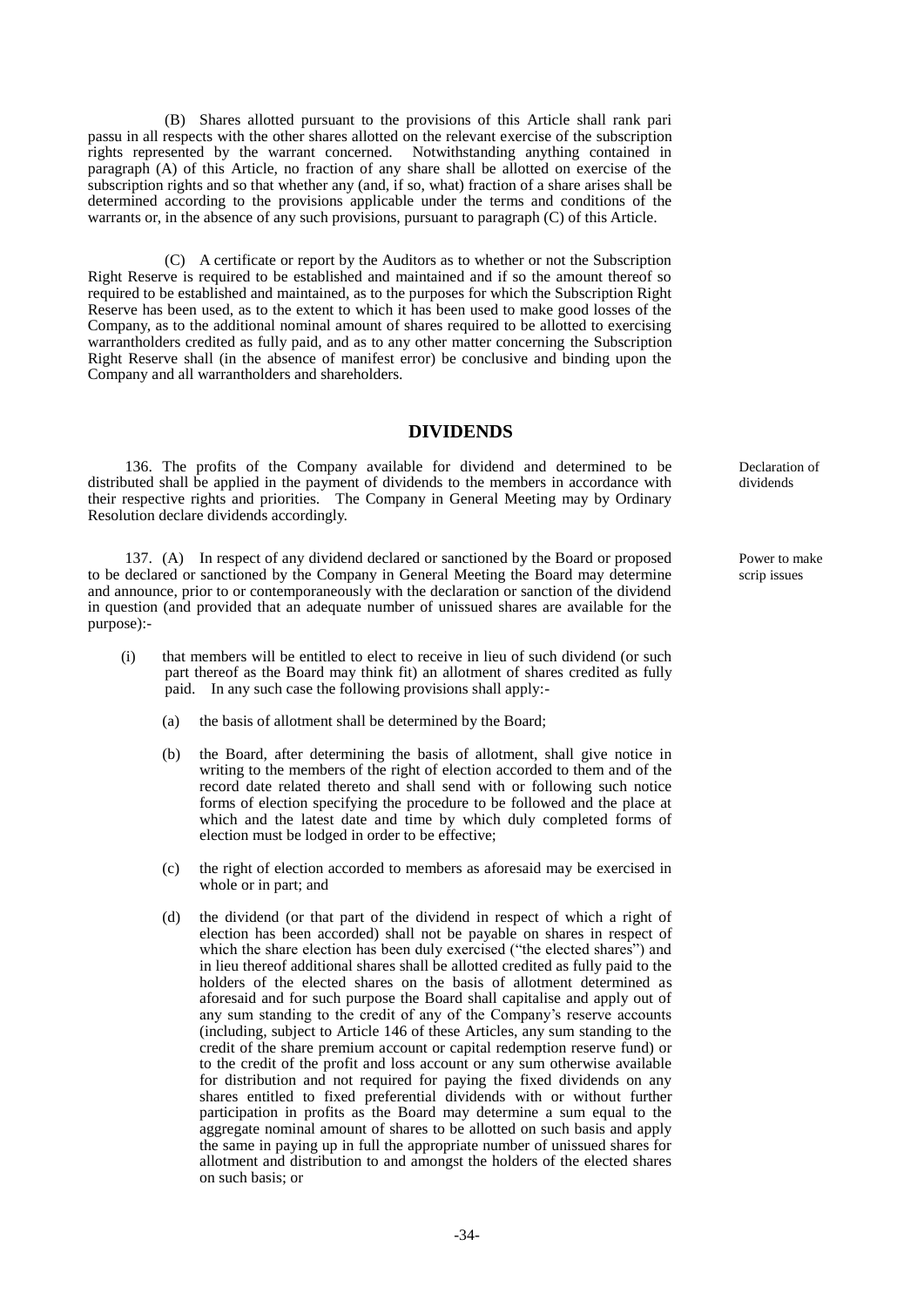- (ii) that members will receive in lieu of such dividend (or such part thereof as the Board may think fit) an allotment of shares credited as fully paid provided that members are at the same time accorded the right to elect to receive such dividend (or part thereof as the case may be) in cash in lieu of such allotment. In any such case, the following provisions shall apply:-
	- (a) the provisions set out in sub-paragraphs (a), (b) and (c) of paragraph (i) above;
	- (b) such dividend (or the relevant part thereof as aforesaid) shall not be payable on shares in respect of which the cash election has not been duly exercised ("the non-elected shares") and in lieu thereof shares shall be allotted credited as fully paid to the holders of the non-elected shares on the basis of allotment determined as aforesaid and for such purpose the Board shall capitalise and apply out of any sum standing to the credit of any of the Company's reserve accounts (including, subject to Article 146 of these Articles, any sum standing to the credit of the share premium account or capital redemption reserve) or to the credit of the profit and loss account or any sum otherwise available for distribution and not required for paying the fixed dividends on any shares entitled to fixed preferential dividends with or without further participation in profits as the Board may determine a sum equal to the aggregate nominal amount of shares to be allotted on such basis and apply the same in paying up in full the appropriate number of unissued shares for allotment and distribution to and amongst the holders of the non-elected shares on such basis.

(B) The shares allotted pursuant to the provisions of paragraph (A) above shall rank pari pasu in all respects with the fully paid shares then in issue save only as regards participation in the relevant dividend (or share or cash election in lieu).

(C) The Board may do all acts and things considered necessary or expedient to give effect to any capitalisation pursuant to the provisions of paragraph (A) above, with full power to the Board to make such provisions as they think fit in the case of shares becoming distributable in fractions (including provisions whereby, in whole or in part, fractional entitlements are aggregated and sold and the net proceeds distributed to those entitled, or are disregarded or rounded up or down or whereby the benefit of fractional entitlements accrues to the Company rather than to the members concerned). The Board may authorise any person to enter into, on behalf of all members interested, an agreement with the Company providing for such capitalisation and matters incidental thereto and any agreement made pursuant to such authority shall be effective and binding on all concerned

(D) The Board may on any occasion determine that rights of election under paragraph (A) (i) of this Article and the allotment of shares under paragraph (A)(ii) of this Article shall not be made available or made to any members with registered addresses in any territory where in the absence of a registration statement or other special formalities the circulation of an offer of such rights of election or the allotment of shares would or might, in the opinion of the Board, be unlawful or unduly onerous, and in such event the provisions aforesaid shall be read and construed subject to such determination.

138. (A) No dividend shall be payable except out of profits of the Company available for distribution (such profits being ascertained in accordance with the Statutes) or (to the extent permitted by the Statutes) the Company's share premium account. No dividend shall be payable in excess of the amount recommended by the Board.

(B) Subject to the provisions of the Statutes (but without prejudice to paragraph (A) of this Article), where any asset, business or property is bought by the Company as from a past date (whether such date be before or after the incorporation of the Company) the profits and losses thereof as from such date may, at the discretion of the Board, in whole or in part be carried to revenue account and treated for all purposes as profits or losses of the Company, and, in the case of profits, be available for dividend accordingly. Subject as aforesaid, if any shares or securities are purchased cum dividend or interest, such dividend or interest may at the discretion of the Board be treated as revenue, and it shall not be obligatory to capitalise the same or any part thereof.

Dividends payable only out of profits, share premium account and as recommended by Board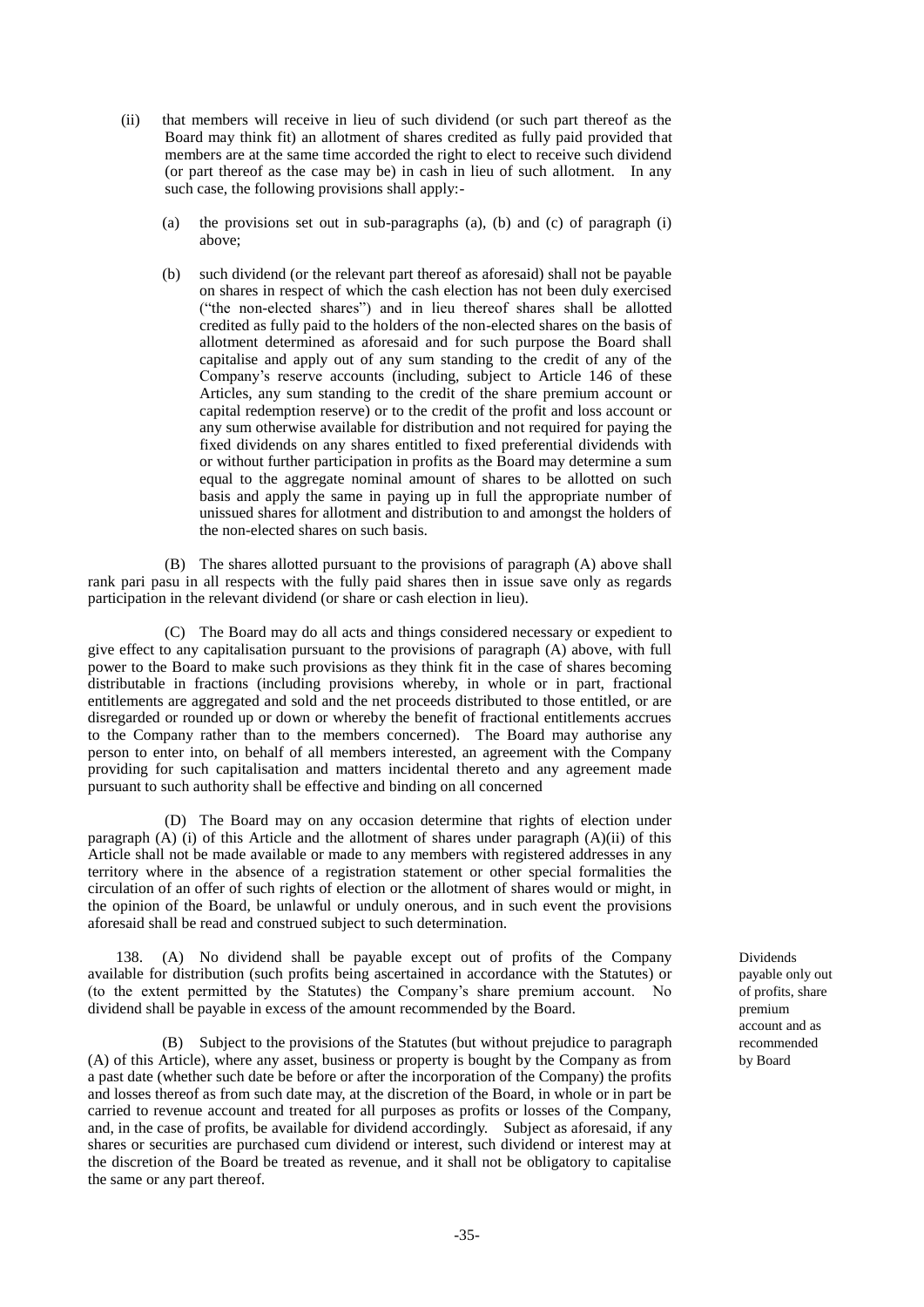139. Subject to the rights of persons (if any) entitled to shares with special rights as to dividend, all dividends shall be declared and paid according to the nominal amounts paid up on the shares in respect whereof the dividend is paid, but no amount paid up on a share in advance of calls shall be treated for the purposes of this Article as paid up on the share. Any amount paid up in advance of calls on any share may carry interest at such rate as the Board may determine but shall not entitle the holder of the share to participate in respect thereof in a dividend subsequently declared. All dividends shall be apportioned and paid pro rata according to the amounts paid up on the shares during any portion or portions of the period in respect of which the dividend is paid except that if any share is issued on terms providing that it shall rank for dividend as if paid up (in whole or in part) as from a particular date such share shall rank for dividend accordingly. Dividends may be paid in any currency.

140. The Board may if they think fit from time to time pay to the members such interim dividends as appear to the Board to be justified by the profits of the Company. If at any time the share capital of the Company is divided into different classes the Board may pay such interim dividends, in respect of those shares in the capital of the Company which confer on the holders thereof deferred or non-preferential rights as well as in respect of those shares which confer on the holders thereof preferential rights with regard to dividend, and provided that the Board act bona fide they shall not incur any responsibility to the holders of shares conferring any preference for any damage they may suffer by reason of the payment of any interim dividend on any shares having deferred or non-preferential rights. The Board may also pay half-yearly or at other suitable intervals to be settled by them any dividend which may be payable at a fixed rate if they are of the opinion that the profits justify the payment.

141. (A) The Board may deduct from any dividend or other moneys payable to any member on or in respect of a share all sums of money (if any) immediately payable by him to the Company in respect of calls or otherwise in relation to the shares of the Company held by him.

(B) The Board may retain the dividends or other moneys payable upon shares in respect of which any person is under the provisions as to the transmission of shares hereinbefore contained entitled to become a member, or which any person is under those provisions entitled to transfer, until such person shall become a member in respect of such shares or shall transfer the same.

142. All dividends unclaimed for one year after having been declared may be invested or otherwise made use of by the Board for the benefit of the Company until claimed. If any dividend shall have remained unclaimed for at least six years after the date of declaration of the same the Board may forfeit the same and after such forfeiture no member or other person shall have any right to or claim in respect of such dividend. No dividend shall bear interest against the Company. The payment by the Board of any unclaimed dividend or other sums payable on or in respect of a share into a separate account shall not constitute the Company a trustee in respect thereof.

143. Any one of two or more joint holders may give effectual receipts for any dividends or other moneys payable or property distributable in respect of the shares held by such joint holders.

144. Any dividend, interest or other sum payable in cash to the holder of shares may be paid by cheque or warrant sent through the post addressed to the holder at his registered address or, in the case of joint holders, addressed to the holder whose name stands first in the Register in respect of the shares at his registered address as appearing in the Register or addressed to such person and at such address as the holder or joint holders may in writing direct. Every such cheque or warrant shall, unless the holder or joint holders otherwise direct, be made payable to the order of the holder or, in the case of joint holders, to the order of the holder whose name stands first in the Register in respect of such shares, and shall be sent at his or their risk and payment of the cheque or warrant by the bank on which it is drawn shall constitute a good discharge to the Company.

Declaration and payment of dividends

Interim dividends

Power to deduct debts due to the Company

Power to retain dividends

Unclaimed dividends

Joint holders

Method of payment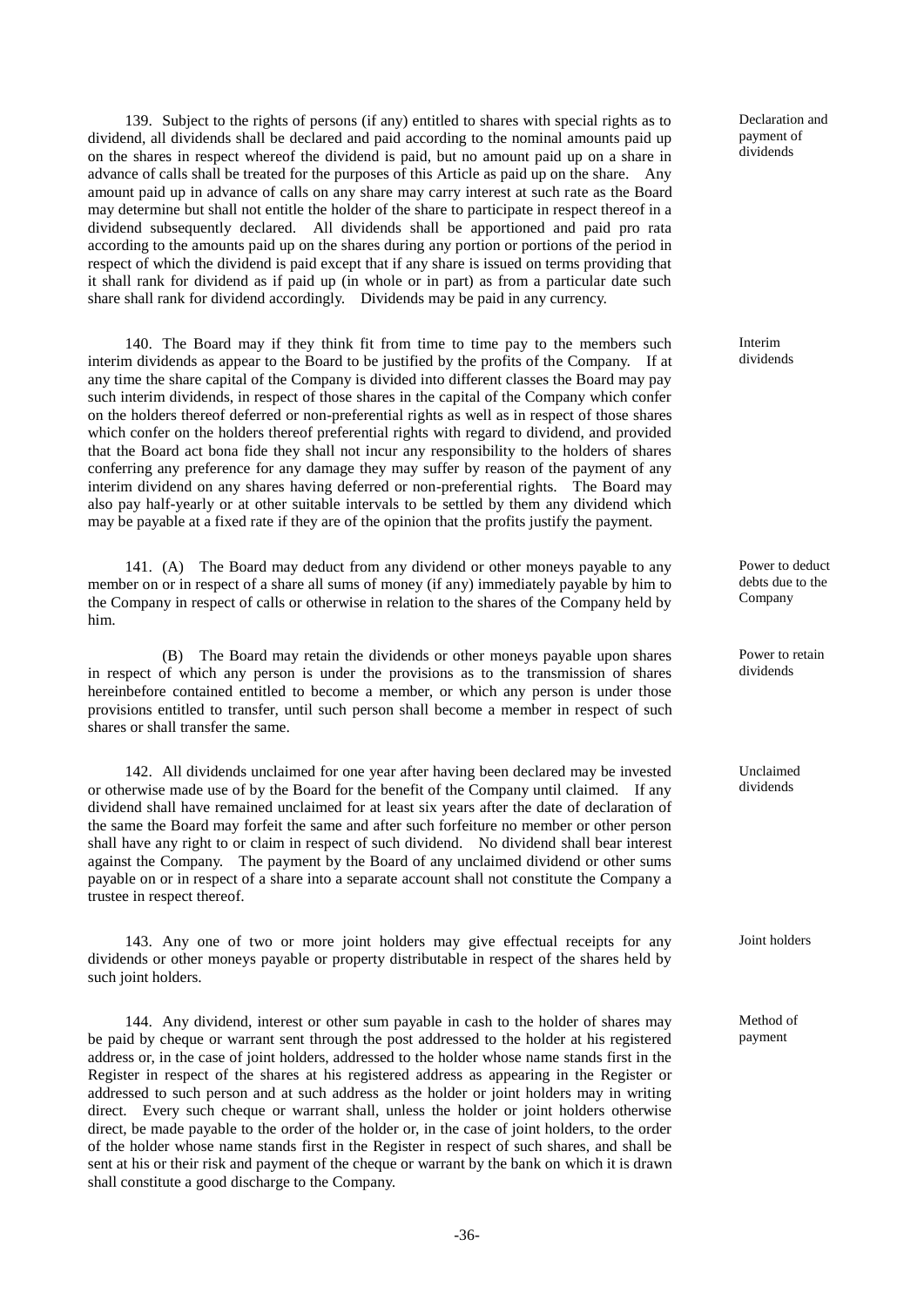145. Any General Meeting declaring a dividend may direct payment of such dividend wholly or in part by the distribution of specific assets, and in particular of paid up shares or debentures of any other company, or in any one or more of such ways, and the Board shall give effect to such resolution, and where any difficulty arises in regard to the distribution they may settle the same as they think expedient, and in particular may issue fractional certificates and may fix the value for distribution of such specific assets or any part thereof and may determine that cash payments shall be made to any members upon the footing of the value so fixed in order to adjust the rights of all parties, and may vest any such specific assets in trustees upon such trusts for the persons entitled to the dividend as may seem expedient to the Board and may appoint any person to sign any instruments of transfer and any other documents deemed to be expedient by the Board on behalf of the persons entitled to the dividend and such appointment shall be effective and binding on all such persons.

#### **CAPITALISATION OF RESERVES**

146. The Company may by Ordinary Resolution upon the recommendation of the Board, resolve that it is desirable to capitalise any part of the amounts for the time being standing to the credit of any of the Company's reserve accounts (but subject as hereinafter provided as to any sum standing to the credit of share premium account or capital redemption reserve) or to the credit of the profit and loss account or otherwise available for distribution and not required for paying the fixed dividends on any shares entitled to fixed preferential dividends with or without further participation in profits and that the Board be accordingly authorised and directed to appropriate the profits or sum so resolved to be capitalised as capital to the members in the proportion in which such profits or sum would have been divisible amongst them had the same been applied or been applicable in paying dividends on the shares held by them on such date as shall be fixed by or in accordance with such resolution, and to apply such profits or sum on their behalf, either in or towards paying up the amounts, if any, for the time being unpaid on any shares or debentures held by such members respectively, or in the paying up in full of unissued shares or debentures of the Company of a nominal amount equal to such profits or sum, such shares or debentures to be allotted and distributed, credited as fully paid up, to and among such members in the proportion aforesaid, or partly in one way and partly in the other Provided always that the share premium account or capital redemption reserve may, for the purpose of this Article, only be applied in the paying up of unissued shares to be issued to members as fully paid.

146A. In addition to the power contained in Article 146, the Company may, upon the recommendation of the Directors, capitalise any part of the amounts for the time being standing to the credit of any of the Company's reserve accounts in the paying up of unissued shares, where such shares are to be issued by way of bonus only to members who subscribe for shares in the Company pursuant to an offer to members (other than members whose addresses on the register of members of the Company on the relevant record date are outside Hong Kong and the Directors, having made such enquiry regarding the legal restrictions, if any, under the laws of the relevant place and the requirements of the relevant regulatory body or stock exchange in the place of the address of such members, consider it necessary or expedient not to offer shares of the Company) made by the Company on a pre-emptive basis (disregarding fractional entitlements), provided that the terms of such offer and bonus issue shall have been approved by a resolution of the members in general meeting. For the avoidance of doubt, the provisions of Article 146 shall not be applicable to any capitalisation and issue pursuant to this Article.

147. Whenever such a resolution as aforesaid shall have been passed the Board shall make all appropriations and applications of the undivided profits or sum resolved to be capitalised thereby, and all allotments and issues of fully paid shares or debentures, if any, and generally shall do all acts and things required to give effect thereto with full power to the Board to make such provision by the issue of fractional certificates or by payment in cash or otherwise as they think fit for the case of shares or debentures becoming distributable in fractions and also to authorise any person to enter on behalf of all members entitled thereto into an agreement with the Company providing for the allotment to them respectively, credited as fully paid up, of any shares to which they may be entitled as the result of such capitalisation, and any agreement made under such authority shall be effective and binding upon all such members.

Payment in specie

Power to capitalise

Power to capitalise, where Article 146 in inapplicable

Procedure on capitalisation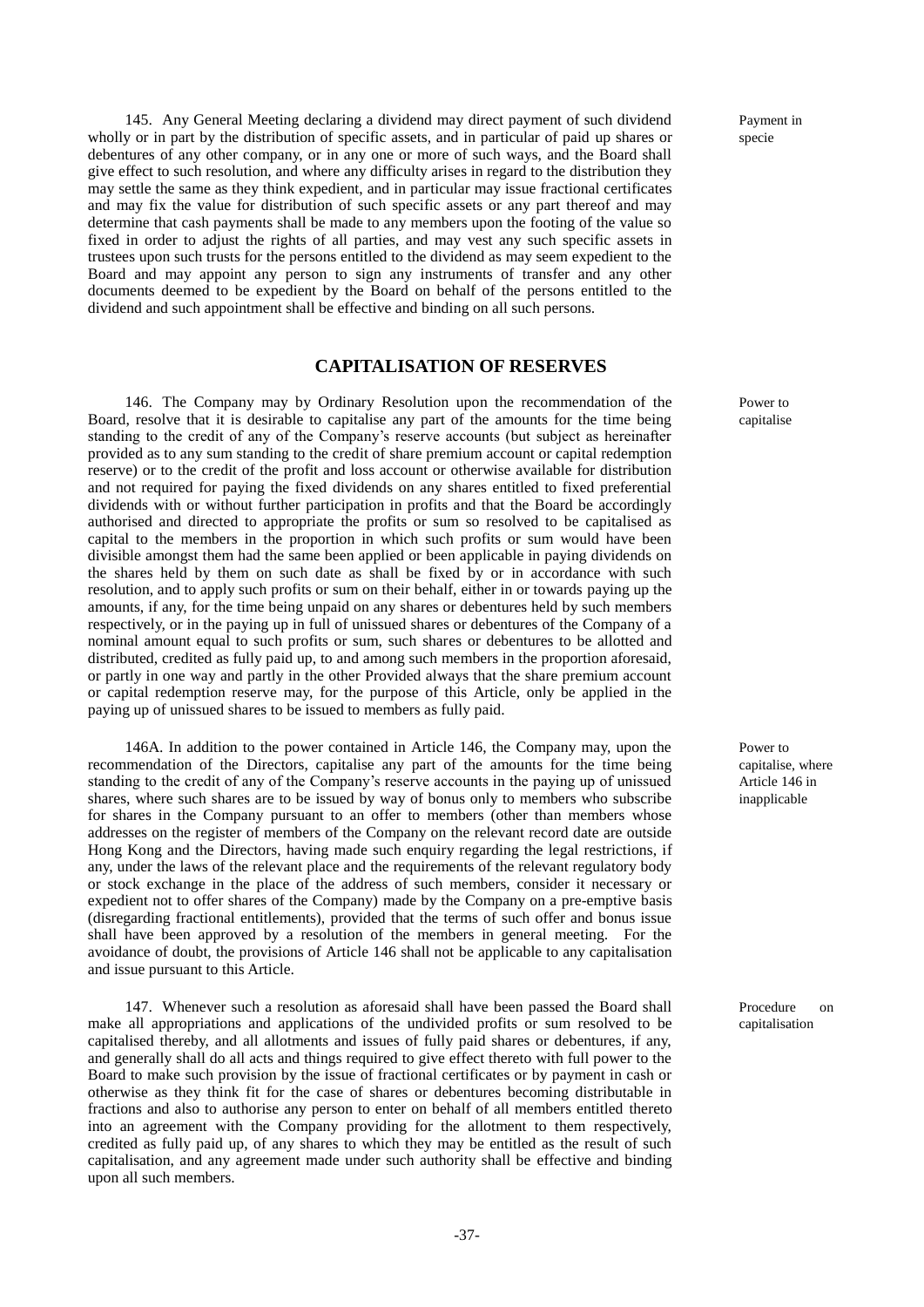#### **ACCOUNTS**

|                                                                                                                                                                                                                                                                                                                                                                                                                                                                                                                   | 148. The Board shall cause proper books of account to be kept with respect to:-<br>Books of<br>account                                                                                                                                             |                                                                             |  |
|-------------------------------------------------------------------------------------------------------------------------------------------------------------------------------------------------------------------------------------------------------------------------------------------------------------------------------------------------------------------------------------------------------------------------------------------------------------------------------------------------------------------|----------------------------------------------------------------------------------------------------------------------------------------------------------------------------------------------------------------------------------------------------|-----------------------------------------------------------------------------|--|
| (A)                                                                                                                                                                                                                                                                                                                                                                                                                                                                                                               | all sums of money received and expended by the Company and the matters in<br>respect of which the receipt and expenditure takes place;                                                                                                             |                                                                             |  |
| (B)                                                                                                                                                                                                                                                                                                                                                                                                                                                                                                               | all sales and purchases of goods by the Company; and                                                                                                                                                                                               |                                                                             |  |
| (C)                                                                                                                                                                                                                                                                                                                                                                                                                                                                                                               | the assets and liabilities of the Company.                                                                                                                                                                                                         |                                                                             |  |
| Proper books shall not be deemed to be kept if there are not kept such books of account<br>as are necessary to give a true and fair view of the state of the Company's affairs and to<br>explain its transactions.                                                                                                                                                                                                                                                                                                |                                                                                                                                                                                                                                                    |                                                                             |  |
| 149. The accounting records shall be kept at the Office, or subject to the provisions of<br>Accounting<br>the Statutes at such other place as the Board shall think fit, and shall at all times be open to<br>records<br>the inspection of the officers of the Company but no member (not being such an officer) shall<br>have any right to inspect any book, account or document of the Company, except as conferred<br>by the Statutes, or authorised by the Board or by an Ordinary Resolution of the Company. |                                                                                                                                                                                                                                                    |                                                                             |  |
| 150. $(A)$<br>The Directors shall at least once in every calendar year lay before the<br>Company in General Meeting a profit and loss account for the period since the preceding<br>account made up to a date not earlier than the date of the meeting by more than twelve<br>months.                                                                                                                                                                                                                             |                                                                                                                                                                                                                                                    | Accounts to be<br>laid before the<br>Company's<br>Annual General<br>Meeting |  |
|                                                                                                                                                                                                                                                                                                                                                                                                                                                                                                                   | The Directors shall cause to be made out in every calendar year and to be<br>(B)<br>laid before the Company in General Meeting a balance sheet as at the date to which the profit<br>and loss account is made up.                                  |                                                                             |  |
| 151. $(A)$                                                                                                                                                                                                                                                                                                                                                                                                                                                                                                        | The Auditors shall make a report to the members on the accounts<br>examined by them, and on every balance sheet, every profit and loss account and all group<br>accounts laid before the Company in General Meeting during their tenure of office. | Auditors' report                                                            |  |
|                                                                                                                                                                                                                                                                                                                                                                                                                                                                                                                   | The Auditors' report shall be read before the Company in General<br>(B)<br>Meeting and shall be open to inspection by any member.                                                                                                                  |                                                                             |  |

Delivery of reports and accounts

152. Subject to Article 152A:-

(A) a copy of the Directors' and Auditors' reports accompanied by copies of the balance sheet, profit and loss account and other documents required by law to be annexed to the balance sheet; or

(B) to the extent permitted by the applicable Statutes, rules and regulations, a copy of the summary financial report derived from the documents referred to in paragraph (A) of this Article which shall be in the form and containing all the information required by the applicable Statutes, rules and regulations,

shall, not less than twenty-one clear days before the Annual General Meeting, be delivered or sent by post to the registered address of every member and holder of debentures of the Company, to the Auditors, and to every other person who is entitled to receive notices of meetings of the Company under the provisions of the Statutes or these Articles and the required number of copies of each of these documents shall at the same time be forwarded to every stock exchange on which all or any of the shares of the Company have been admitted for listing.

Provided that a copy of the summary financial report referred to in paragraph (B) of this Article shall not be delivered or sent to a member or a holder of debentures of the Company unless such member or holder of debentures has, in accordance with the applicable Statutes, rules and regulations, agreed to or is deemed to have agreed to receive such summary financial report in place of the documents referred to in paragraph (A) of this Article.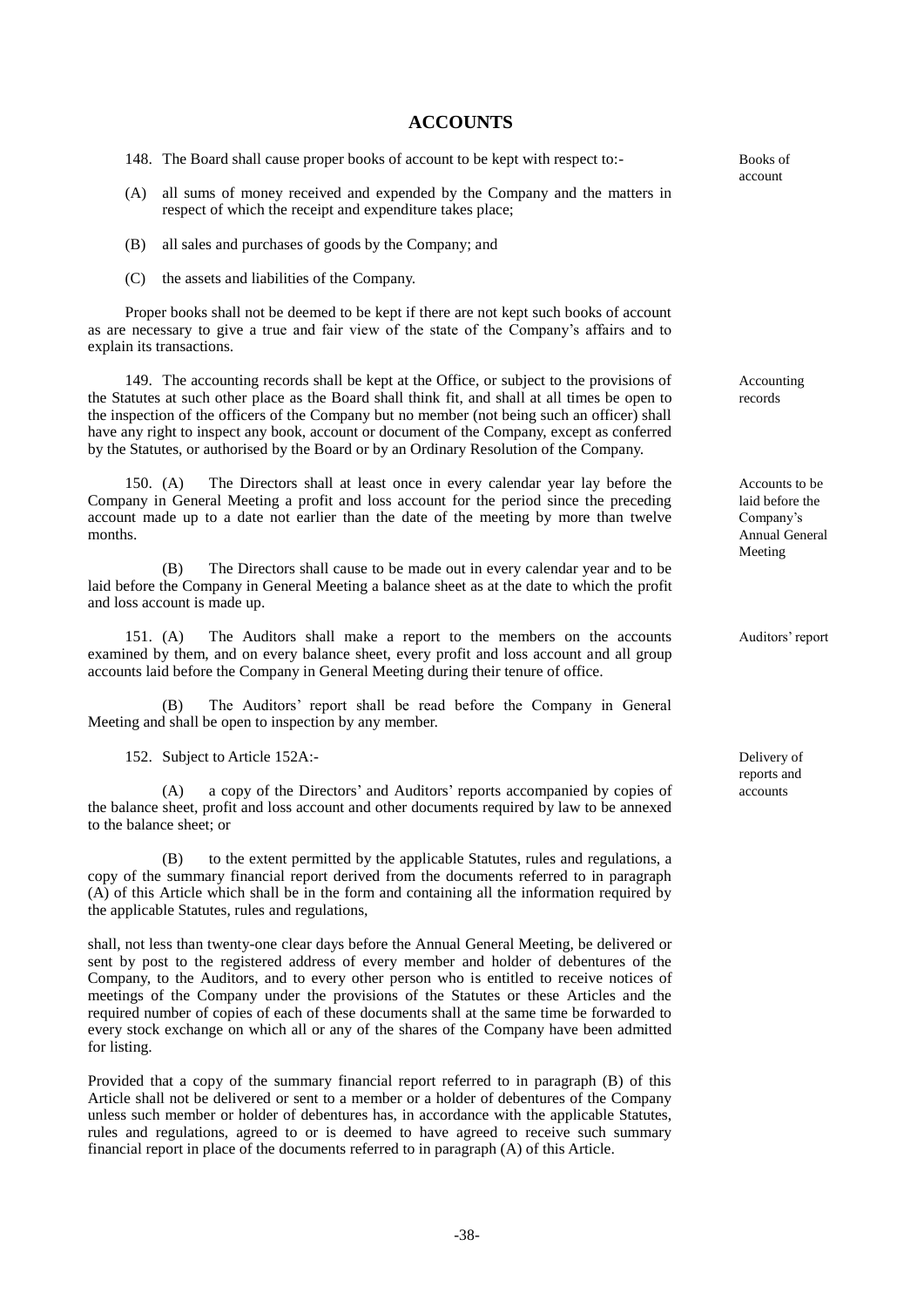152A. To the extent permitted by and in accordance with all applicable Statutes, rules and regulations, the requirement to send to a person referred to in Article 152 the documents referred to in paragraph (A) of Article 152 or a summary financial report referred to in paragraph (B) of Article 152 shall be deemed satisfied where the Company publishes copies of the documents referred to in paragraph (A) of Article 152 and, if applicable, a summary financial report complying with paragraph (B) of Article 152 on the Company's computer network or in any other permitted manner (including by sending any form of electronic communication), and that person has agreed or is deemed to have agreed to treat the publication or receipt of such documents in such manner as discharging the Company's obligation to send to him a copy of such documents.

153. Every account of the Board when audited and approved by an Annual General Meeting shall be conclusive except as regards any error discovered therein within three months next after the approval thereof. Whenever any such error is discovered within that period the account shall forthwith be corrected, and henceforth shall be conclusive.

**AUDIT**

154. Auditors shall be appointed and their duties regulated as may be determined from time to time by the Board.

## **NOTICES**

155. Any notice or document (including, without limitation, the documents referred to in Article 152), whether or not to be given or issued under the applicable Statutes, rules and regulations or these Articles from the Company may be served or delivered by the Company on or to any member of, and any holder of debentures of, the Company and to any other person who is entitled to receive notices of general meetings of the Company under the provisions of the applicable Statutes, rules and regulations or of these Articles:-

- (i) personally; or
- (ii) by sending it through the post in a prepaid envelope addressed to such member at his registered address as appearing in the Register or at any other address supplied by him to the Company for the purpose; or
- (iii) as the case may be, by transmitting it to any such address or transmitting it to any telex or facsimile transmission number or electronic number or address or website supplied by him to the Company for the giving/delivering of notice and/or document from the Company to him to the extent permitted by, and in accordance with, the applicable Statutes, rules and regulations; or
- (iv) in the case of a notice, by advertisement in a newspaper or newspapers published daily and circulating generally in Hong Kong; or
- (v) to the extent permitted by, and in accordance with, the applicable Statutes, rules and regulations, by placing it on the Company's computer network and giving to such person a notice stating that the notice or other document is available there ("Notice of Availability"). The Notice of Availability may be given to such person by any of the means as set out in paragraphs (i), (ii), (iii), (iv) or (vi) of this Article; or
- (vi) by sending or otherwise making available to such person through such means to the extent permitted by, and in accordance with, the applicable Statutes, rules and regulations.

Approval of accounts conclusive

Auditors

Notices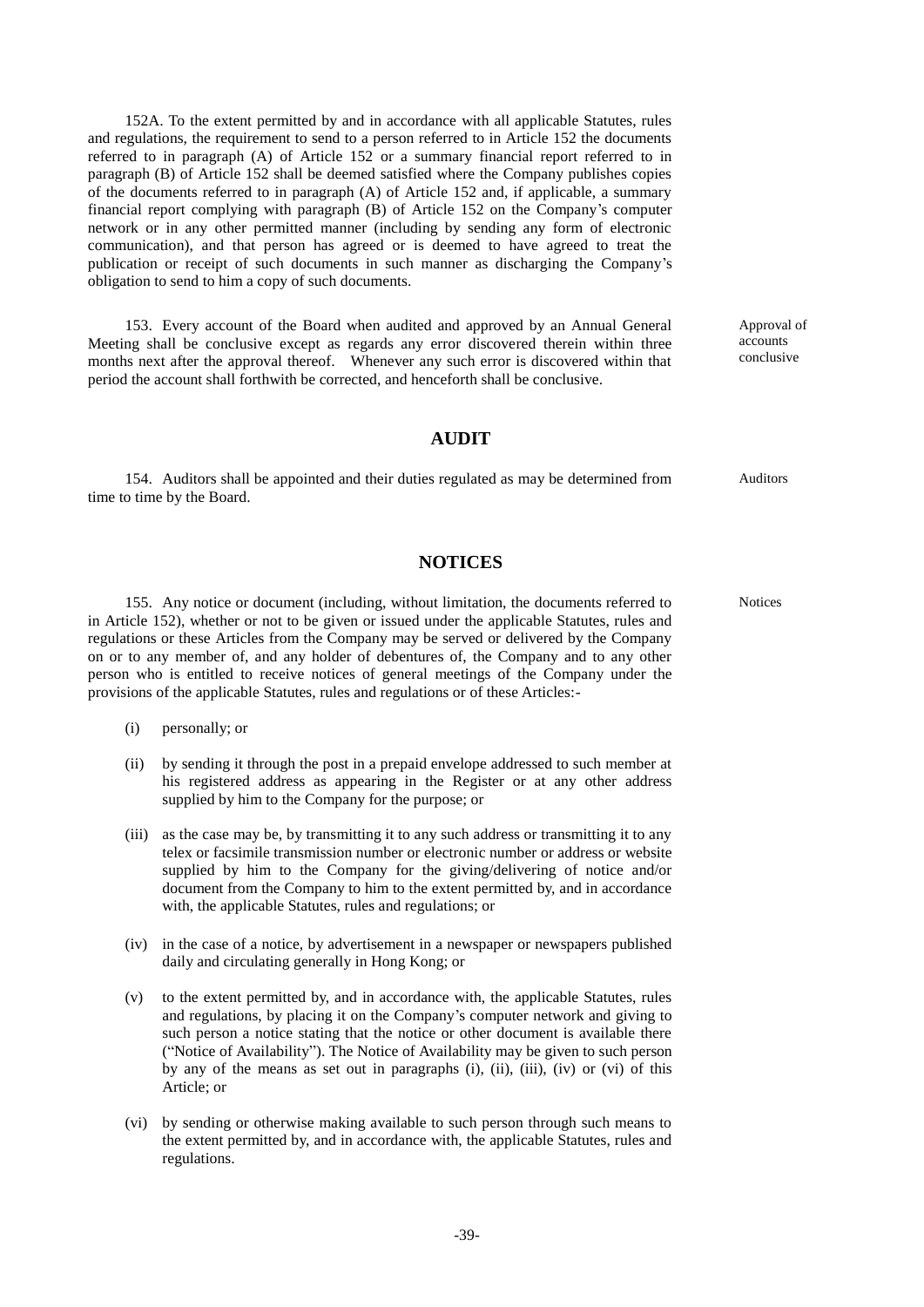156. All notices or other documents required to be given to the members shall, with respect to any share to which persons are jointly entitled, be served on or delivered to whichever of such persons is named first in the Register in respect of the joint holding and any notice or document so served or delivered shall be deemed a sufficient service on or delivery to all the joint holders.

157. Any member described in the Register by an address outside Hong Kong may by notice in writing require the Company to register an address within Hong Kong which, for the purpose of the service of notices, shall be deemed to be his registered address. As regards those members who have no registered address, a notice displayed in the Company's principal place of business in Hong Kong shall be deemed to be well served on them at the expiration of twenty-four hours form the time when it shall have been first so displayed.

158. Any notice or other document, if served by post, shall be deemed to have been served at the time when the envelope containing the same is put into a post office situated within Hong Kong; in proving such service it shall be sufficient to prove that the letter containing the notice or document was properly addressed and put into such post office and a certificate in writing signed by the Secretary or other officer of the Company that the envelope containing the notice was so addressed and put into the post office shall be conclusive evidence thereof.

159. Any notice required to or which may be given by advertisement shall be published as a paid advertisement in such newspaper(s) and for such period as the Board may think fit and shall be deemed to have been served on the day on which the advertisement first so appears. For so long as any share capital of the Company is listed on a stock exchange in Hong Kong, any such notice shall be so published in English in at least one English language newspaper and in Chinese in at least one Chinese language newspaper, being in each case a newspaper published daily and circulating generally in Hong Kong and as may from time to time be specified for this purpose by such stock exchange.

159A. Any notice or document:-

- (i) if sent as an electronic communication, shall be deemed to have been served at the time when the notice or document is transmitted electronically provided that no notification that the electronic communication has not reached its recipient has been received by the Company, except that any failure in transmission beyond the Company's control shall not invalidate the effectiveness of the notice or document being served;
- (ii) if published on the Company's computer network, shall be deemed to have been served on the day on which the notice or document is published on the Company's computer network to which the persons who are entitled to receive such notice or document may have access and the Notice of Availability (as defined in paragraph (v) of Article 155) is given to such persons; and
- (iii) if served or delivered in any other manner contemplated by these Articles, shall be deemed to have been served or delivered at the time of personal service or delivery or, as the case may be, at the time of the relevant despatch, transmission or publication; and in proving such service or delivery a certificate in writing signed by the Secretary or other officer of the Company as to the fact and time of such service, delivery, despatch, transmission or publication shall be conclusive evidence thereof.

160. Any notice or document delivered or sent by post to, or left at, the registered address of, or made available using electronic means or other means to any member shall if such member be then deceased, and whether or not the Company has notice of his decease, be deemed to have been duly served on his legal personal representative.

Notices to joint members

Notices to members resident outside Hong Kong and to members with no registered address

Deemed service of notices

Advertisement

Notices served after death of member